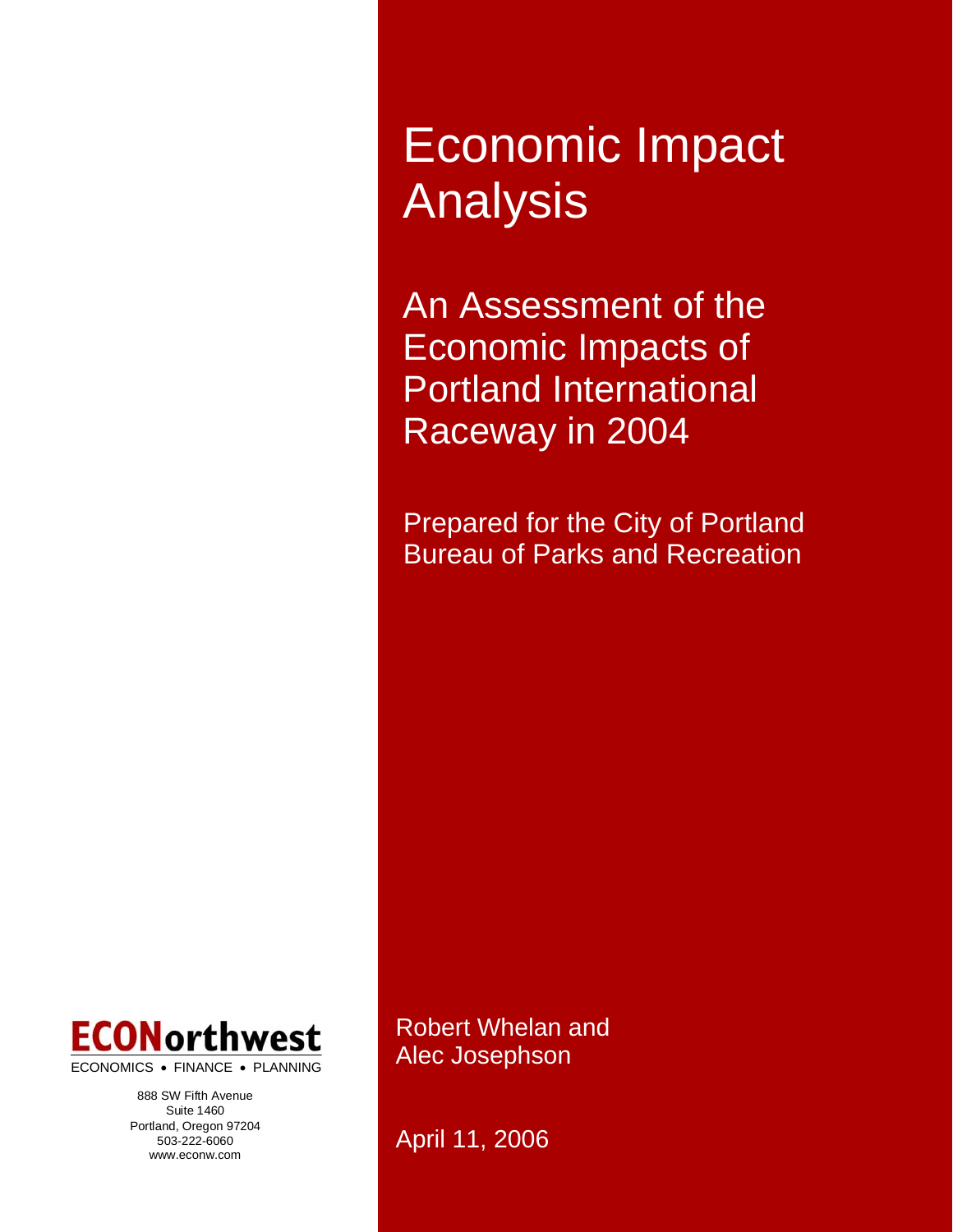# **Contents**

| Section I Executive Summary                       | $\mathbf{1}$   |
|---------------------------------------------------|----------------|
| <b>Background and Methodologies</b><br>Section II | $\overline{4}$ |
| <b>Portland International Raceway</b>             | $\overline{4}$ |
| History                                           | 4              |
| <b>Overview of Operations</b>                     | 4              |
| Events                                            | 5              |
| Operations in 2004                                | 6              |
| Competitive Advantage                             | 7              |
| Methodology                                       | 8              |
| <b>Surveys</b>                                    | 8              |
| <b>User Group Survey Methodology</b>              | 8              |
| Visitor Survey Methodology                        | 8              |
| <b>Impact Modeling</b>                            | 9              |
| <b>Gross Versus Net Impacts</b>                   | 9              |
| Section III Survey Results                        | 10             |
| <b>User Group Survey</b>                          | 10             |
| <b>User Group Survey Results</b>                  | 10             |
| Revenues and Expenses of Responding User Groups   | 10             |
| Alternative                                       | 11             |
| <b>Visitor Survey Results</b>                     | 12             |
| <b>Visitor Survey Response</b>                    | 12             |
| <b>Events Attended</b>                            | 13             |
| <b>Visitor Characteristics</b>                    | 13             |
| <b>Visitor Spending Characteristics</b>           | 14             |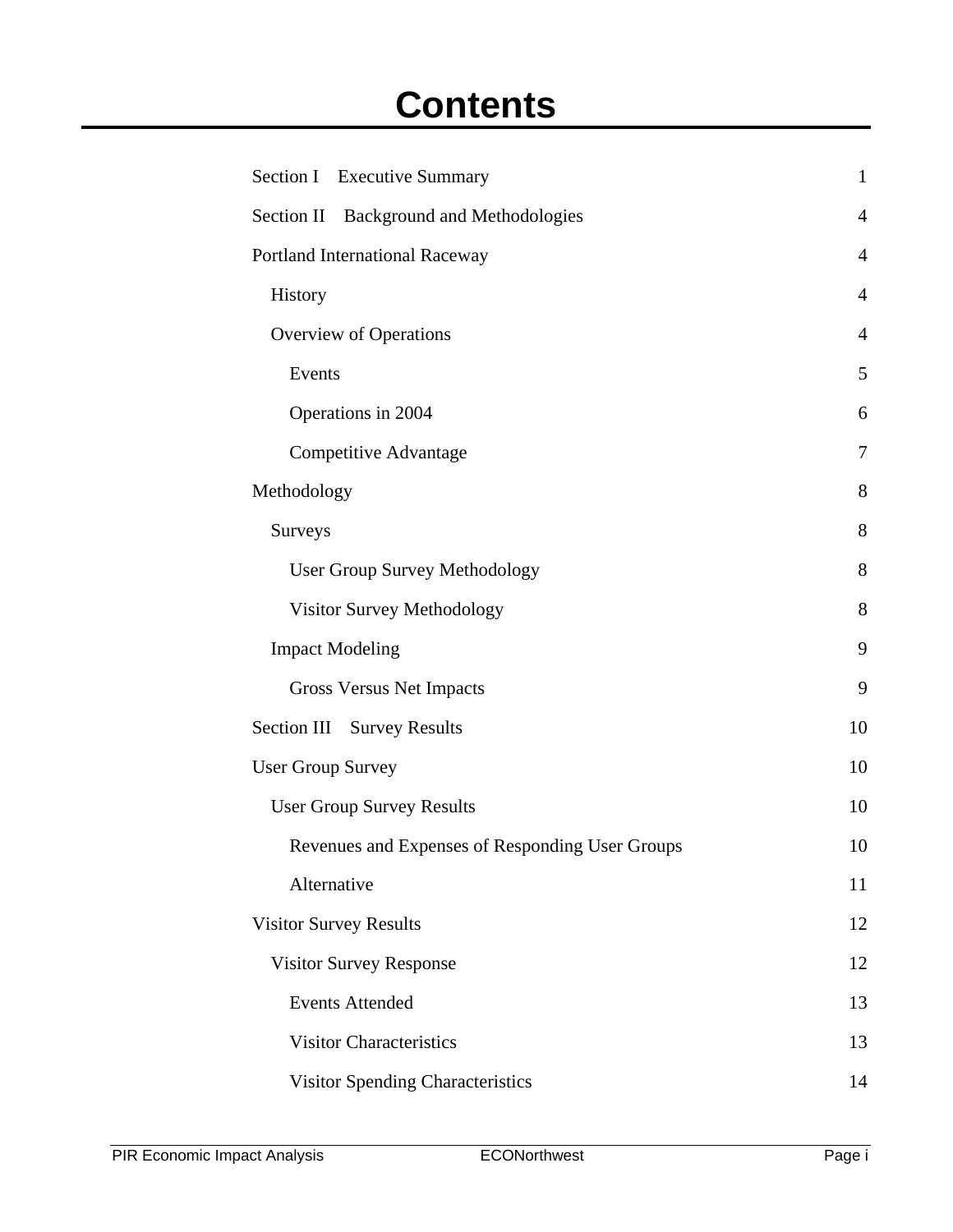| <b>Where Visitors Came From</b>                            | 15     |
|------------------------------------------------------------|--------|
| Where, If Not for PIR?                                     | 16     |
| <b>Businesses Survey Respondents Visited</b>               | 16     |
| <b>Comments from Survey Respondents</b>                    | 18     |
| Section IV Economic Impacts                                | 20     |
| The Modeling Process                                       | 20     |
| Data Relied Upon                                           | 22     |
| Net Economic Impacts                                       | 22     |
| PIR's Contribution to the Multnomah County Economy in 2004 | 25     |
| Appendix A Economic Impact Analysis                        | $A-1$  |
| <b>Economic Impacts</b>                                    | $A-1$  |
| Purpose of Measuring Economic Impacts                      | $A-2$  |
| Key Issues Affecting Economic Impact Analysis              | $A-2$  |
| Gross Versus Net Economic Impacts                          | $A-3$  |
| Definition of the Relevant Study Area                      | $A-4$  |
| <b>Input-Output Modeling for Impact Analysis</b>           | $A-5$  |
| <b>Features of Input-Output Models</b>                     | $A-6$  |
| <b>Economic Linkages</b>                                   | $A-6$  |
| <b>Economic Multipliers</b>                                | $A-8$  |
| <b>Limitations of Input-Output Modeling</b>                | $A-10$ |
| <b>Input-Output Modeling—Static Models</b>                 | $A-10$ |
| <b>Input-Output Modeling—Practical Considerations</b>      | $A-12$ |
| When to Use Input-Output Models                            | $A-13$ |
| The IMPLAN Input-Output Modeling Software                  | $A-13$ |
| The Structure of the Input-Output Model in IMPLAN          | $A-14$ |
| Types of impacts                                           | $A-15$ |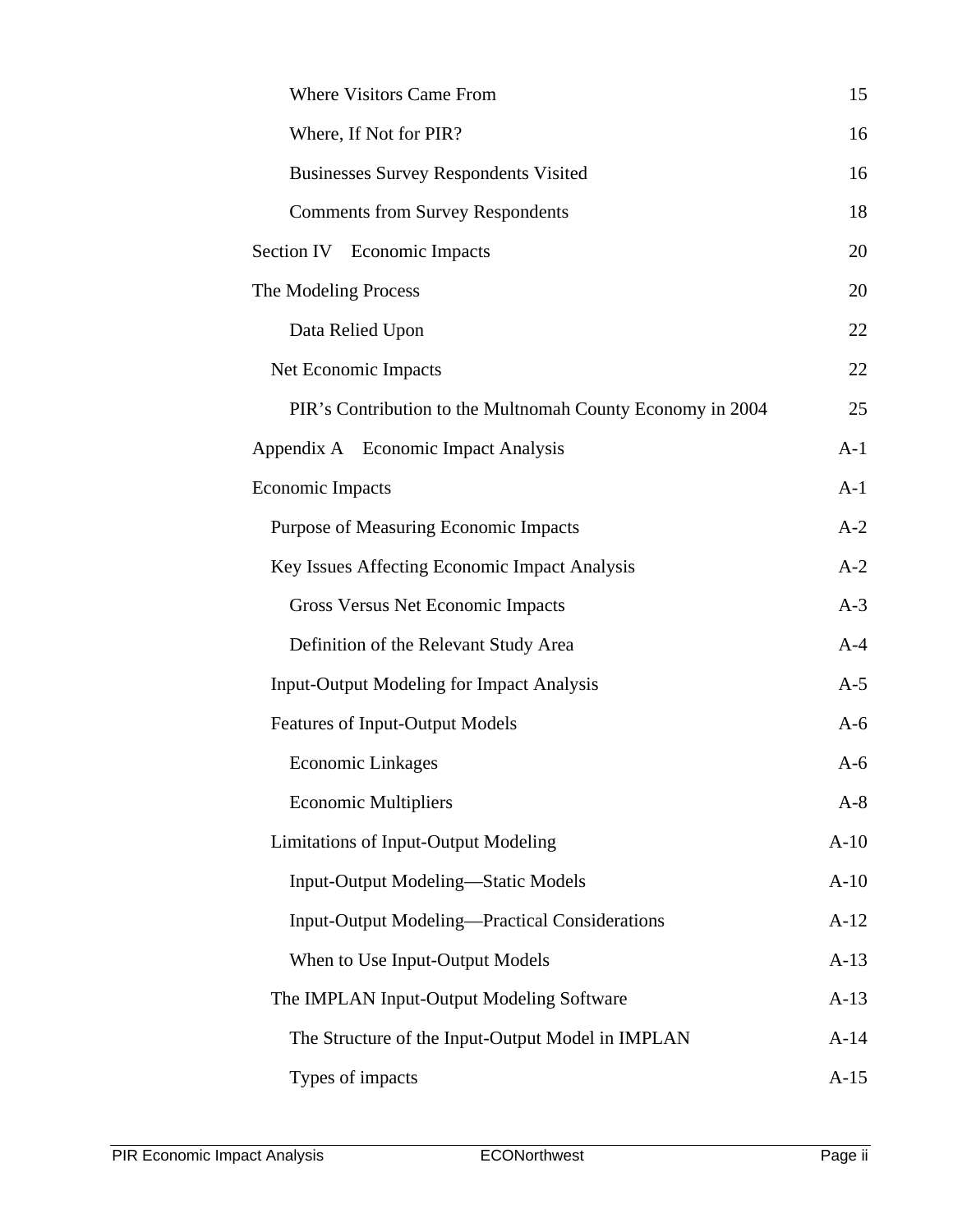| Modeling                            | $A-16$ |
|-------------------------------------|--------|
| Defining the Study Area             | $A-17$ |
| Customizing the IMPLAN Coefficients | $A-17$ |
| Performing Impact Analysis          | $A-18$ |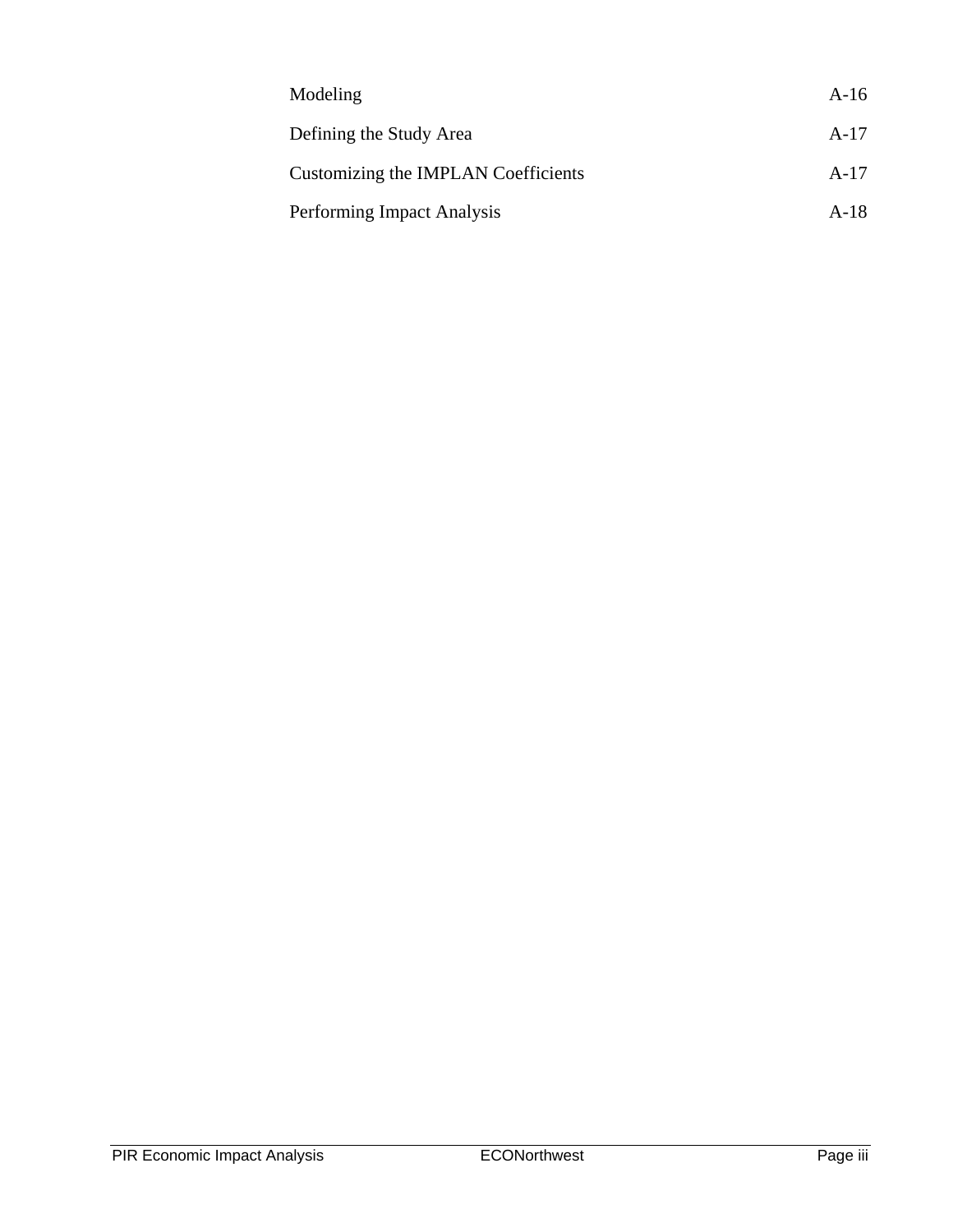Portland International Raceway ("PIR") is a premier motor sports facility offering a variety of racing and non-racing events throughout the year. The larger spectator events include the Rose Cup Race, the Champ Car Portland 200, the Portland Historics Auto Races, the Columbia River Classic/All British Field Meet, and the American Le Mans Grand Prix. These events typically draw tens of thousands of visitors to Portland.

Most of the activity at PIR, however, consists of small events and activities held by hobbyists, clubs, and other non-profit organizations. Indeed, PIR is a popular venue that accommodates a wide variety of recreational and other activities, including: drag racing, motocross, bicycle racing, police training, professional driving schools, and club events for car enthusiasts.

It's clear that PIR provides a unique motor sports facility for local and nonlocal users alike. But, how does PIR contribute to the local economy? It does so in three ways. First, the City of Portland spends money locally to keep the facility operating. Second, and more importantly from an economic perspective, PIR acts as a magnet that attracts users and visitors to Portland, whose spending represents a significant, ongoing economic stimulus to the local economy. Finally, as a local venue, it keeps spending by thousands of local motor sports and bicycle enthusiasts, and others in Portland. Effectively, PIR is a mechanism allowing them to "buy local."

ECONorthwest used budget and other data provided by PIR, results from two recent user and visitor surveys, and a specially constructed impact model of Multnomah County to estimate the economic impacts or contribution of PIR.<sup>1</sup> Our analysis shows that PIR had the following net economic impacts on Multnomah County in 2004:

- An increase of \$45.3 million in output (a measure of overall economic activity);
- An increase of 690 full- and part-time jobs;
- An increase of \$16.9 million in wages;
- An increase of \$2.7 million in income for small business owners;
- An increase of \$5.6 million in various other types of income such as rents, royalties, dividends and profits received by residents, local businesses, and others; and

 $\overline{a}$ 

<sup>&</sup>lt;sup>1</sup> Government economic data, which is the backbone of impact models, is most readily available at the county level. Therefore, the impact analysis was done on Multnomah County rather than for Portland. However, an overwhelming portion of the impacts from PIR felt in Multnomah County occurs in Portland.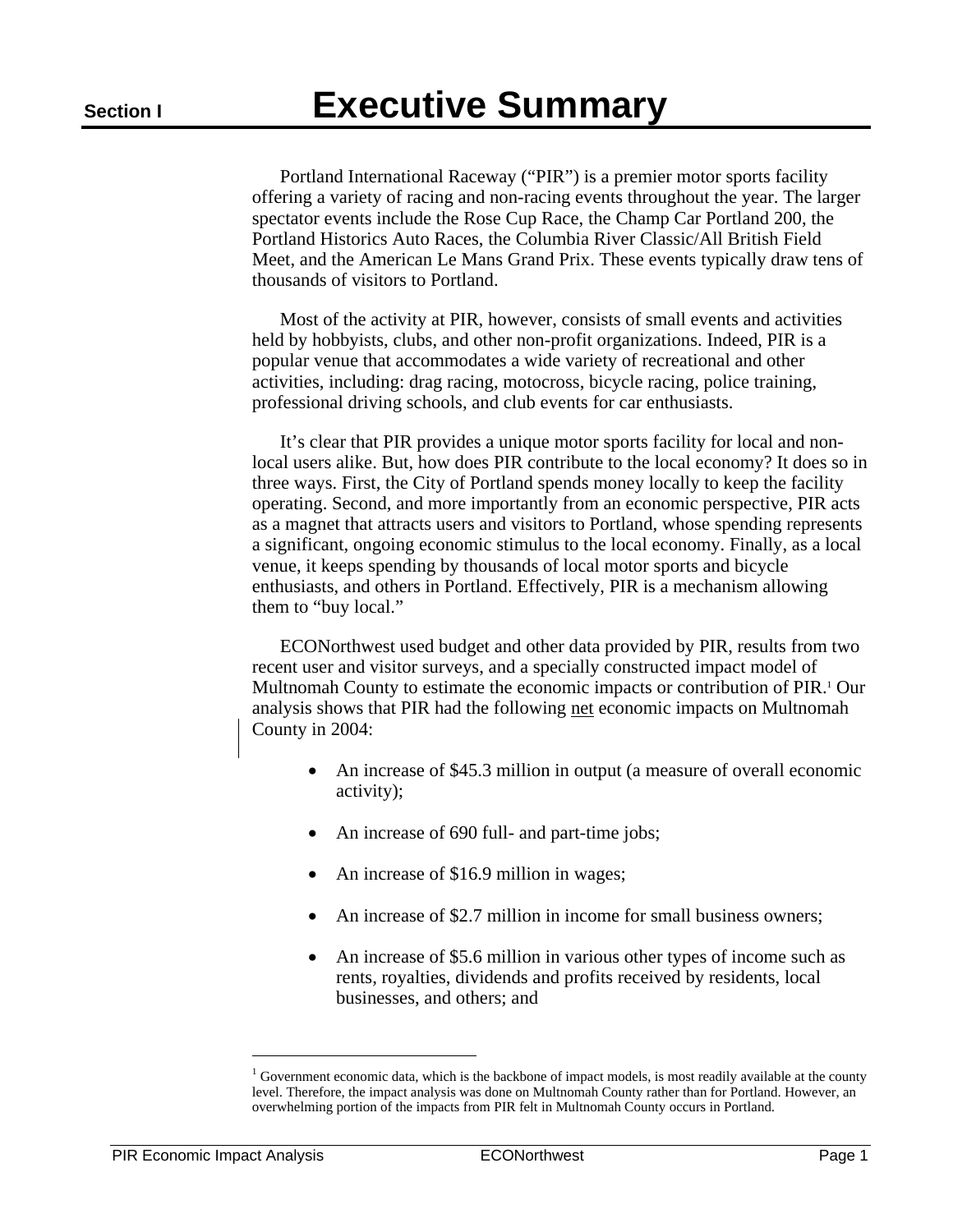• An increase of \$2.6 million in revenues for state and local tax jurisdictions that includes approximately \$1.2 million in additional property tax revenues for Multnomah County.

Two important points about the economic impacts attributed to PIR need to be emphasized. First, unlike a construction project, for example, whose impacts are short-lived or transitory, the economic impacts of PIR are annual impacts that have been occurring, will continue to occur, and may increase in size depending on the activities and visitation generated by the facility.

Second, the impacts reported above represent the net or bottom-line impacts of PIR. That is, ECONorthwest performed a special type of impact analysis that only looks at spending that is new or additive to the local economy. Net impacts are often considerably smaller than gross impacts,<sup>2</sup> but provide a much more realistic estimate of the contribution of PIR to the local economy. Using a net impact analysis framework, ECONorthwest concludes the following:

- Given the size of the Multnomah County economy and its workforce, the impacts of PIR in an overall context are small but not trivial. For instance, absent PIR, the number of unemployed workers in Multnomah County would have gone up 2.4 percent, and the average annual unemployment rate in 2004 would have been 7.8 percent instead of 7.6 percent.
- Multnomah County's accommodations and food service sectors receive the majority of the employment and income impacts attributed to spending generated by PIR. In total, the job impacts of PIR represent almost one percent of the total, private covered employment in these sectors in 2004.

The results from recent surveys of user groups and visitors to the facility revealed additional information about PIR's operations in 2004:

• **PIR is vital for organizations that use the facility, and activities by these user groups benefit the local economy.** Based on the sample of completed surveys, in 2004, the average size of PIR user groups was 630 members. These user groups, on average, generated 2,100 participant-days and 2,570 visitor-days for their events held at PIR. Importantly, approximately 52.4 percent of attendees were from outside of Multnomah County. In addition, user groups spent, on average, approximately \$52,000 per event with most of this spending benefiting a wide range of businesses located in Portland, including: insurance carriers, hotels and other lodging establishments, eating and drinking establishments, various equipment providers, and medical personnel. *Approximately 77 percent of the responding user groups indicated that without PIR they would not have held any events locally.* 

-

<sup>&</sup>lt;sup>2</sup>Gross economic impacts offer a perspective on the magnitude of overall economic impacts that can be traced back to an activity. Gross economic impacts, however, do not necessarily reflect the creation of new jobs or income as they do not take into account the jobs or income creation that would have occurred in absence of the activity being analyzed. To provide context for the net economic impacts reported here, the gross economic impacts attributed to PIR include: \$63.6 million in output; 970 full- and part-time jobs; \$23.8 million in wages; \$3.9 million in small business income; \$7.8 million in other types of income; and \$3.7 million in tax revenues for state and local tax jurisdictions.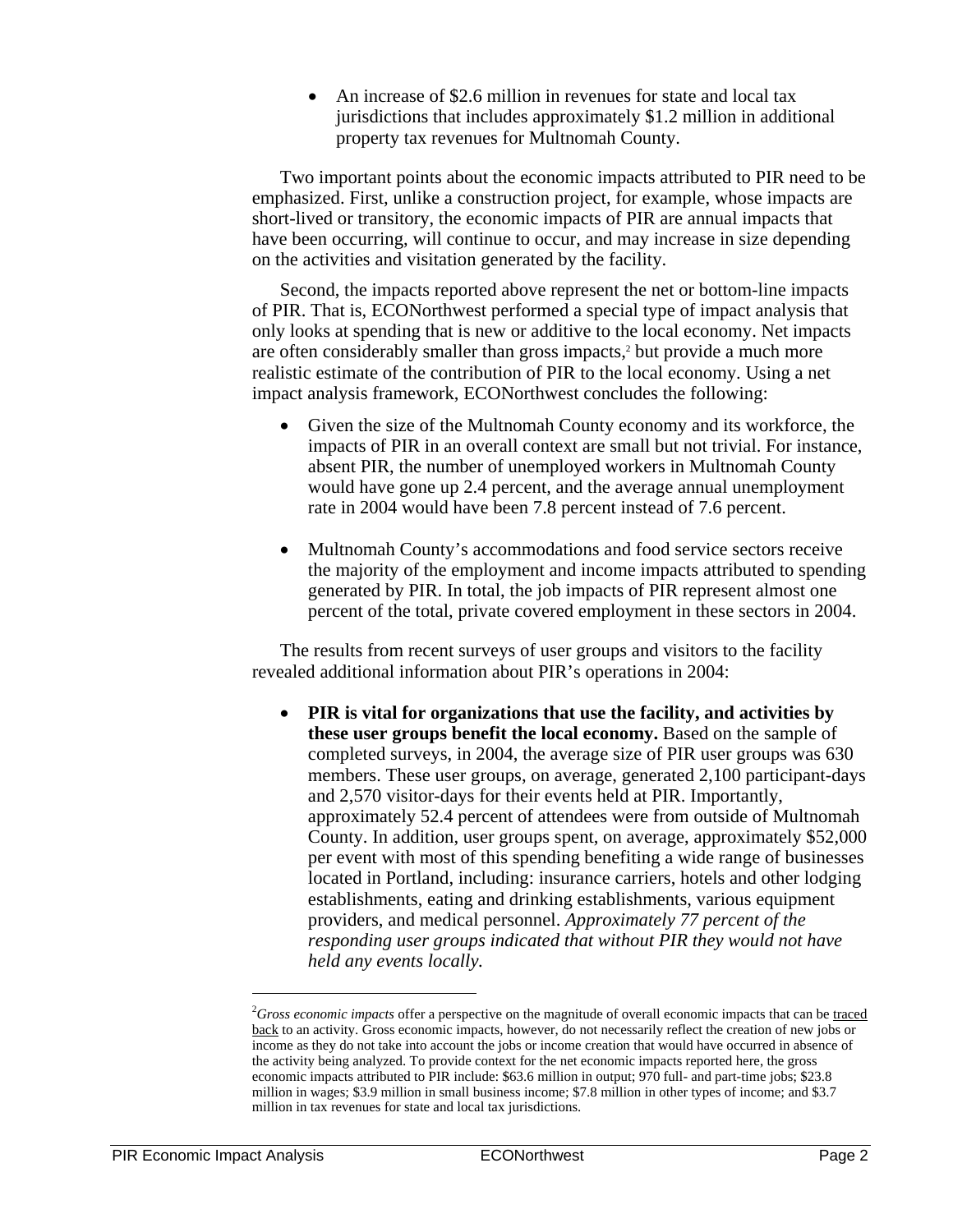• **PIR keeps and attracts visitors who visit often and spend a lot of money in the local economy.** On average, visitors that responded to the survey went to over 9 individual events in 2004, with an average party size of 3.2 persons and average spending per party of \$425 per visit. In addition, approximately 73.5 percent of the respondents indicated that they lived outside of Multnomah County, with 23.2 percent living outside of the Portland metropolitan area. *For these non-residents, almost 87.4 percent indicated that they would not have visited Portland but for PIR.*

The following sections of the report provide greater details regarding the impact analysis of PIR. Section II provides background information on PIR and summarizes the methodologies used in this analysis. Section III presents a discussion of the results of two surveys of users and visitors to PIR. Section IV reports the findings of the economic impact analysis. In addition, an Appendix has been included that explains economic impact analyses, how they are conducted, and how they should be interpreted.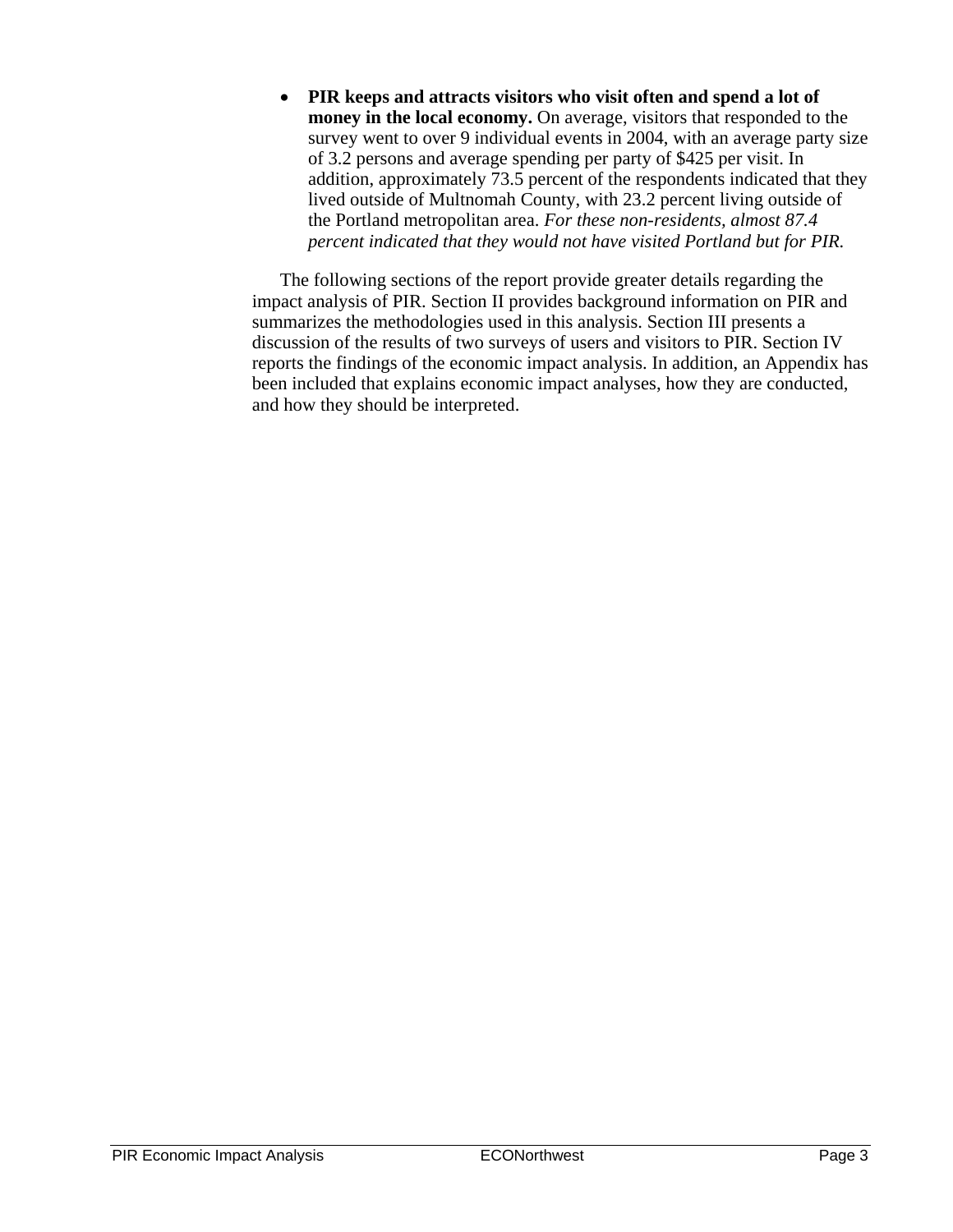To provide context for the analysis in this report, this section begins with a history of PIR followed by a description of its operations in 2004. It concludes with discussions on the methodologies used in this research.

## **Portland International Raceway**

Portland International Raceway ("PIR") is located just off of Interstate 5, approximately three miles north of downtown Portland. Its mission is to provide a safe place for groups, clubs, and organizations to conduct racing and non-racing vehicle-oriented events.

## **History**

PIR was built on vacant land purchased by the City of Portland from the Army Corps of Engineers in 1960. The vacant site consisted of the abandoned roads of the former World War II City of Vanport, which was destroyed by a flood in 1948. The sale stipulated that the site could only be used for recreational purposes. Racing began in 1961 with the first Rose Cup races.

In 1970, the City of Portland and the Rose Festival entered into an agreement to renovate the grounds. Over time, the original asphalt pavement had deteriorated and racing groups became reluctant to sanction races there. Repaving was financed with a \$100,000 loan from the city, which PIR paid back in less than three years with rents earned from racing events.

PIR has grown to become a major racing venue on the west coast. It is entirely self-financed—paying for operating and capital expenses through revenues generated from rents, food concessions, and advertising.

## **Overview of Operations**

PIR is owned and operated by the City of Portland through the Bureau of Parks and Recreation. The 180-acre property has a 1.96 mile paved road course, a quarter-mile paved drag strip, a dirt motocross track, bleacher seating for 26,000 people, general admission grass seating for 60,000 people, parking for 1,500 vehicles, and meeting facilities.

PIR generally does not put on events; instead, PIR facilities are rented to various user groups, such as clubs, racing schools, charities, and operators of spectator racing events. PIR does promote drag racing events and a yearly automotive swap meet. PIR's facilities are unique, and enable it to accommodate a wide range of recreational and other activities. Most motor sports venues on the west coast consist primarily of dirt tracks and/or drag strips. PIR, however, offers these and a major road course, all in close proximity to a major city. As such, PIR is a very popular venue.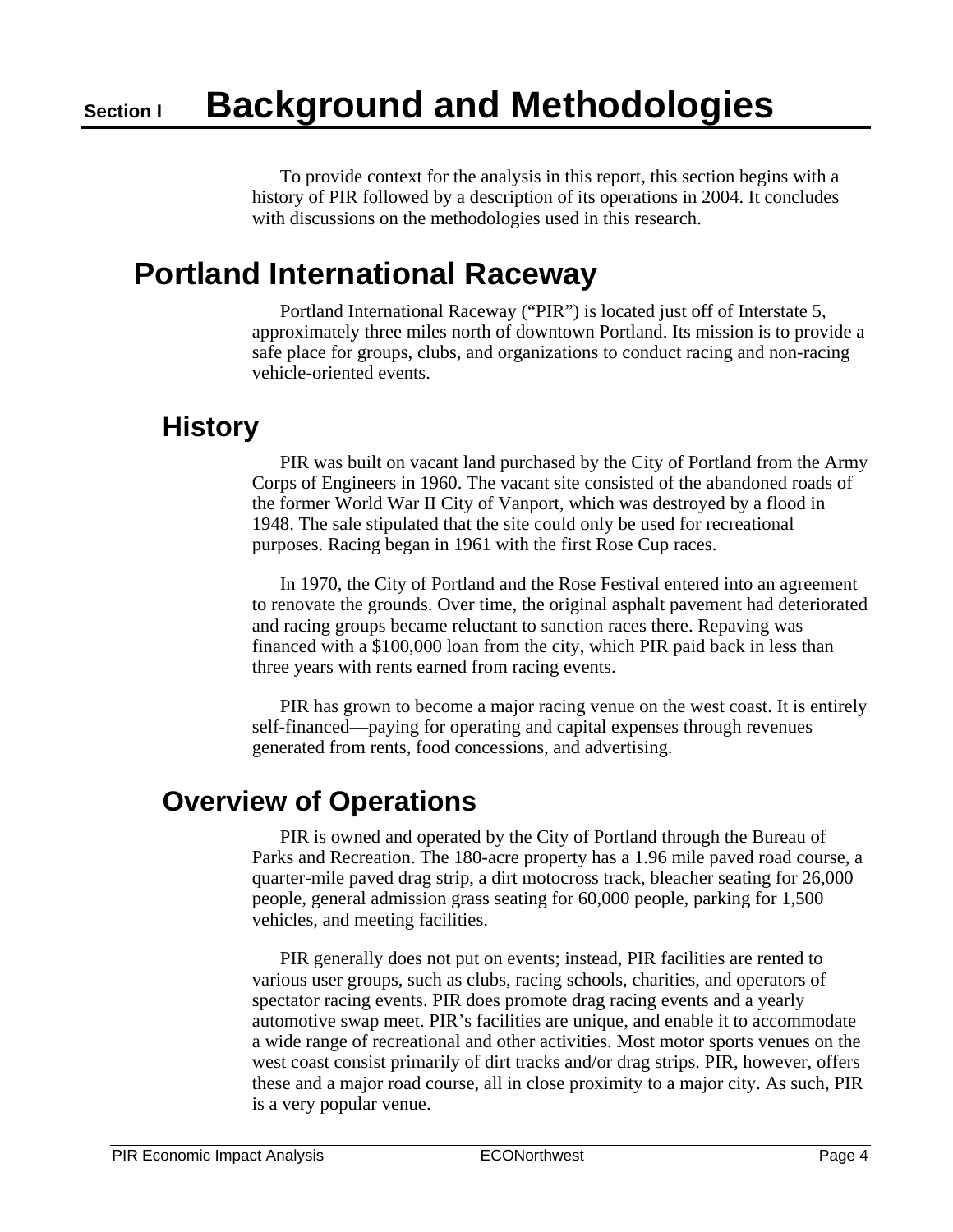## *Events*

While probably best known for the two largest events, the Portland 200 Champ Car race and the American *Le Mans* series, most of the schedule at PIR is used for small events and groups. Non-profits and local hobbyists conduct ninetyfive percent of the events held at the raceway. There are many types of events held at PIR. For brevity, a partial list of events and uses is presented here:

- The Champ Car World Series is, as the name implies, a series of racing events held at tracks around the world. The Portland event is PIR's most popular event.
- Portland Historics is an event consisting of about 250 vintage cars in high-speed races. Sponsored by Baxter Auto Parts, the event is a fundraiser for the Children's Cancer Association.
- The American *Le Mans* series is a sports car endurance series held at ten tracks in North America. The race at PIR, the *Grand Prix* of Portland, is nationally televised.
- The Columbia River Classic historic event, paired with the All-British Field Meet, is growing in popularity, with events that are part of the weekend held in the St. John's neighborhood as well as downtown.
- PIR has a dirt motocross track that is used by two- and four-cycle dirt motorcycles for around 25 events each year.
- Between Thanksgiving and Christmas, PIR is home to the Winter Wonderland—a holiday lights show sponsored by locally-owned Bi-Mart.
- Pro Drive is a professional racing and driver safety school based at PIR which offers, among other services, driving safety instruction in skid cars.
- The Cascade Sports Car Club, Team Continental, and the Oregon Region of the Sports Car Club of America ("SCCA") operate amateur sports car races at PIR.
- Bicycle racing events including the Lombardi Sports Bicycle Races and events held by the Oregon Bicycle Racing Association. Bicycle groups reported about 11,900 total participants and 5,600 spectators at cycling events held in 2004 at PIR.
- Electrathon America Races (electric powered vehicles) is the largest event on the schedule for electric car enthusiasts, many coming from high school and college teams across the country.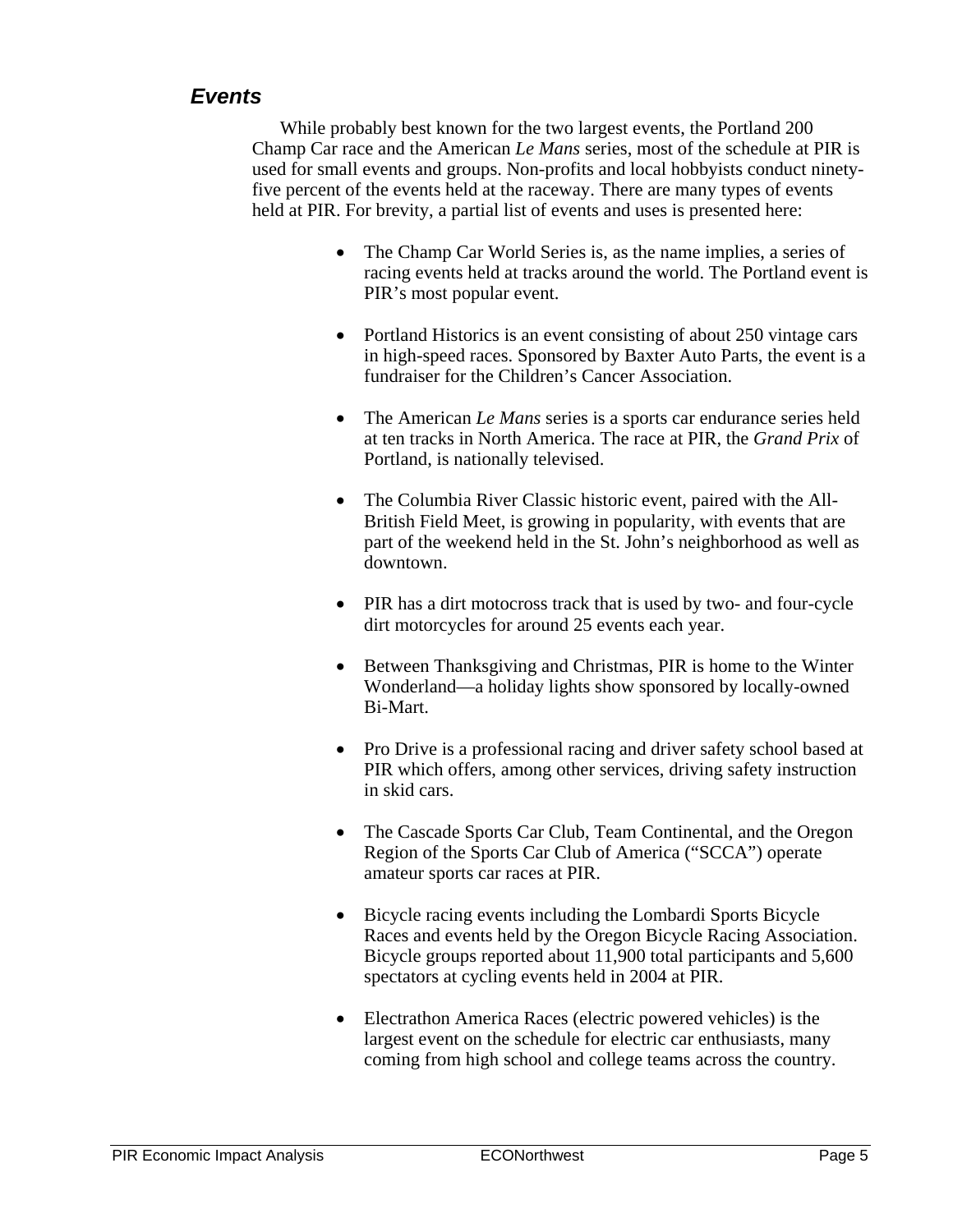- Kart racing events sanctioned by the Portland Karting Association use the road course each year, and the national championships for road racing karts has come to PIR a couple of times in the last 5 years.
- Drag racing at PIR encompasses everything from high school drags to high level amateur racing. The Wednesday Night Summit ET Series is a National Hot Rod Association event that gives season points and prize money to competitors. The Les Schwab Late Night Drags are open to all and offer no prize money. PIR hosts more than 90 drag race events each season.
- Marque clubs, such as the Rose City Corvette Club, the BMW Club, and Lotus Club Northwest, put on driver education and track days for their members at PIR.
- Police departments throughout the region rent PIR for training purposes.

### *Operations in 2004*

PIR held approximately 650 days of events in 2004. (Event days are greater than calendar days because PIR was double and triple booked on most days during peak season.) PIR estimates that track participants, spectators, and others made approximately 420,000 visits to the raceway in 2004.

The primary revenue source for PIR is rent paid by users of the facility. PIR also earns revenues for the City of Portland through advertising and by renting parking spaces to the nearby Expo Center. As shown in Table 1, PIR earned \$1,587,859 in calendar year 2004.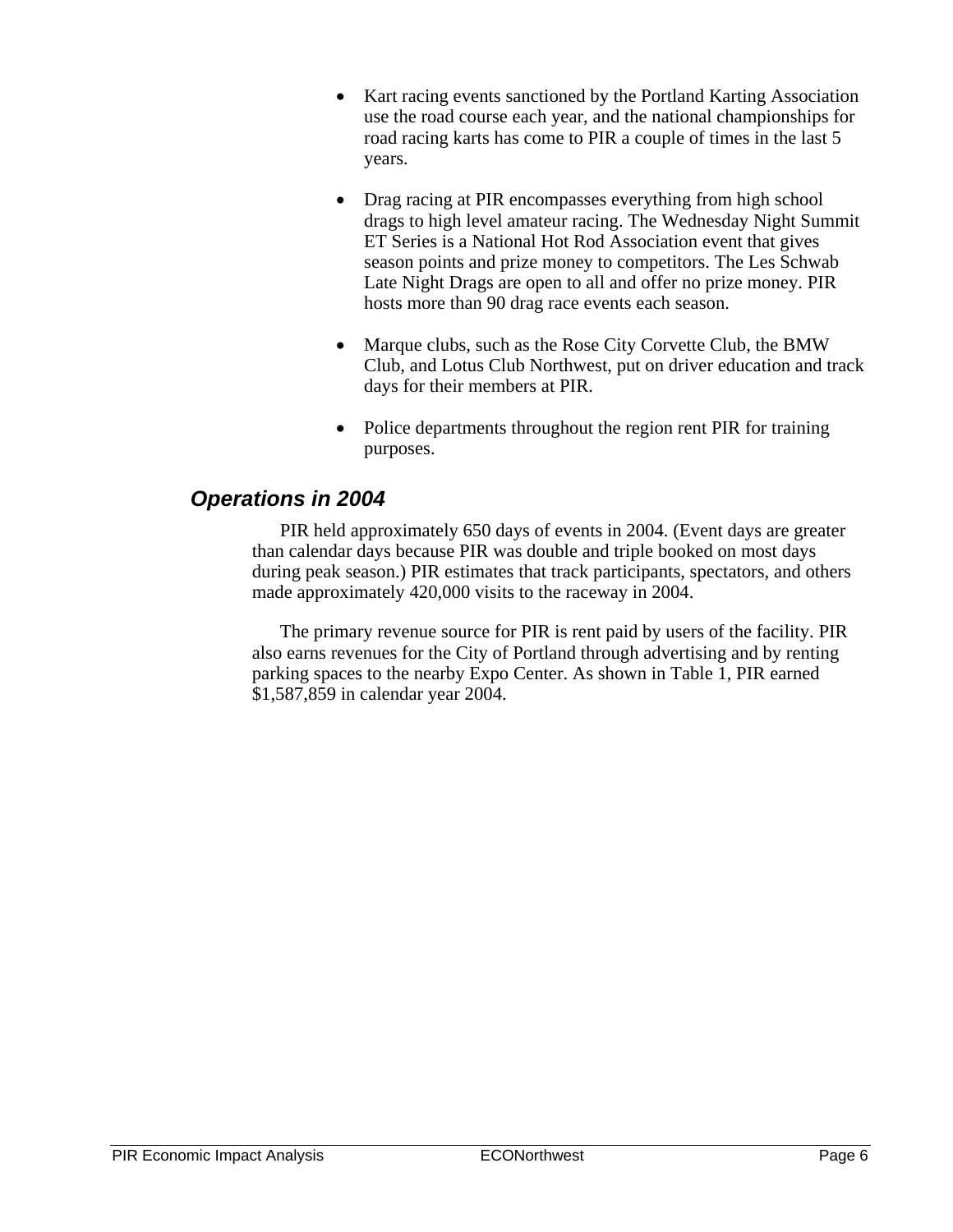|                                 | <b>Revenue to</b><br><b>PIR</b> |                                | <b>Revenue to</b><br><b>PIR</b> |
|---------------------------------|---------------------------------|--------------------------------|---------------------------------|
| <b>Event or Use</b>             |                                 | <b>Event or Use</b>            |                                 |
| <b>ABFM / SOVREN</b>            | \$19,098                        | <b>OMRRA</b>                   | \$45,566                        |
| <b>Advertising Revenue</b>      | 92,222                          | Pacific Super Sport Riders     | 14,700                          |
| Alfa Romeo Club                 | 6,198                           | Photography                    | 12,000                          |
| American Le Mans Race           | 67,667                          | PIR Drags                      | 268,048                         |
| Audi Club                       | 12,000                          | PIR Swap Meet                  | 62,442                          |
| Autosports                      | 5,700                           | Police Training                | 54,500                          |
| Bicycles / Roller Blades        | 8,400                           | Porsche Club                   | 10,618                          |
| <b>BMW Club</b>                 | 15,553                          | <b>Portland Historic Races</b> | 35,519                          |
| <b>Broadacre Parking Rental</b> | 36,566                          | Portland Karting Association   | 44,176                          |
| Cascade Sports Car Club         | 56,625                          | Pro Drive                      | 81,845                          |
| Champ Car Race                  | 97,096                          | Proformance School             | 1,900                           |
| Corvette Club                   | 2,182                           | Reg Pridmore School            | 1,900                           |
| Cyclocross                      | 5,851                           | Reimbursements                 | 166,908                         |
| Driving Unlimited               | 1,900                           | Ride-n-Drives                  | 12,000                          |
| Ducati Motorcycle Event         | 2,878                           | Rose Cup Races                 | 20,387                          |
| <b>Electrathon America</b>      | 630                             | SCCA (Race & SOLO II)          | 65,452                          |
| <b>JMA Racing - Motorcycle</b>  | 11,400                          | Shelby Club                    | 6,796                           |
| <b>Lights Rental</b>            | 3,400                           | <b>Speed Secrets</b>           | 13,300                          |
| Lotus Club                      | 6,000                           | <b>Team Continental</b>        | 9,400                           |
| Mike Sullivan School            | 1,900                           | Testing                        | 106,438                         |
| <b>Motocross Races</b>          | 49,274                          | Tri Club Day                   | 3,224                           |
| Mudfest                         | 1,900                           | Winter Wonderland              | 38,000                          |
| NE Sport Bike Association       | 8,300                           | <b>Total</b>                   | \$1,587,859                     |

**Table 1: Rent and Other Revenues Earned by PIR in 2004** 

Source: Portland International Raceway.

## *Competitive Advantage*

To the casual observer unfamiliar with motor sports, PIR may appear to be a typical racing facility. However, PIR has functional and location attributes that make it unique. For instance, there are several small dirt racetracks in Oregon, such as the one-third mile oval at Sunset Park in Banks and the River City Speedway in St. Helens. These racetracks can only be used by off-road vehicles. The road course at PIR attracts motor sports events conducted on paved surfaces. PIR combines off road facilities for motorcycles with a traditional road track consisting of 1.96 miles of paved road course. There is a severe shortage of such paved tracks in the Pacific Northwest.

The nearest traditional road courses are in Renton, Washington to the north and Thunderhill in Northern California to the south. Both have very busy schedules. For many sports car and motorcycle racing enthusiasts, PIR is the only realistic choice. For drag racing, the Woodburn Dragstrip is an option. However, that facility lacks lighting for night racing, thus greatly limiting the diversity of users. Motocross racers, on the other hand, have more regional racing options. However, many of these are far away from Portland.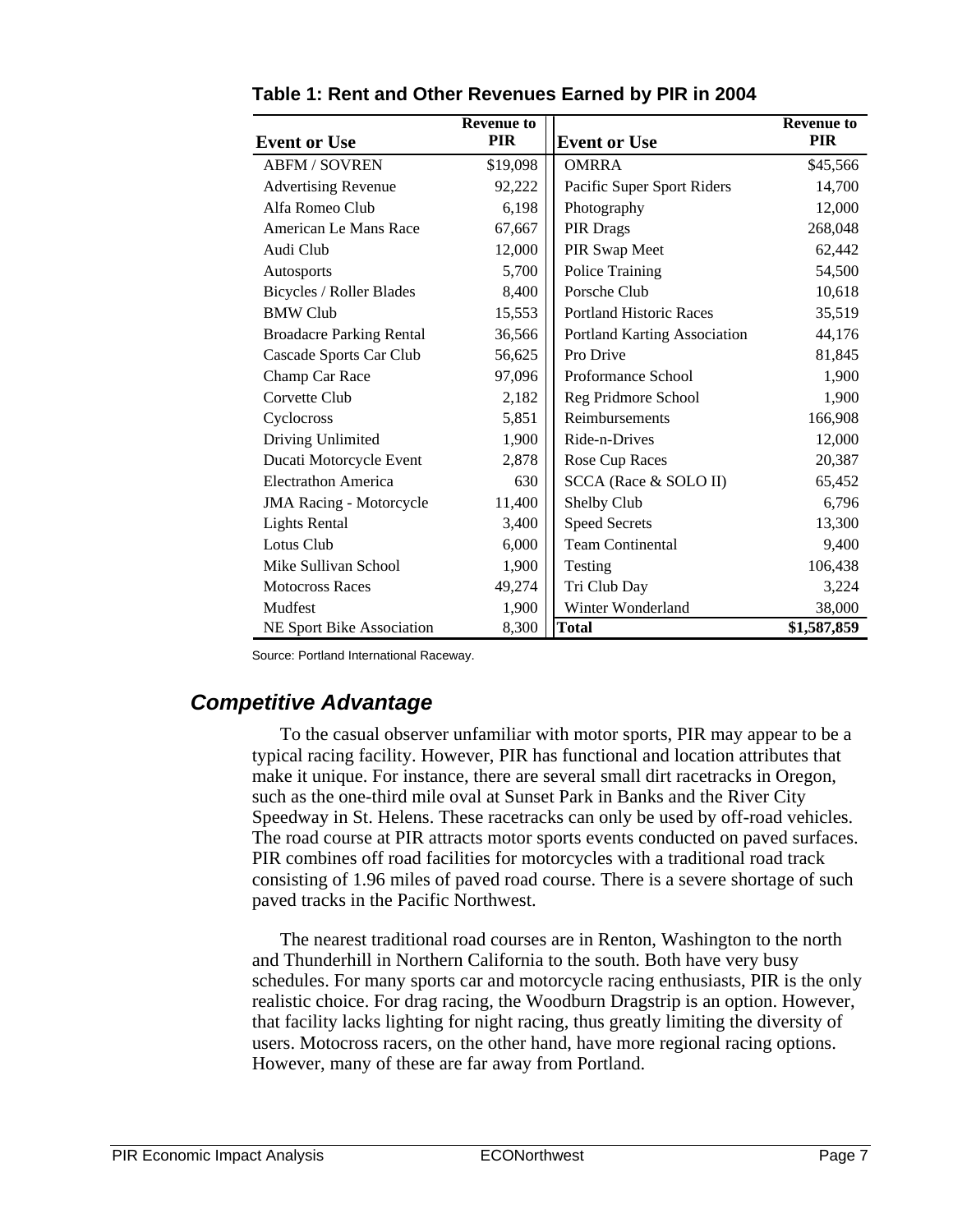## **Methodology**

Two methods were employed in the analysis of PIR. First, surveys were conducted to estimate the spending by user groups and individuals who participated in or attended PIR events. Second, economic impact modeling was used to measure the multiplier effects from spending by PIR on track operations, and local spending by event participants and visitors.

## **Surveys**

An economic impact analysis requires expenditure data for the activities being analyzed. Since the subject of this analysis is a motor sports facility operated by the City of Portland, the measurement process is more complicated than it would be for a business or industry. For a sports facility, one must consider not just the spending by the Portland Parks Department to keep PIR operating, but also the spending by event participants and spectators.

## *User Group Survey Methodology*

PIR directly contacted user groups and posed a brief series of questions regarding their activities at the raceway in 2004. The survey was conducted in October and November 2005. Most groups responded. The goal was to count how much money user groups spent in Multnomah County, in general, and at PIR, in particular.

The survey asked each group how many events they held at PIR, how much their group spent at the track and in Multnomah County, and how many people came to their events. They were also asked about the residency of their event visitors and whether they stayed overnight at local lodging establishments. A key question in the survey was where the group would have held its events if it could not do so at PIR. This question was crucial for identifying spending that is new or additive to Multnomah County. (See discussion on gross versus net impacts below.)

## *Visitor Survey Methodology*

ECONorthwest developed a visitor survey, and installed it as a web page linked to the PIR website. The PIR participants and visitors survey asked questions about residency, spending habits, the types of PIR events attended, and party size. A free form comment box was included at the end of the survey. The survey was active in November 2005, and 517 completed responses were received.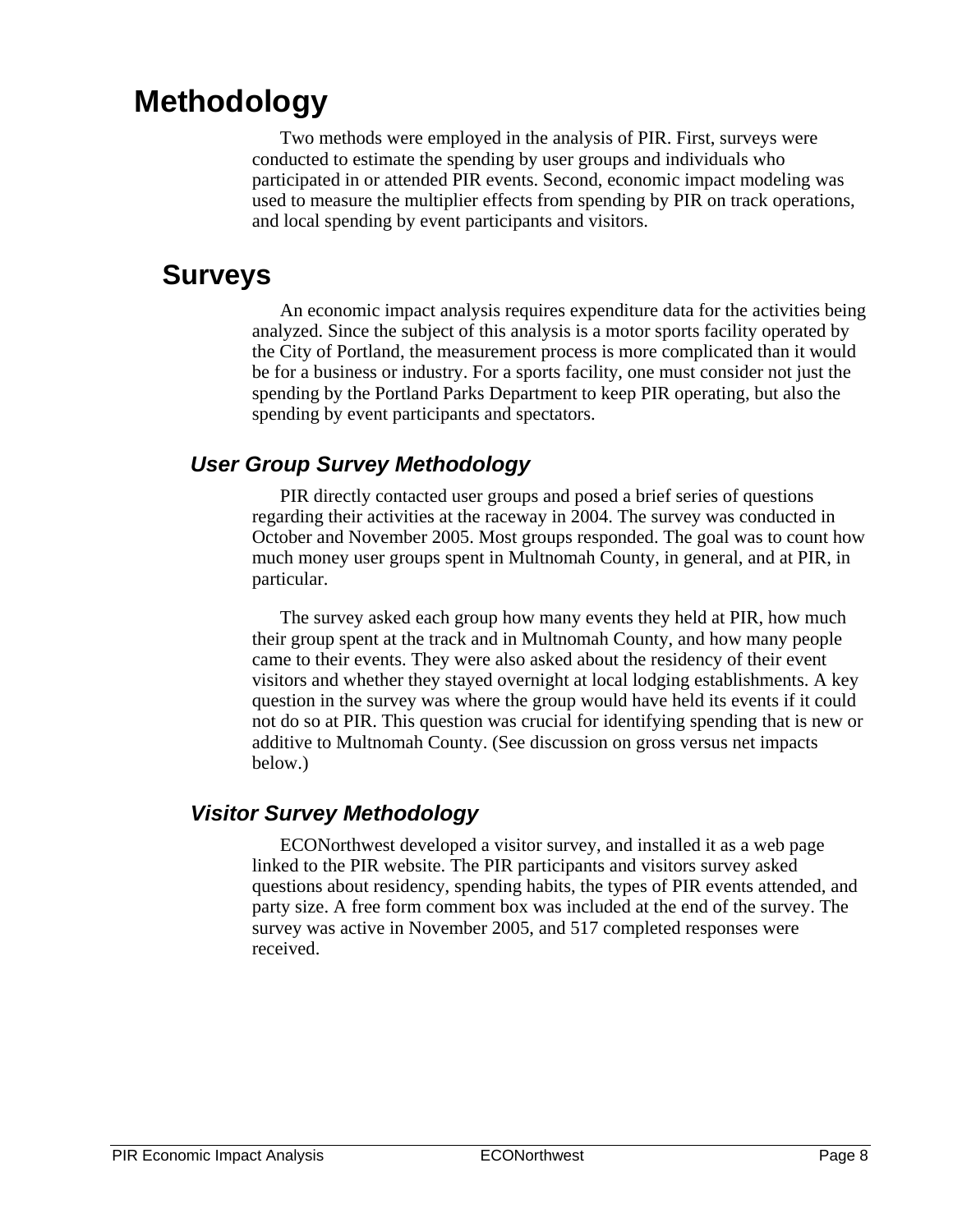## **Impact Modeling**

A widely recognized software system, called IMPLAN, was used to build an economic impact model of the Multnomah County economy. IMPLAN provides county-level estimates on production, consumption, employment, employee compensation, business income, and taxes for each of 509 economic sectors, which include different types of businesses, non-profits, and branches of governments. An in-depth discussion of this modeling approach, its use in measuring economic impacts, and its strengths and weaknesses can be found in the Appendix to this report.

### *Gross Versus Net Impacts*

ECONorthwest was asked to measure the contribution of PIR on the local economy. Simply citing the economic impacts that occur as a result of spending by PIR, raceway participants, and visitors would produce an upper bound estimate of economic impacts. This upper bound estimate is often referred to as a measure of the "gross" economic impacts.

Instead, this analysis measures the "net" economic impacts. To do this, only spending that is attributed to PIR and is new (or would have been foregone) to Multnomah County is included. The following adjustments were made to the inputs that drive the economic impact analysis:

- 1. Spending by local users or visitors that PIR diverts from other local businesses is not included (this is called "direct substitution").
- 2. Spending by local users or visitors that would have been spent outside the local economy in the absence of PIR is included (this is called "import substitution").
- 3. Spending by non-local users or visitors that occurred locally because of PIR is included (PIR is an "exporter" of goods and services).

These adjustments will, in effect, produce net impact estimates that are considerably smaller than gross impacts. However, this approach produces a more realistic estimate of the economic impacts of PIR. Using a net impact approach, we are better able to answer the following question: How much better off is the Multnomah County economy in 2004 because of PIR?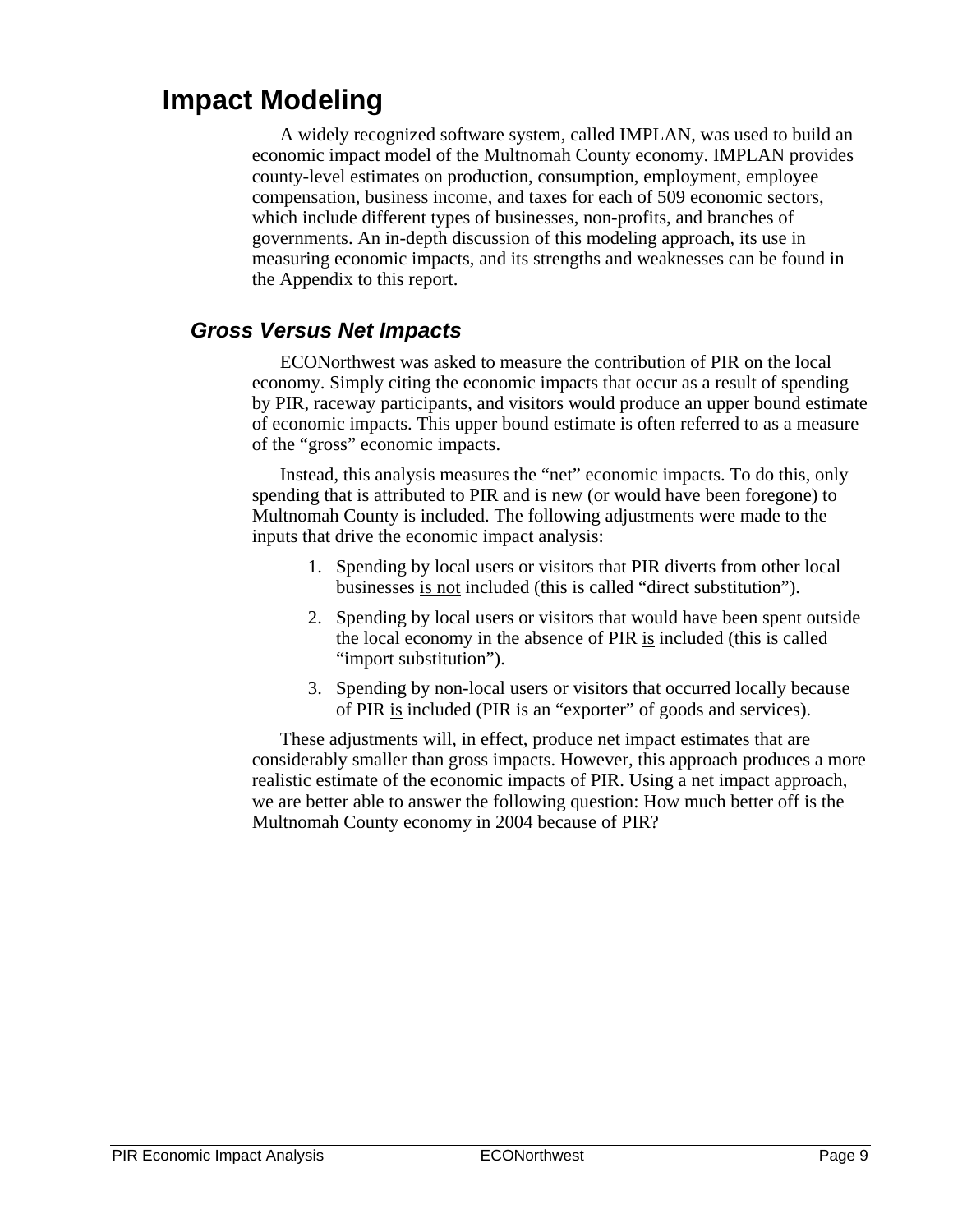The economic impact analysis relies heavily on data gathered from surveys of user groups and individuals who participated or watched events at PIR. The methods and results of these two surveys are discussed in this section of the report.

## **User Group Survey**

The goals of the user group survey were to measure the expenditures of user groups while conducting events at PIR and show how much of the spending came from persons living outside of Multnomah County. Big spectator events, such as the American Le Mans and Champ Car races, are not included in the survey results.

## **User Group Survey Results**

Surveys were sent to user groups that held events or used PIR facilities during 2004. Due to the time of year that the survey was conducted (November), some groups were on hiatus and did not respond. Nevertheless, 20 of approximately 30 regular user groups responded to the survey.

Ten user groups reported total membership count of 6,256 members. Seventeen user groups conducted visitor counts at their events. Survey respondents estimate that their events generated 35,120 participant-days at the raceway and attracted 41,121 non-participants. In total, user groups that responded to the survey accounted for 34 percent of all the visitors to PIR that came for purposes other than major spectator events.

## *Revenues and Expenses of Responding User Groups*

Respondents reported revenues of \$634,714, including participation fees. User groups that responded to the survey spent a total of \$831,868 to hold their events at PIR. Most of these expenditures occur in Multnomah County. Table 2, below, shows the revenue and expenditures of user groups that responded to the survey.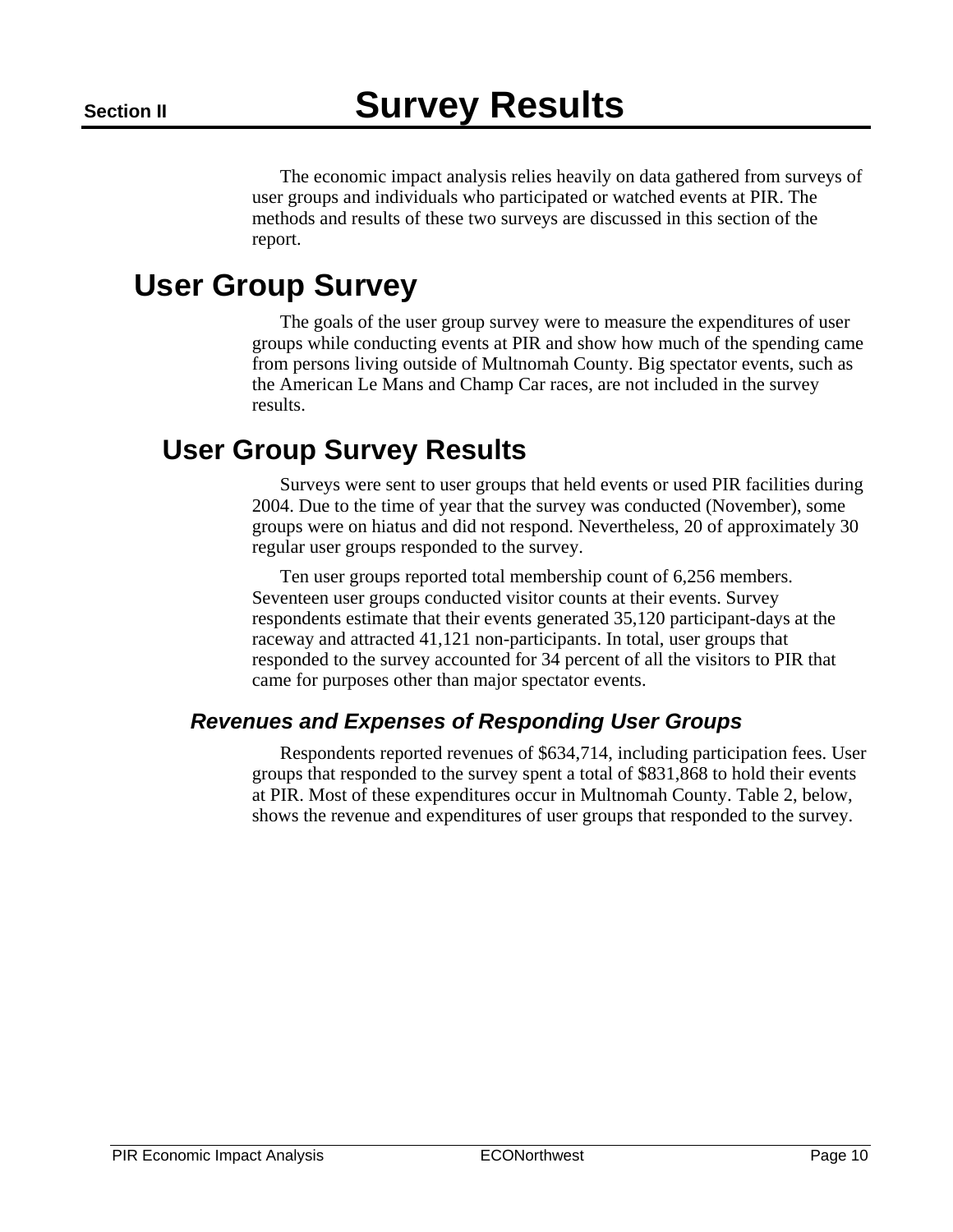| <b>Revenue and Expense Item</b> | Amount    |
|---------------------------------|-----------|
| Revenues                        | \$634,714 |
| Expenses                        |           |
| Food                            | \$57,765  |
| Equipment $&$ supplies          | \$39,685  |
| Lodging                         | \$115,630 |
| Medical & ambulance services    | \$27,189  |
| Marketing & other services      | \$55,281  |
| Labor                           | \$6,766   |
| Rent to PIR                     | \$407,083 |
| Insurance                       | \$122,468 |
| <b>Total Expenses</b>           | \$831,868 |

**Table 2: Revenues and Expenses of Respondent User Groups** 

Source: PIR/ECONorthwest survey conducted in November 2005.

In addition, user groups reported that approximately 52.4 percent of the attendees at their PIR events had come from outside of Multnomah County. This is important because PIR acts to attract groups and individuals to Portland who would otherwise spend their money elsewhere. Indeed, local spending by nonlocal residents represent a significant stimulus for local area businesses and is a major component of the net economic impacts measured in this analysis.

#### *Alternative*

The user groups were asked what they would have done had PIR not existed. The purpose of this question was to help differentiate between the gross and the net impacts from their spending. As discussed previously, this analysis looks only at new spending that occurred because of PIR. For user groups, this includes local spending by local residents that would have left Multnomah County had PIR not been here and local spending by non-local residents that was attracted to Multnomah County solely because of PIR. These adjustments were made to the user group expenditure data after that sample data was expanded to the total user group population.

 Table 3 lists the responses to this question. Of the 20 user groups that took the survey, 13 indicated that they would not have held any events in Multnomah County, four would have relocated and/or held fewer events in the county, and three did not respond to the question.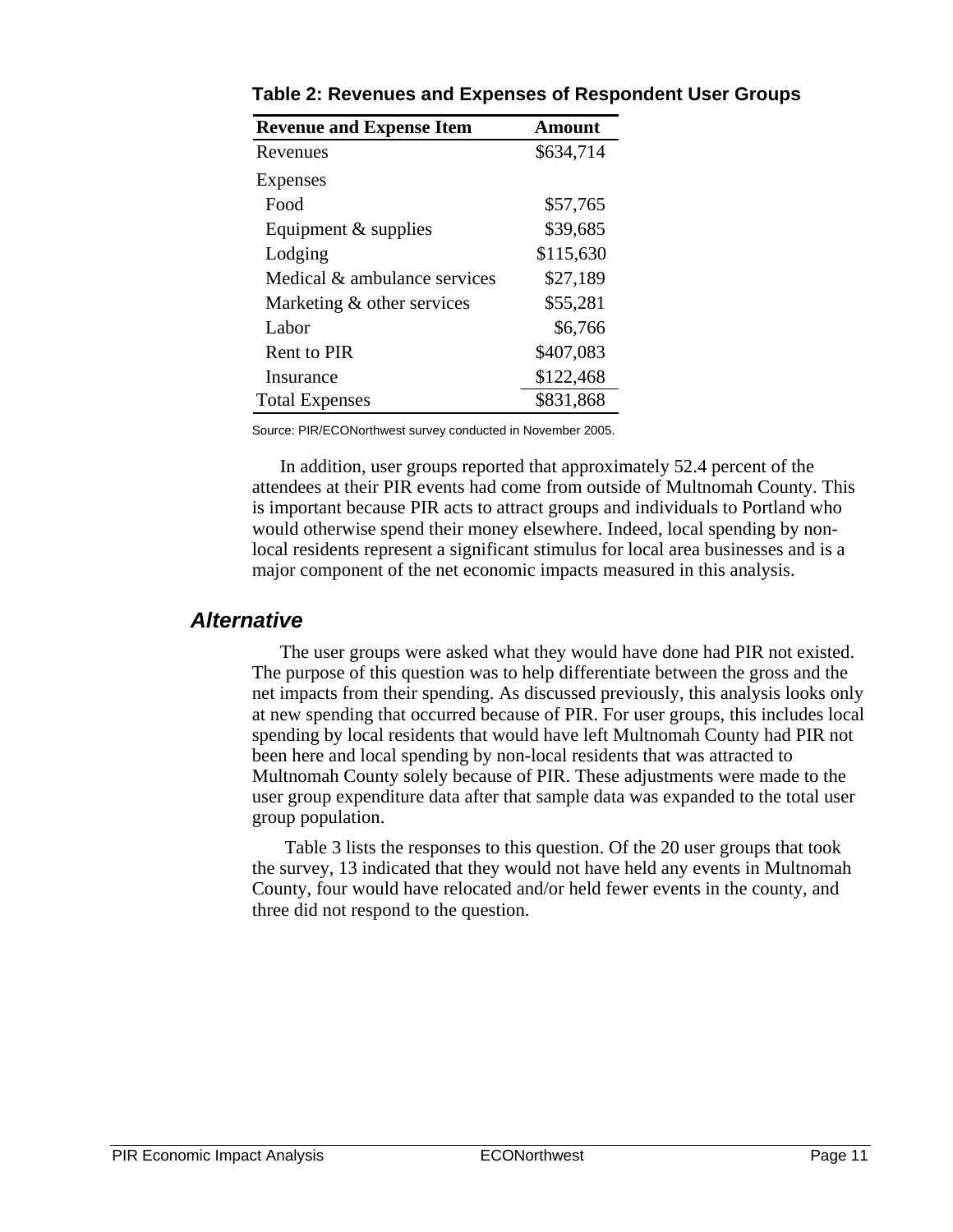#### **Table 3: Answer to User Group Survey Question, "If PIR did not exist, what would your group have done or where would you have held your events?"**

|                                           | If PIR did not exist, what would your group have done or where would                                                |  |
|-------------------------------------------|---------------------------------------------------------------------------------------------------------------------|--|
| <b>Name of User Group</b>                 | you have held your events?                                                                                          |  |
| Veloshop Bicycle Team                     | Hold it at a Metro park, probably Blue Lake                                                                         |  |
| Cascade Sports Car Club                   | Cascade would not exist                                                                                             |  |
| All British Field Meet                    | Probably look toward county fairgrounds                                                                             |  |
|                                           | Probably would have to drive to Bremerton, Kent, Spokane or                                                         |  |
| <b>BMW</b> Automobile Club of America     | Thunderhill (CA)                                                                                                    |  |
|                                           | The Pacific NW Sportsmen's show would lose approximately 1/3 of its                                                 |  |
| Pacific NW Sportsmen's Show               | attendance due to lack of parking                                                                                   |  |
|                                           | Very good chance we would not hold this event. We would have to go to                                               |  |
|                                           | Kent, WA or father away, down to CA. If not for this track, we would not                                            |  |
| Shelby Club SAAC NW                       | have been holding these events since 1988.<br>We would have to go out of state to hold our races. There is no other |  |
|                                           | suitable track located anywhere near. The next closest would be Seattle,                                            |  |
|                                           | then Northern CA at Thunderhill. Both these sites have their own road                                               |  |
| Oregon Motorcycle Road Racing Association | racing association, so we would not have a "home" club at all.                                                      |  |
|                                           | We would likely have shortened our event to two days. Our event is the                                              |  |
|                                           | only National Rally American Championship event with competitive                                                    |  |
| Oregon Rally Group                        | stage miles within a major metro area, thanks to PIR!                                                               |  |
|                                           |                                                                                                                     |  |
|                                           | We would not exist without a track. Our goal is to get people off the street                                        |  |
| Pacific Super Sport Riders                | to learn safe riding techniques, and there is no other area suitable for this.                                      |  |
|                                           | We would not have an opportunity to hold our club track events, or be                                               |  |
| Club Lotus Northwest                      | stuck with parking lot.                                                                                             |  |
| Society of Vintage Racing Enthusiasts     | We would not have been able to hold event.                                                                          |  |
|                                           | We would not have come to Portland for this event. PIR was our main                                                 |  |
| Specialty Transport, Inc.                 | reason to come to Portland                                                                                          |  |
| MotoCorsa & JMA Track Days                | We would use Seattle International Raceway                                                                          |  |
| Alfa Romeo Owners of Oregon               | We wouldn't have track days.                                                                                        |  |
| Oregon Beat the Heat Racing               | Move event to Woodburn or Madras dragstrip.                                                                         |  |
| Oregon Bicycle Racing Association         | Would not hold events                                                                                               |  |
|                                           | Would have held events at Pacific Raceway in Auburn, WA; Bremerton                                                  |  |
| Sports Car Club of America, Oregon Region | Raceway in Bremerton, WA; or Thunderhill Park in Willows, CA.                                                       |  |
| Cascade Tracktime                         | No response                                                                                                         |  |
| Oregon Bicycle Racing Association         | No response                                                                                                         |  |
| LaMesa RV                                 | No response                                                                                                         |  |

Source: PIR/ECONorthwest survey conducted in November 2005.

# **Visitor Survey Results**

In ideal circumstances, the preferred survey would randomly sample PIR visitors at events throughout the year. However, for this analysis, the time of the year and budget limitations prevented such a survey. Instead, ECONorthwest developed an Internet survey that was tied to the PIR website.

ECONorthwest designed the survey to be brief to avoid respondent burnout and ensure a high response rate. The web survey offered a quick and inexpensive way to obtain visitor and expenditure data to be used in the impact analysis. Its main disadvantage was that PIR website visitors in November tend to be avid users of the raceway. As such, the web survey likely does not fully represent infrequent, casual, and non-participant visitors to PIR.

## **Visitor Survey Response**

The results of the survey were robust. There were 517 unique respondents (mechanisms in the website prevented multiple entries from single IP addresses).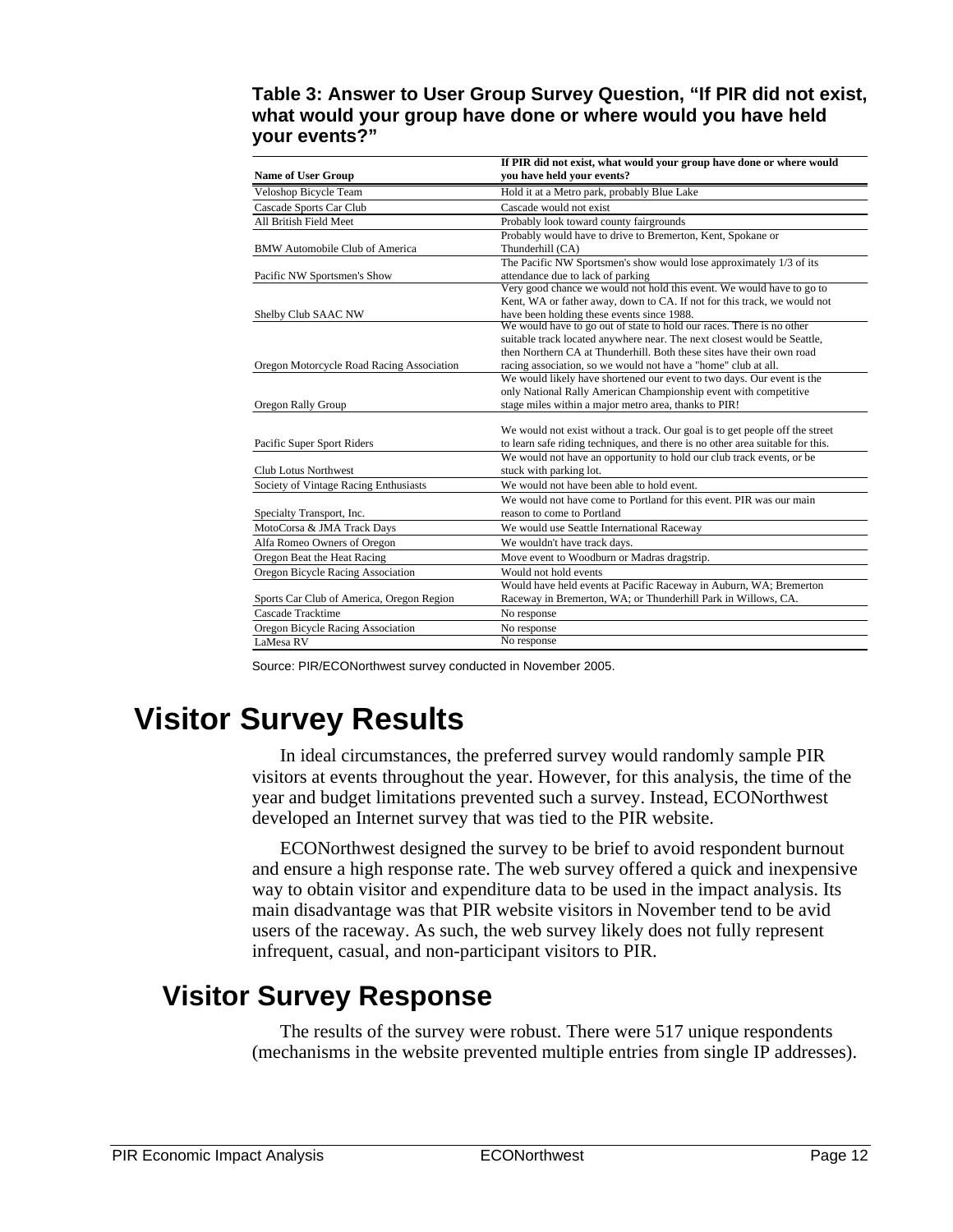## *Events Attended*

Table 4 summarizes the events that respondents reported attending in 2004. On average, each respondent went to over three different types of events and 9.5 individual events during the year. The big spectator events, such as the Portland 200 Champ Car Race (44 percent) and the American Le Mans Series (41 percent), were the most popular events. These major events are weekend events offered once a year. Regular events such as drag races, SCCA, and motorcycle races, were attended by fewer survey respondents, but multiple times during the year.

| <b>Survey Respondents That</b> | Percent of   |
|--------------------------------|--------------|
| <b>Attended These Events</b>   | Respondents* |
| Drags                          | 25%          |
| <b>SCCA</b>                    | 39%          |
| Local School                   | 39%          |
| Motorcycle Road Racing         | 31%          |
| <b>Bicycle Racing</b>          | 2%           |
| <b>Car Show</b>                | 22%          |
| <b>Kart Racing</b>             | 7%           |
| <b>Motocross</b>               | 5%           |
| Le Mans                        | 41%          |
| Historic                       | 32%          |
| <b>Holiday Lights</b>          | 16%          |
| Champ Car                      | 44%          |
| Other                          | 23%          |

**Table 4: PIR Events Attended by Respondent Visitors** 

\*Many respondents visited several different events in 2004, so the sum of the percent visiting each event exceeds 100 percent.

#### Source: PIR/ECONorthwest Internet survey conducted in November 2005.

### *Visitor Characteristics*

Table 5 shows some of the basic visitor data obtained from the survey. Multnomah County residents accounted for 26.5 percent of the respondents. On average, in 2004, local residents reported that they visited PIR 10.5 times, came in groups of 3.1 persons, and spent, as a group, \$449 in the county on each visit. Non-residents visited less often and spent slightly less per visit. Multnomah County residents spent more per visit because they were more likely to be race participants and, as such, incurred greater race-related or vehicle costs.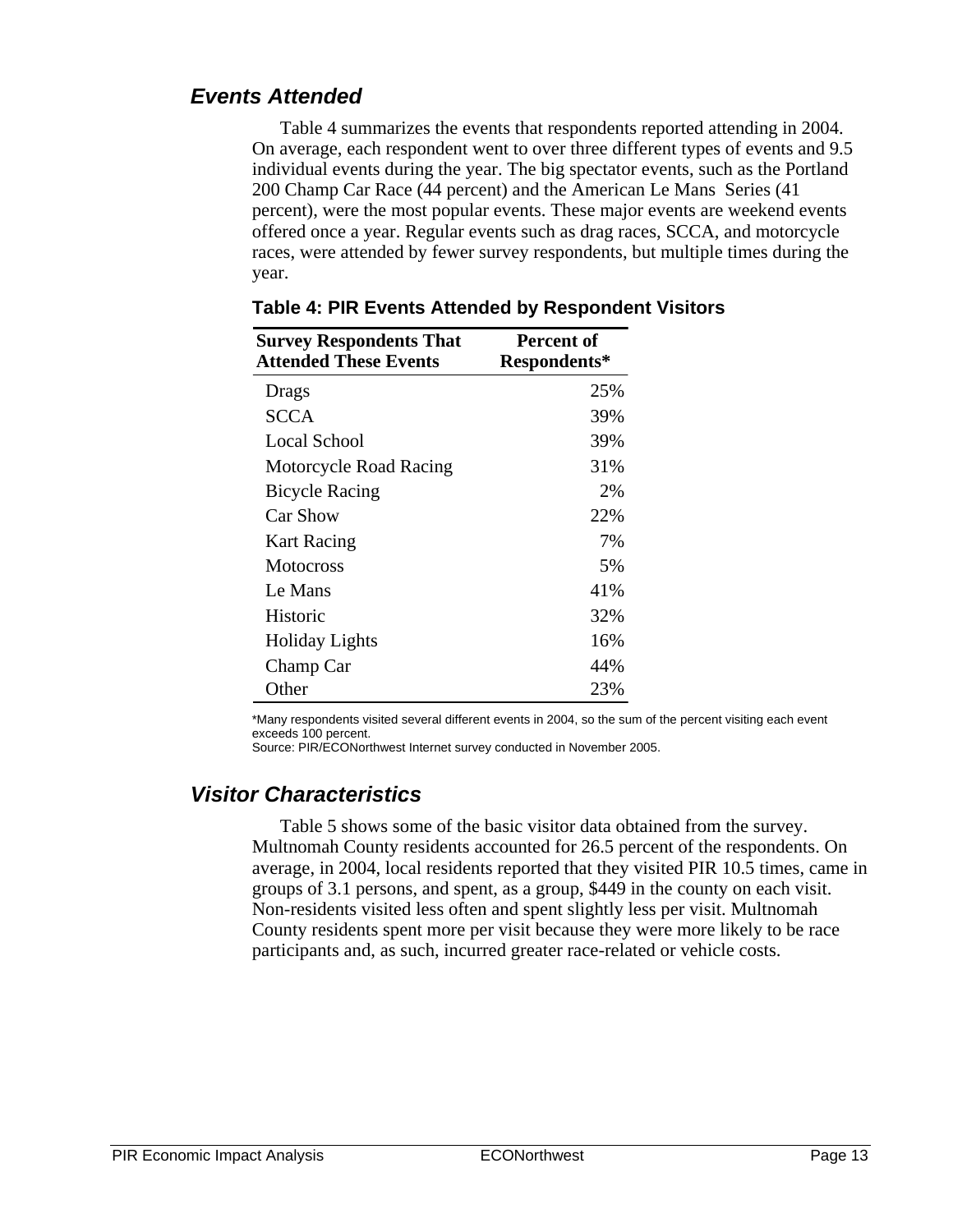| <b>Survey Metric</b>      | <b>Multnomah</b><br>County<br><b>Resident</b> | <b>Resident of</b><br>Another<br>County | <b>All Survey</b><br><b>Respondents</b> |
|---------------------------|-----------------------------------------------|-----------------------------------------|-----------------------------------------|
| % of respondents          | 26.5%                                         | 73.5%                                   | 100.0%                                  |
| PIR visits in 2004        | 10.5                                          | 9.1                                     | 9.5                                     |
| Avg. party size per visit | 3.1                                           | 3.3                                     | 3.2                                     |
| Avg. spending per visit   | \$449                                         | \$416                                   | \$425                                   |

#### **Table 5: Visitor Characteristics, by Residency**

Source: PIR/ECONorthwest Internet survey conducted in November 2005.

## *Visitor Spending Characteristics*

Respondents were given the opportunity to identify their three biggest expense items. Table 6 shows the results. When viewing the table, it is important to remember that most respondents were reporting how much they spent as a group. This includes spending at PIR and elsewhere in the area. For those coming from outside Multnomah County, it would also include travel expenses elsewhere.

#### **Table 6: Visitor Spending, by Type**

|                            | \$ per   |                    |          | $%$ of |
|----------------------------|----------|--------------------|----------|--------|
| <b>Expense Item</b>        | Event    | <b>Respondents</b> | \$ Total | total  |
| Admission costs            | \$140.61 | 231                | \$32,482 | 8.4%   |
| Participation fees         | 296.91   | 300                | 90,558   | 23.4%  |
| Food                       | 90.65    | 270                | 24,657   | 6.4%   |
| Lodging                    | 415.98   | 86                 | 37,022   | 9.6%   |
| Other travel costs         | 251.53   | 141                | 37,227   | 9.6%   |
| Automotive parts & service | 824.34   | 148                | 122,827  | 31.7%  |
| Retail (non-auto)          | 195.34   | 139                | 28,325   | 7.3%   |
| Miscellaneous expenses     | 156.19   | 86                 | 14,057   | 3.6%   |

Source: PIR/ECONorthwest Internet survey conducted in November 2005. Data based on those respondents that reported major expense categories.

Certain expenses are related to entering and preparing for events. These expenses can be large, which explains the high dollar amounts for participation fees and automotive service and parts. About one-in-six respondents said they paid for lodging with an average group cost of \$416 (this includes multiple nights and, in some cases, multiple rooms).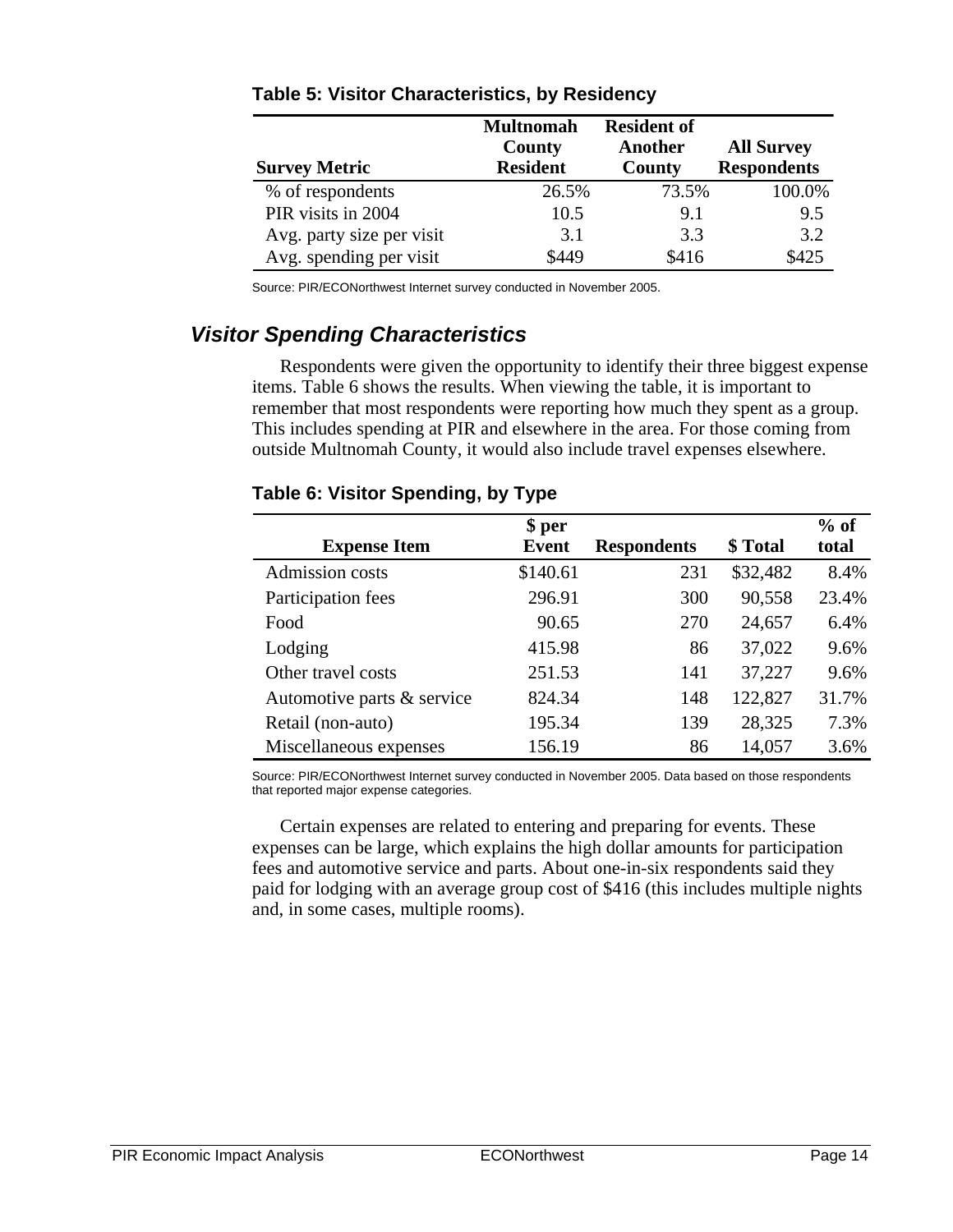## *Where Visitors Came From*

A particularly interesting finding from the survey was the high proportion of tourists that attended PIR events in 2004. Table 7 reveals that based on zip codes, 23.2 percent of respondents reported living outside of the Portland metropolitan area. Nearly all had to drive more than 50 miles to get to PIR, which, by definition, defines them as tourists. Another 5.2 percent of the respondents did not identify their home zip code, but several of these noted they were non-locals in their comments, including some respondents from Canada and one from Germany who travels once a year to attend the Champ Car races at PIR. Thus, the estimate that 23.2 percent of the respondents are tourists is likely understated.

| <b>Residence of Respondent</b>                | <b>Number Percent</b> |         |
|-----------------------------------------------|-----------------------|---------|
| Portland Metropolitan Area:                   |                       |         |
| City of Portland in Multnomah Co.             | 116                   | 22.4%   |
| Other parts of Multnomah County               | 21                    | 4.1%    |
| Washington, Clackamas, Yamhill & Columbia Co. | 163                   | 31.5%   |
| Clark and Skamania Co., Washington            | 70                    | 13.5%   |
| <b>Total Portland Metropolitan Area</b>       | <b>370</b>            | 71.6%   |
| <b>Tourism Feeder Markets:</b>                |                       |         |
| Oregon outside the Portland metro area        | 44                    | 8.5%    |
| Washington outside the Portland metro area    | 47                    | $9.1\%$ |
| California                                    | 14                    | 2.7%    |
| Idaho, Montana, Nevada or Arizona             | 15                    | 2.9%    |
| <b>Total Tourism feeder markets</b>           | <b>120</b>            | 23.2%   |
| Residence Unreported                          | 27                    | 5.2%    |
| <b>Grand Total</b>                            | 517                   | 100.0%  |

#### **Table 7: Visitors by Place of Residence**

Source: PIR/ECONorthwest Internet survey conducted in November 2005.

The results from both surveys show that PIR is effectively a tourism magnet for the city. The consequences of this are significant as spending by non-locals is a major net contributor to the economy. The raceway appears to attract large amounts of money from persons that otherwise would not visit Portland and would not spend their money in the city.

The reason for the unusually strong tourism draw is the fact that PIR has the infrastructure to host a wide range of event types and is one of the few road course tracks in the Pacific Northwest that has lighting. The nearest comparable facilities are in Renton, Washington to the north and Thunderhill, near Sacramento, California to the south.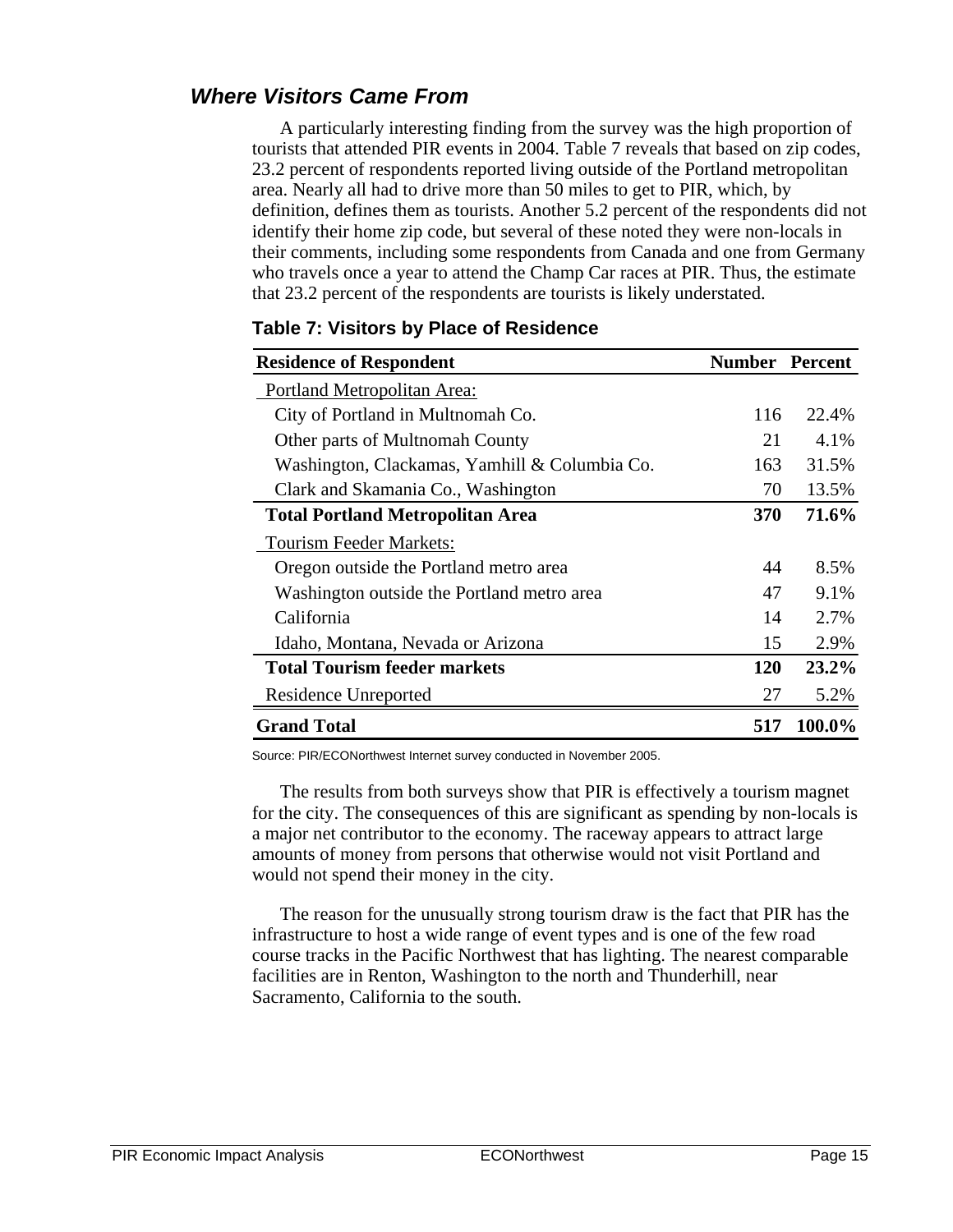## *Where, If Not for PIR?*

Further evidence of the tourism impact can be found from the responses received to the question: "If PIR did not exist for your events in 2004, what would you have done?" This question helps distinguish between the gross and net impacts. That is, to the extent that people would have spent their money in Multnomah County anyway had PIR not existed, the net impact of the raceway would be small. The survey responses to this question, however, show otherwise.

As shown in Table 8, approximately 87.4 percent of the person visits<sup>3</sup> by nonresidents would not have occurred if it were not for PIR. This result clearly indicates that PIR is the primary draw.

| Where person would visit<br>if PIR did not exist? | <b>Non</b><br><b>Residents</b> | <b>Residents</b> | All    |
|---------------------------------------------------|--------------------------------|------------------|--------|
| Elsewhere in County                               | $0.3\%$                        | 19.2%            | 6.4%   |
| Fewer Visits in County                            | 12.3%                          | 27.8%            | 17.3%  |
| Elsewhere or not at all                           | 87.4%                          | 53.0%            | 76.3%  |
| <b>Total Person Visits</b>                        | 100.0%                         | 100.0%           | 100.0% |

**Table 8: Alternative Visitor Options if PIR Did Not Exist, Percent of Person-Visits by Residency** 

Source: PIR/ECONorthwest Internet survey conducted in November 2005.

In addition, approximately 80.8 percent of Multnomah County respondents reported that they would either visit fewer events at other venues in the county or visit events outside Multnomah County. This indicates that PIR causes local residents to spend more money locally than they would otherwise. This influx of spending is called import substitution, which is explained in detail in the Appendix to this report. Import substitution is another component of the net impacts attributed to PIR.

### *Businesses Survey Respondents Visited*

The survey included the following query, "Please take a moment to list a few local businesses you visited." It was an open-ended inquiry with no prompts, such as a list of suggested businesses. The query, therefore, measured the active awareness of local businesses by respondents. In total, 319 of the 517 respondents identified local businesses they visited during their trips to PIR. Of these, 76 percent were non-residents of Multnomah County.

1

 $3A$  "person-visit" represents the number of visits times the number of people in the group. For example, a family of five that visited PIR eight times in 2004 would account for 40 person-visits.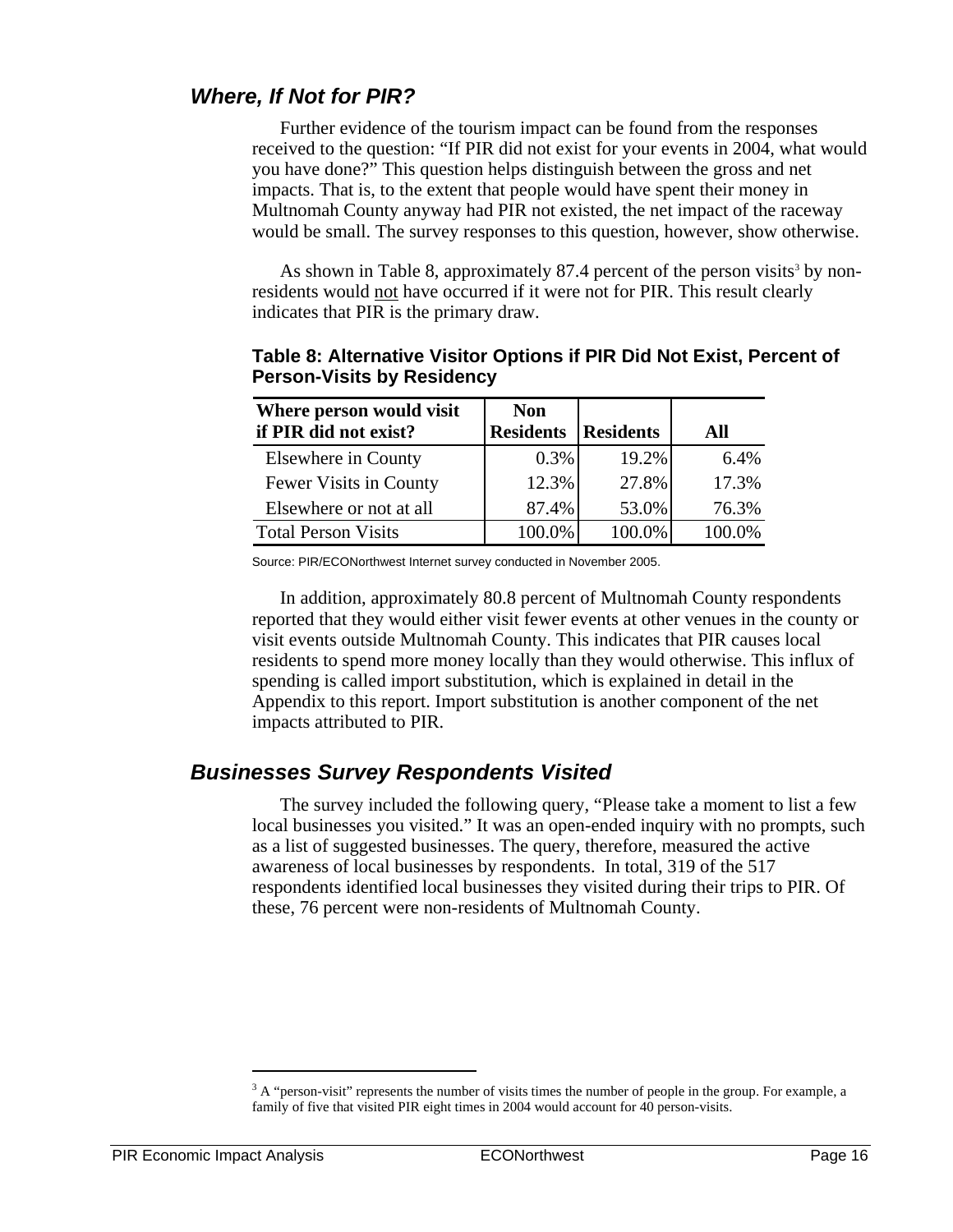The purpose behind this question was to determine the extent to which visits engendered by PIR cause spending elsewhere in the county and where does that spending occur? This spending effect is called the "halo effect." Tourism is an export industry and venues, such as PIR, that attract visitors who would otherwise not visit the area have a halo effect on the surrounding community. With a variety of attractions, restaurants, hotels, stores, and other amenities within its borders, Multnomah County is clearly capable of accommodating spending by tourists that PIR attracts.

Lodging data, for example, helps to illustrate the strong base of tourist amenities in the immediate area around PIR. As can be seen in Table 9, there are 1,603 commercial lodging rooms near PIR. The mix includes national chains and local independents, which range from economy properties to upscale hotels. All but two of the accommodations are less than 15 years old. Outside of downtown Portland, no other area off a major interstate in the metropolitan area comes close to matching this lodging capacity. It is a clear sign that PIR generates a demand for many hotel rooms.

|                           |              | <b>Date</b>   |                          |
|---------------------------|--------------|---------------|--------------------------|
| <b>Property</b>           | <b>Rooms</b> | <b>Opened</b> | <b>Address</b>           |
| Red Lion                  | 318          | $Jun-82$      | 909 N Hayden Island Dr   |
| <b>Marriott Courtyard</b> | 132          | $Jun-03$      | 1231 N Anchor Way        |
| <b>Best Western</b>       | 146          | Aug-93        | 1215 N Hayden Meadows Dr |
| Holiday Inn Express       | 74           | $May-03$      | 2300 N Hayden Island Dr  |
| Days Inn                  | 212          | $Jun-87$      | 9930 N Whitaker Rd       |
| Motel 6                   | 65           | Aug- $06$     | 1125 N Schmeer Rd        |
| Thunderbird Hotel         | 352          | $Jun-74$      | 1401 N Hayden Island Dr  |
| <b>Oxford Suites</b>      | 204          | Apr-96        | 12226 N Jantzen Dr       |
| Portlander Inn            | 100          | $Jun-04$      | 10350 N Vancouver Way    |
| Total                     | 1,603        |               |                          |

**Table 9: Guest Room Counts of Major Lodging Properties in the Immediate Area Around PIR** 

Source: Smith Travel Research, May 2005.

Respondents identified businesses that were in close proximity to PIR. These include Baxter Auto Parts, Elmer's, Shari's, Safeway, Burger King, Union 76, and GI Joes. All but Safeway and Union 76 are Oregon-owned businesses. Many respondents mentioned specialty automotive shops found in Portland, and several identified EDR Performance—a motorcycle racing business in Beaverton.

While the immediate area around the raceway benefits greatly from the halo effect, the survey also revealed that visitors patronize a surprising number of businesses in other parts of Multnomah County. Often mentioned were establishments in downtown Portland, the Pearl District, Northwest Portland, and Kenton.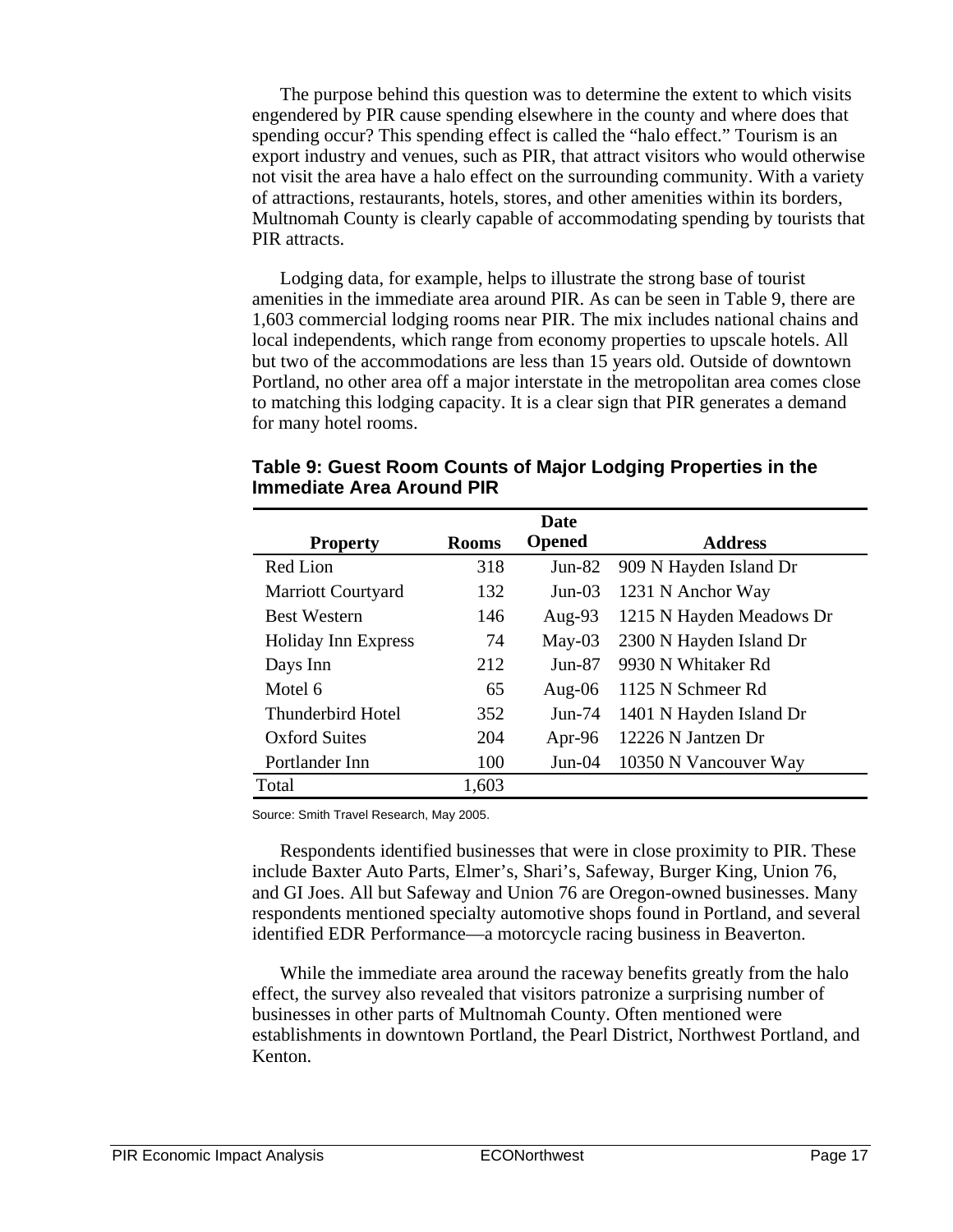Table 10 shows that the most often mentioned businesses were locally owned restaurants, and automotive and bike shops. Fast food restaurants and gas stations were the third and fourth most often mentioned. Some are locally owned under licenses or franchise agreements, while national corporations directly own others.

|                                                              | <b>Total</b>    | <b>Mentions per</b> |
|--------------------------------------------------------------|-----------------|---------------------|
| <b>Multnomah County Business Mentioned</b>                   | <b>Mentions</b> | <b>Respondent</b>   |
| Locally owned restaurants, bars, or coffeehouses             | 276             | 0.87                |
| Baxter Auto Parts or other local automotive or bike shop     | 259             | 0.81                |
| Burger King or other fast food restaurant                    | 175             | 0.55                |
| 76 or other gas station                                      | 152             | 0.48                |
| GI Joes, Powell's, and other local businesses                | 142             | 0.45                |
| Local hotel or motel                                         | 63              | 0.20                |
| Safeway, Zupans, Natures, or other supermarket               | 55              | 0.17                |
| Home Depot, Fred Meyer or other specified national store     | 52              | 0.16                |
| National restaurant or coffeehouse chain                     | 32              | 0.10                |
| Jantzen Beach Mall retail stores (unspecified)               | 18              | 0.06                |
| OMSI, Chinese Garden, Pearl Dist., or other local attraction | 14              | 0.04                |

#### **Table 10: Businesses Patronized by Visitors to PIR**

Source: PIR/ECONorthwest Internet survey conducted in November 2005.

Respondents mentioned another 142 local businesses besides automotive, lodging, and restaurants. GI Joes, because of its proximity to PIR and large automotive department, was the most common name given. Survey respondents mentioned a surprising variety of retailers. This is a reflection of the strength of the retail sector in Portland, which is enhanced by the lack of a sales tax and a wide choice of stores.

### *Comments from Survey Respondents*

Although not used in the impact analysis, the survey provided PIR with an opportunity to obtain opinions from website visitors. The survey ended with "Comments; we would love to hear feedback!" Of the 517 people that responded to the online survey, 345 entered comments.

Many people typed several suggestions and comments. Several major themes emerged. The comments were tallied by major theme and the results appear in Table 11.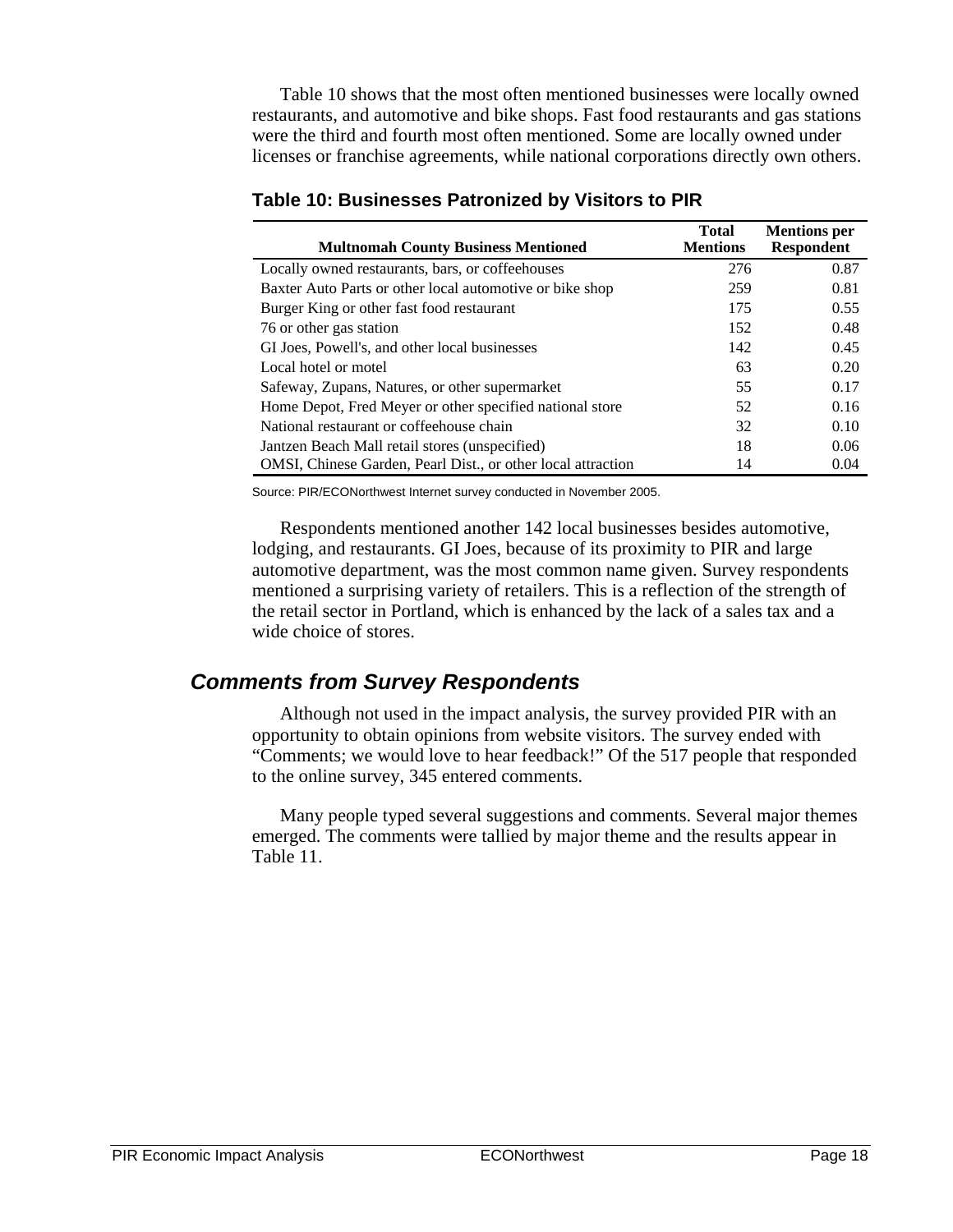|                                                             |                 | $%$ of             |
|-------------------------------------------------------------|-----------------|--------------------|
|                                                             | Number of       | Commenting         |
| <b>Comment or Suggestion</b>                                | <b>Comments</b> | <b>Respondents</b> |
| PIR and events are great                                    | 145             | 42.0%              |
| Repave and improve the track surface                        | 92              | 26.7%              |
| Other suggestions to improve existing facility              | 56              | 16.2%              |
| Personal notation -- no suggestions or comment on PIR       | 50              | 14.5%              |
| Build or add a new amenity at PIR                           | 49              | 14.2%              |
| Replace the food vendor and improve food service            | 39              | 11.3%              |
| Location with easy access to Portland makes PIR exceptional | 33              | 9.6%               |
| City of Portland and PIR need to promote PIR more           | 23              | 6.7%               |
| Change schedule, add events or modify events                | 22              | 6.4%               |
| PIR is or could become a world/national class facility      | 18              | 5.2%               |
| Improve the restrooms or add showers                        | 16              | 4.6%               |
| Visit Portland only because of PIR                          | 9               | 2.6%               |
| Live in Portland because of PIR                             | 5               | 1.4%               |
| Do not like PIR                                             | 3               | 0.9%               |

Note: 345 of the 517 survey participants entered their comments. Many wrote multiple comments. Source: PIR/ECONorthwest Internet survey conducted in November 2005.

The most common statements were compliments about PIR or certain events held there. Of the 345 that entered a comment, 42.0 percent made positive statements about the facility or their experience at PIR.

There were negative comments as well. Fully 26.7 percent of survey respondents said the track needed repaving or other safety improvements. The third and fifth most common comments were recommendations for fixing existing facilities or making enhancements that are seen by many to be necessary. More than one-in-nine complained about the poor service, value, and quality of PIR's food vendor. Other complaints centered on the perceived lack of promotion, bad conditions of restrooms, and the need for improved access to PIR.

On a positive note, nearly one-in-ten said that the Portland urban location made PIR a highly desirable track and unique in the west. Eighteen people said it is a world-class facility or, with improvements, could become one. Nine people wrote in their comments that without PIR they would not visit the city. Five respondents even said that they live or had moved to Portland because of PIR.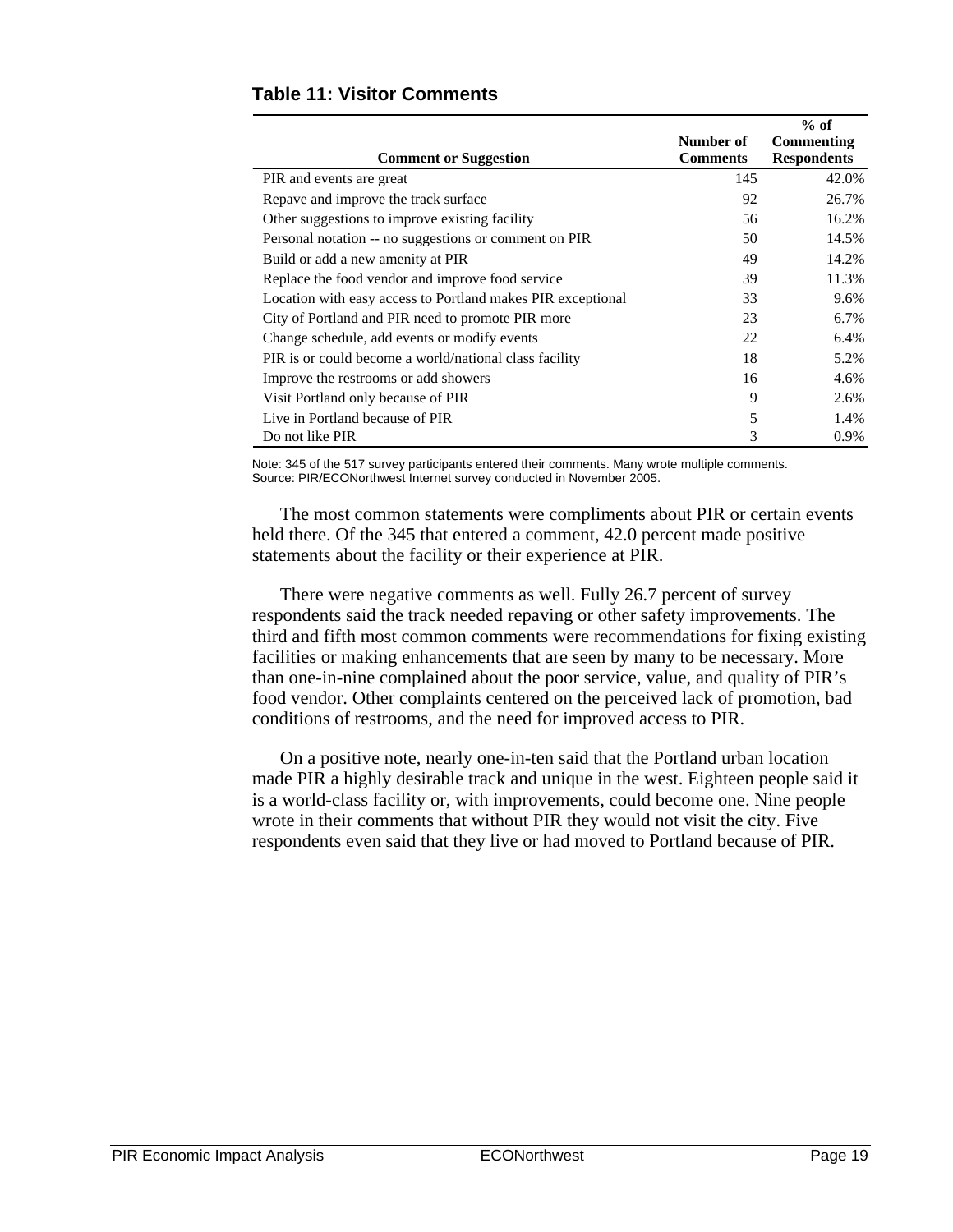This section details the findings from the economic impact analysis. Additional discussion about economic impact analysis, the strengths and weaknesses of this modeling approach, and the IMPLAN modeling software used in this analysis can be found in the Appendix to this report.

## **The Modeling Process**

Operated by the City of Portland's Bureau of Parks and Recreation, PIR is entirely self-financed and pays for operating and capital expenses from revenues generated at the facility. PIR has a small staff to oversee operations, and employs part-time or temporary workers to provide concessions, safety and other services at raceway events. In addition, PIR attracts thousands of users and visitors who purchase goods and services at PIR and from other local businesses. The spending associated with these two activities *directly* benefits workers and businesses in Multnomah County.

PIR also has to purchase a wide variety of goods and services necessary to keep the raceway operating. Local businesses who benefit from user and visitor spending will also have to purchase goods and services to maintain operations. These local purchases will require providing businesses and vendors to purchase additional goods and services themselves. These business purchases generate *indirect* impacts. Finally, the direct and indirect increases in jobs and income will enhance the purchasing power of households who will then be able to purchase more goods and services. Spending by households will cause *induced* impacts for workers and businesses.

The economic modeling framework that best measures the direct, indirect and induced impacts from PIR is called impact analysis. Impact models (also called input-output or "I-O" models) provide a mathematical representation of the economy and the relationships between businesses, institutions and households. Impact models enable the user to trace the effects of PIR activities, and user and visitor spending as they ripple through the economy.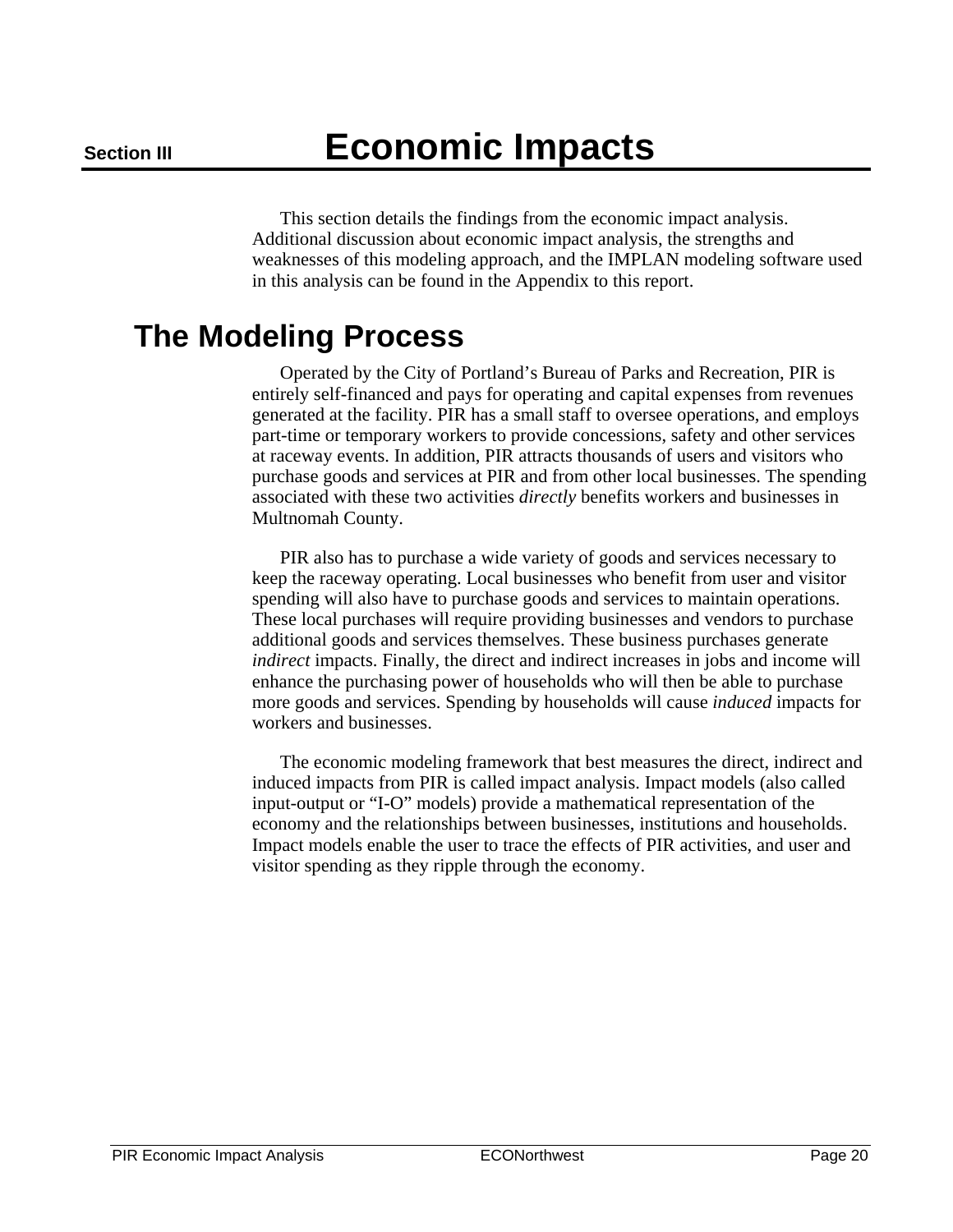ECONorthwest used a widely recognized software system, called IMPLAN, to build a model of the Multnomah County economy.<sup>4</sup> IMPLAN provides countylevel estimates on production, consumption, employment, employee compensation, business income, and taxes for each of 509 economic sectors. It combines the study-area data with national data on the use of each commodity by each industry and the production of each commodity by each industry.

The IMPLAN model reports the following types of economic impacts:

- **Output** is the value of production by industries and is an overall measure of *economic activity*. It includes the purchases of intermediate goods from other industries as well as the value added by the owners of resources and indirect business taxes. It is roughly the same as total sales or revenues.
- **Employee compensation (wages)** includes workers' wages and salaries, as well as other benefits such as health and life insurance, and retirement payments.
- **Proprietary income (business income)** represents the payments received by small-business owners or self-employed workers. Business income would include, for example, income received by private business owners, doctors, accountants, lawyers, etc.
- **Other property income (other income)** in the IMPLAN model includes payments to individuals in the form of rents received on properties, royalties from contracts, dividends paid by corporations, and corporate profits earned by corporations.
- **Job** impacts including both full and part time employment.
- **Tax revenues** for various state and local taxing jurisdictions.

1

<sup>&</sup>lt;sup>4</sup> IMPLAN (for Impact Analysis for PLANning) was developed by the U.S. Department of Agriculture in cooperation with the Federal Emergency Management Agency and the Bureau of Land Management of the U.S. Department of the Interior to assist federal agencies in their land and resource management planning. Applications of IMPLAN by the U.S. Government, public agencies, and private firms span a wide range of projects, from broad resource management strategies to individual projects such as proposals for developing ski areas, coal mines, transportation facilities, and harvesting timber or other resources. ECONorthwest has applied the model to a variety of public and private sector projects in the Pacific Northwest including, most recently, wind power generation facilities, federal assistance for residential care facilities, and various projects financed by new markets tax credits.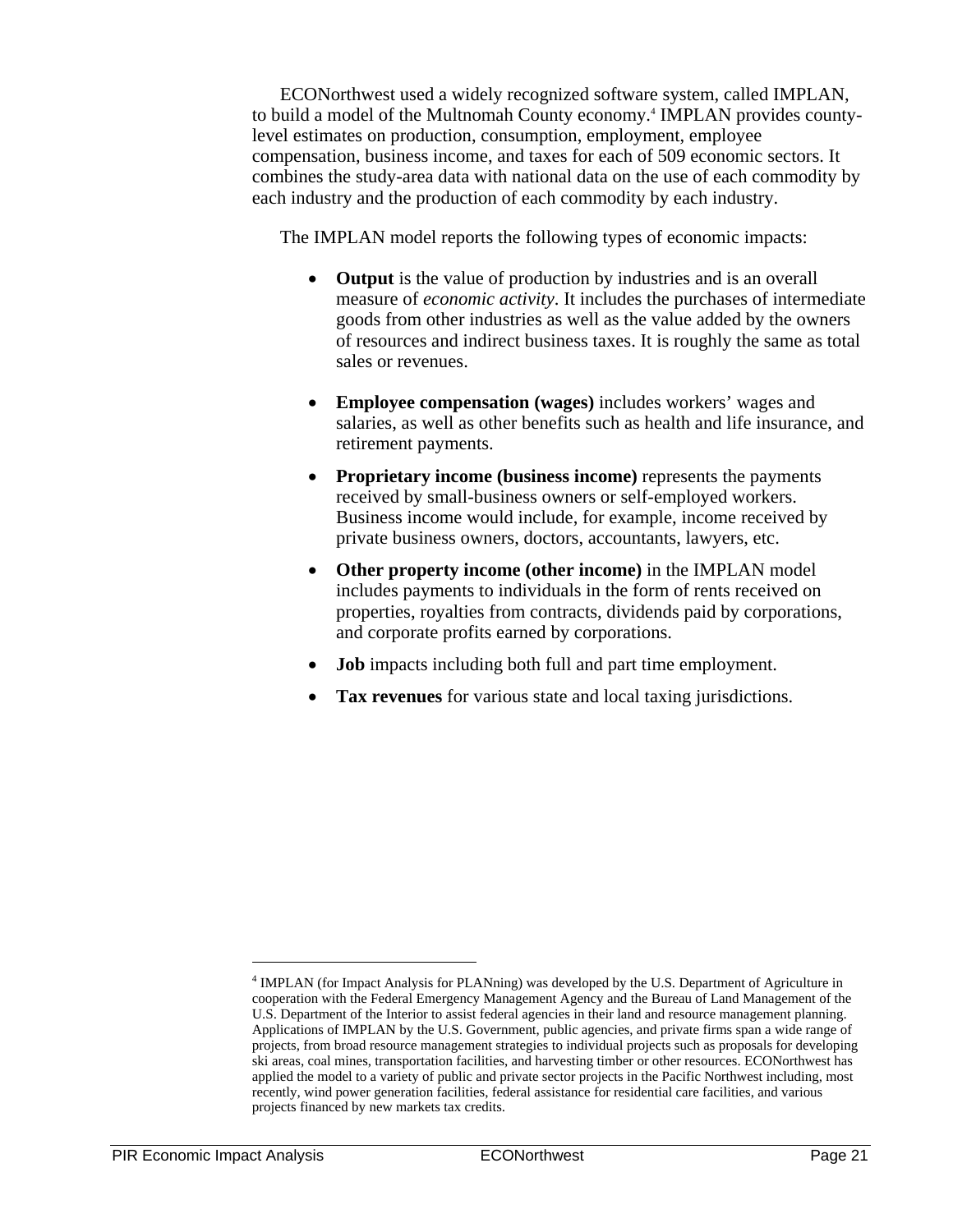For modeling purposes, we categorized PIR activities into the following two groups: 1) PIR operations, and 2) users and visitor spending. This categorization scheme is appropriate for two reasons. First, expenditures by PIR on facility operations are fed into the economic impact model differently than those of users and visitors to the facility.<sup>5</sup> Second, this categorization scheme proved quite useful to identify revenues and expenditures across the two main types of activities and prevent possible double counting.

### *Data Relied Upon*

In order to implement the IMPLAN model, the various expenditures by the PIR, and users and visitors to the facility must be attributed to the 509 industry sectors handled by the IMPLAN model. ECONorthwest relied extensively on PIR operational data for the 2004 calendar year and results from the user and visitor surveys as inputs into the economic impact model. Sometimes information came from PIR financial reports. Sometimes it came from special compilations of data that ECONorthwest requested from PIR staff. The precision and usefulness of this report's conclusions are necessarily dependent on the quality and completeness of the data and information provided by PIR staff.

## **Net Economic Impacts**

It's important to reiterate the goal of this analysis—PIR asked ECONorthwest to measure the net impacts of the raceway on Multnomah County. Under this modeling approach, only spending that is new or additive to Multnomah County is included. This modeling approach yields impact estimates that are more conservative than those measured in a gross impact analysis, but produce a more reliable estimate of the contribution of PIR to the local economy.

1

<sup>&</sup>lt;sup>5</sup> Impact analysis can be performed at two levels. There is a "Simple Analysis" which looks at changes in demand for some particular industry that is contained in the IMPLAN model of the region. This level of analysis is used for the user and visitor spending. There is also a "Complex Analysis" which looks at a new activity or industry not contained in the IMPLAN model of the region. The Complex Analysis requires that the user know the output, employment, income, and first round of indirect purchases. This level of analysis is used for modeling the impacts of PIR's operations.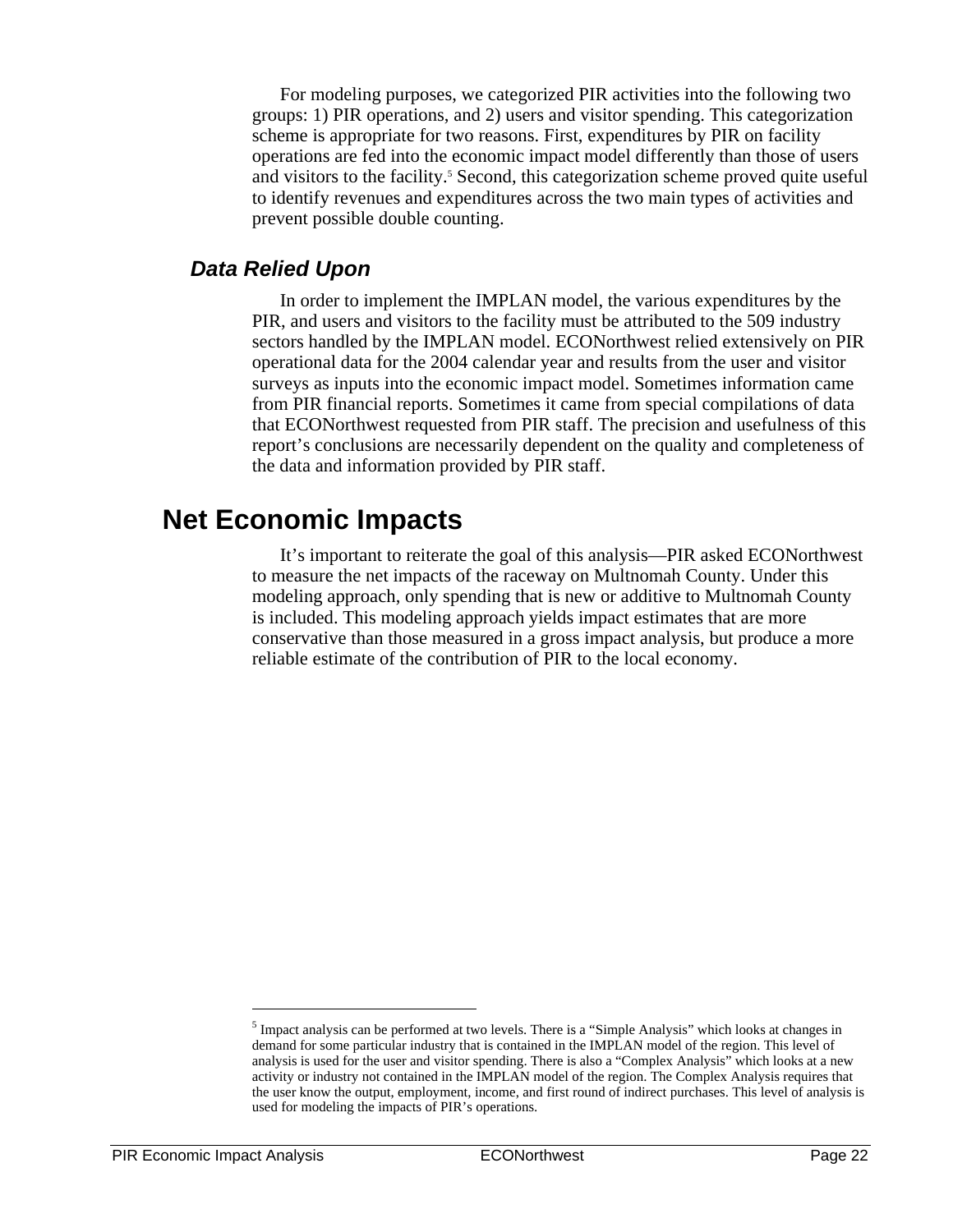The net economic impacts of PIR on Multnomah County are reported in Table 12 below. These economic impacts are for the 2004 calendar year.

|               |              |              | <b>Business</b> | Other       |      |
|---------------|--------------|--------------|-----------------|-------------|------|
| Impact Type   | Output       | Wages        | Income          | Income      | Jobs |
| <b>Direct</b> | \$21,650,000 | \$7,550,000  | \$1,580,000     | \$2,090,000 | 420  |
| Indirect      | 8,680,000    | 3,170,000    | 370,000         | 1,590,000   | 100  |
| Induced       | 15,010,000   | 6,200,000    | 790,000         | 1,900,000   | 170  |
| Total         | \$45,340,000 | \$16,920,000 | \$2,740,000     | \$5,580,000 | 690  |

**Table 12: Economic Impacts, by Type** 

Source: ECONorthwest

The implication of using a net impact analysis approach can be seen, for example, in the direct output measure reported in Table 12. The direct output (or sales) attributed to PIR is largely based on net spending by track users and visitors. Based on survey results, ECONorthwest estimates that gross spending by track users and visitors was approximately \$55.3 million in Multnomah County in 2004 (excluding admissions costs, participation fees, and rents paid to PIR).

After making adjustments to exclude redirected spending and spending that would have occurred without PIR, ECONorthwest estimates that net local spending by track users and visitors in 2004 was approximately \$37.1 million. This estimate of net spending represents new spending in Multnomah County that would not have occurred but for PIR. It is this net spending that forms the inputs used in the impact model. (The direct output measure of \$21.7 million reported in Table 12 is less than net spending because retail, wholesale, transportation, and other margins have been applied to sales generated in the various retail sectors.)

PIR employs four full time staff and approximately 50 part-time, seasonal workers. However, the direct employment impacts, as reported in the first line of Table 12, are approximately 420 full- and part-time jobs. These direct job impacts are much greater than the number of employees on PIR's payroll because they also include the jobs generated from local spending by users and visitors to PIR. PIR also directly generated approximately \$7.6 million in wages and \$1.6 million in income for business owners.

Almost all of the direct impacts are concentrated in the trade and service sectors of Multnomah County. However, these direct impacts filter down through the local economy. Spending by raceway visitors on lodging will generate impacts for local businesses that, for example, supply hotels with laundry or landscaping services. Indeed, purchases of intermediate goods and services from other businesses will indirectly generate another 100 full- and part-time jobs, and \$3.2 million in wages for workers in other sectors of the economy.

Workers and small business owners who receive income from the PIR will spend much of it locally. This spending generates induced impacts. As shown in Table 12, the induced effects are significant. Approximately 170 jobs and \$6.2 million in wages are induced by personal income generated as a result of PIR.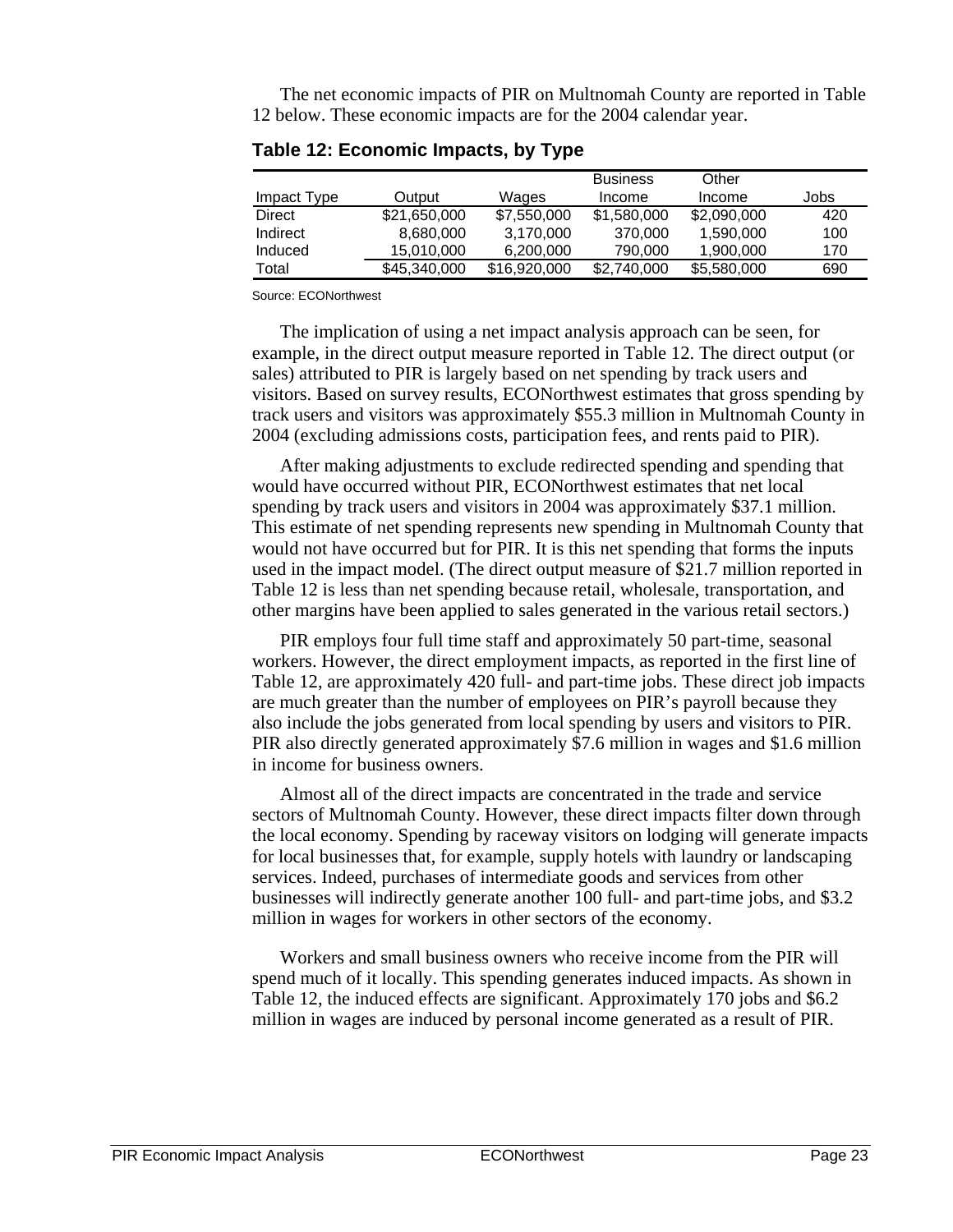As seen in Table 12, spending associated with PIR has a "multiplier effect" on the Multnomah County economy. In total, approximately \$45.3 million in output, \$16.9 million in wages, \$2.7 million in small business income, and 690 jobs were generated by PIR in 2004.

The multiplier effect measures the overall impact with which spending in one sector influences or affects jobs and incomes in other sectors of the economy. Because it measures sales, incomes, jobs or taxes, the multiplier can be assessed using various measures. For instance, the PIR employment multiplier is approximately 1.60 (690 total jobs divided by 420 direct jobs). Thus, for every ten jobs directly attributed to PIR, an additional six jobs are generated in other sectors of the local economy.

Table 13, below, provides additional details of the total economic impacts in other business sectors that are affected by the spending generated or attributed to PIR.

|                             |              |              | <b>Business</b> | Other       |      |
|-----------------------------|--------------|--------------|-----------------|-------------|------|
| <b>Industry Sector</b>      | Output       | Wages        | Income          | Income      | Jobs |
| Construction                | \$1,830,000  | \$670,000    | \$220,000       | \$80,000    | 20   |
| Manufacturing               | 1,860,000    | 430,000      | 20,000          | 210.000     | 10   |
| Trans, Comm, Utilities      | 2,300,000    | 710,000      | 80,000          | 350,000     | 20   |
| Trade                       | 7,600,000    | 3.130.000    | 300.000         | 410.000     | 110  |
| FIRE <sup>1</sup>           | 3,330,000    | 630.000      | 120,000         | 1,130,000   | 20   |
| <b>Services</b>             | 25,650,000   | 9,260,000    | 2,000,000       | 2,980,000   | 470  |
| State & Local Govt          | 2,730,000    | 2,080,000    |                 | 410.000     | 40   |
| <b>Total All Industries</b> | \$45,340,000 | \$16,920,000 | \$2,740,000     | \$5.580,000 | 690  |

#### **Table 13: Impacts by Sector, 2004**

Note: "FIRE" stands for Finance, Insurance and Real Estate.

Table 14 shows the local industries that benefit the most from the ripple effects—i.e., the indirect and induced impacts—of PIR. The left hand column in Table 14 shows those industries that benefit from the direct spending generated by PIR. Ranked by job impacts in descending order, food services and drinking establishments; hotels and motels; and various types of retailers benefit directly from PIR.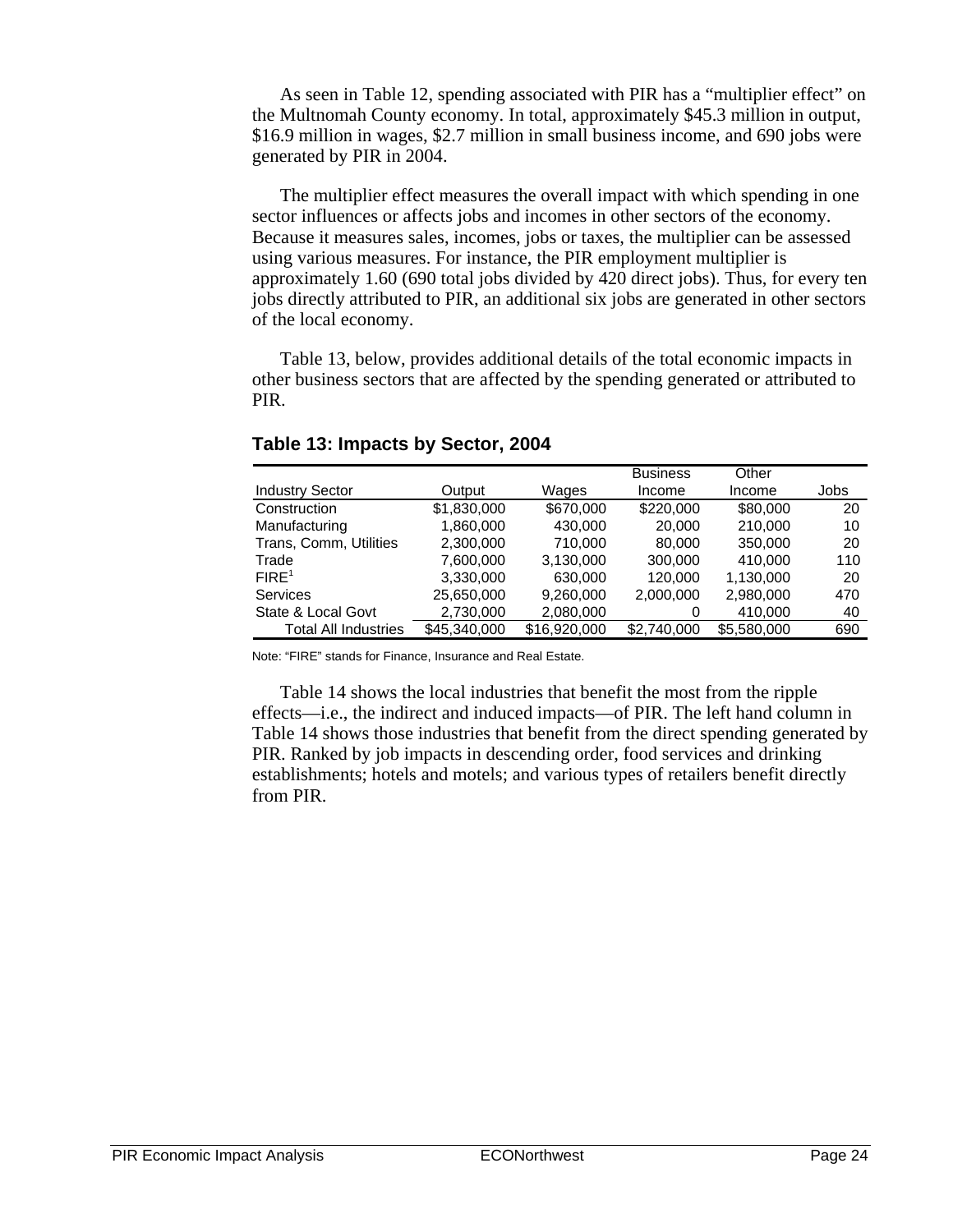| $1800$ is the manufacture control of $\alpha$ in the $\alpha$ in Decomming Orogon |                                            |
|-----------------------------------------------------------------------------------|--------------------------------------------|
| Directly Affected Industry Sectors                                                | Industries Affected by Subsequent Spending |
| 1. Food services and drinking places                                              | 1. State and local government              |
| 2. Hotels and motels                                                              | 2. Food services and drinking places       |
| 3. Miscellaneous store retailers                                                  | 3. Wholesale trade                         |
| 4. General merchandise stores                                                     | 4. Real estate                             |
| 5. Sporting goods, hobby and other stores                                         | 5. Employment services                     |
| 6. Motor vehicle parts and repair services                                        | 6. Medical services, including hospitals   |
| 7. Food and beverage stores                                                       | 7. Food and beverage stores                |
| 8. Other personal services                                                        | 8. Residential construction and repair     |
| 9. Gasoline stations                                                              | 9. General merchandise stores              |
| 10. Insurance carriers                                                            | 10. Nonprofits and community organizations |

#### **Table 14: Industries Affected by PIR, Top 10 in Descending Oregon**

Source: ECONorthwest

The direct impacts are almost entirely within the service and trade sectors of Multnomah County. However, spending by businesses and employees in these sectors will generate impacts for others. The right hand column in Table 14 shows the multiplier process at work. It lists the top ten industries that are affected as the initial economic stimulus generated by PIR makes its way through the local economy. Ranked by job impacts in descending order, state and local government; food services and drinking establishments; and the wholesale trade sector are at the top of the list.

The economic impacts attributed to PIR will also generate tax revenues. Table 15 provides a summary of these fiscal impacts by type of tax. In total, PIR generated approximately \$2.6 million in additional tax revenues for various state and local tax jurisdictions.

| Type of Tax                  |       | Amount      |
|------------------------------|-------|-------------|
| <b>Income Taxes</b>          |       | \$609,100   |
| <b>Property Taxes</b>        |       | \$1,176,200 |
| Motor Vehicle Licensing Fees |       | \$55,300    |
| <b>Other Taxes</b>           |       | \$275,900   |
| <b>Other NonTaxes</b>        |       | \$423,600   |
| Social Insurance Taxes       |       | \$37,300    |
|                              | Total | \$2,577,400 |

#### **Table 15: State and Local Tax Impacts**

Notes:

"Other taxes" include various types of business licenses and hunting, fishing and other licenses paid by households.

"Other non-taxes" include rents, royalties, special assessments, fines, settlements and donations paid by businesses, and fines and donations paid by households.

## *PIR's Contribution to the Multnomah County Economy in 2004*

Using a net impact analysis framework makes it possible to examine how PIR contributed to the local economy in 2004. From any economic measure, the net contributions of PIR were positive. Indeed, even after excluding redirected spending and spending that would have occurred even in the absence of PIR, ECONorthwest estimates that Multnomah County would have had approximately 690 fewer jobs in 2004 without PIR.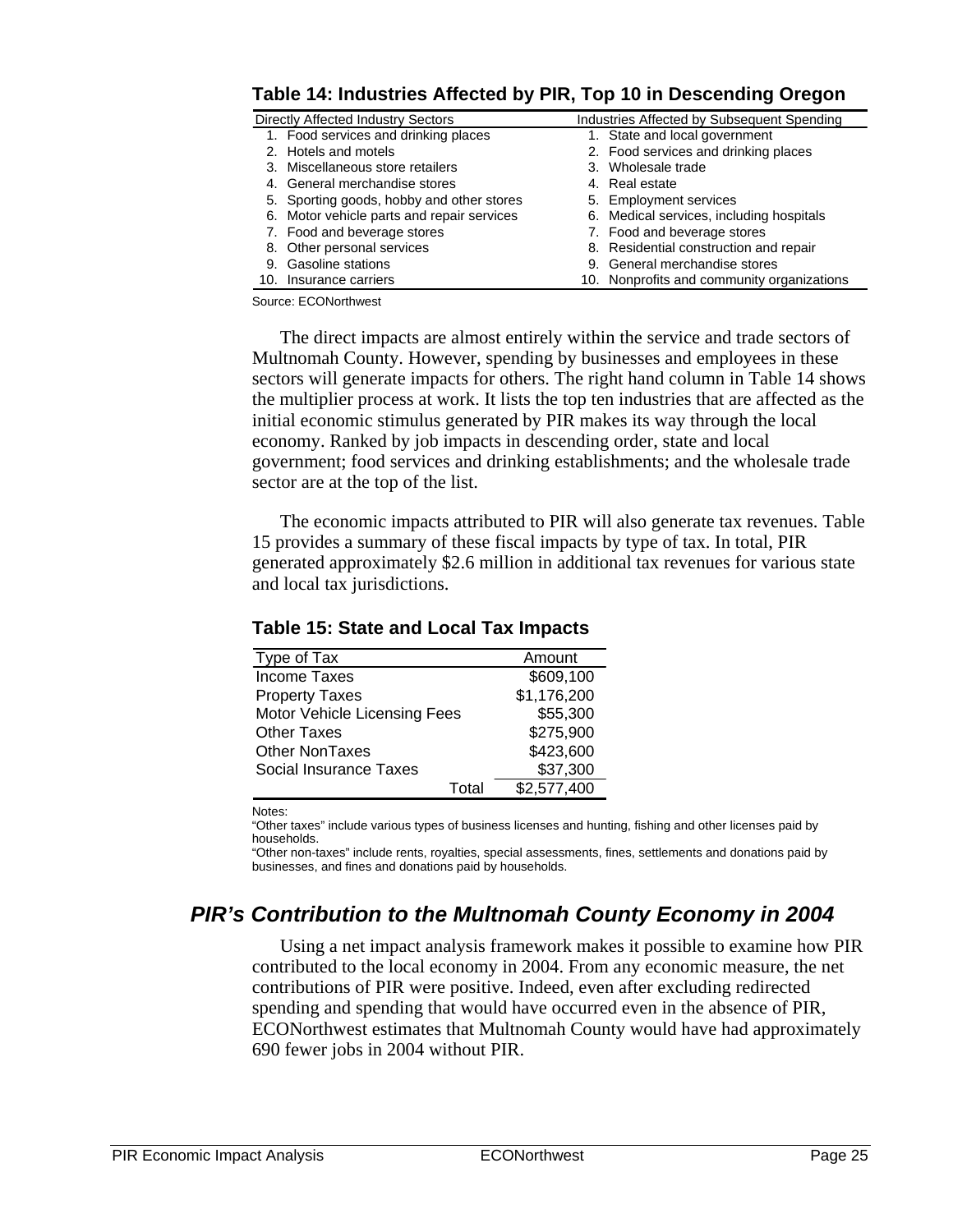Given the size of the Multnomah County economy and its workforce, the impacts of PIR in an overall context are small but not trivial. For instance, absent PIR, the number of unemployed workers in Multnomah County would have gone up 2.4 percent, and the average annual county unemployment rate in 2004 would have been 7.8 percent instead of 7.6 percent.<sup>6</sup>

However, much of economic impacts from PIR are concentrated in the service and trade sectors. Indeed, Multnomah County's accommodations and food service sectors receive approximately 45 percent of the total job impacts attributed to PIR. In total, the job impacts of PIR represent almost 1.0 percent of the total, private covered employment in these sectors in 2004.

Fiscally, PIR also contributes to state and local tax jurisdictions. For example, the largest type of tax generated by PIR is property taxes. In Oregon, property taxes are collected by counties and, in Multnomah County, property taxes represent the largest source of revenues for the county general fund. The general fund pays for a variety of government programs, including health and human services; school and community partnerships; community justice, the district attorney's and sheriff's office; and community and business services. PIR is selffinanced and generates additional tax revenues that would have been foregone but for the existence of PIR. As such, PIR is a net contributor (approximately \$1.2 million) to these county-sponsored programs, and to other programs (approximately \$1.6 million) provided by other state and local government agencies.

 $\overline{\phantom{a}}$ 

<sup>6</sup> According to annual labor force statistics compiled by OLMIS, in 2004, Multnomah County's civilian labor force totaled 274,146 persons and the number of persons who were classified as unemployed was 28,532. The unemployment rate represents the percentage of the labor force that is unemployed. Therefore, the average annual unemployment in Multnomah County in 2004 was 7.6 percent (28,532 divided by 274,146). Absent PIR, the estimated unemployment rate of 7.8 percent is calculated by including the 690 jobs attributed to PIR in both the numerator, (e.g., [28,532+690] divided by 274,146).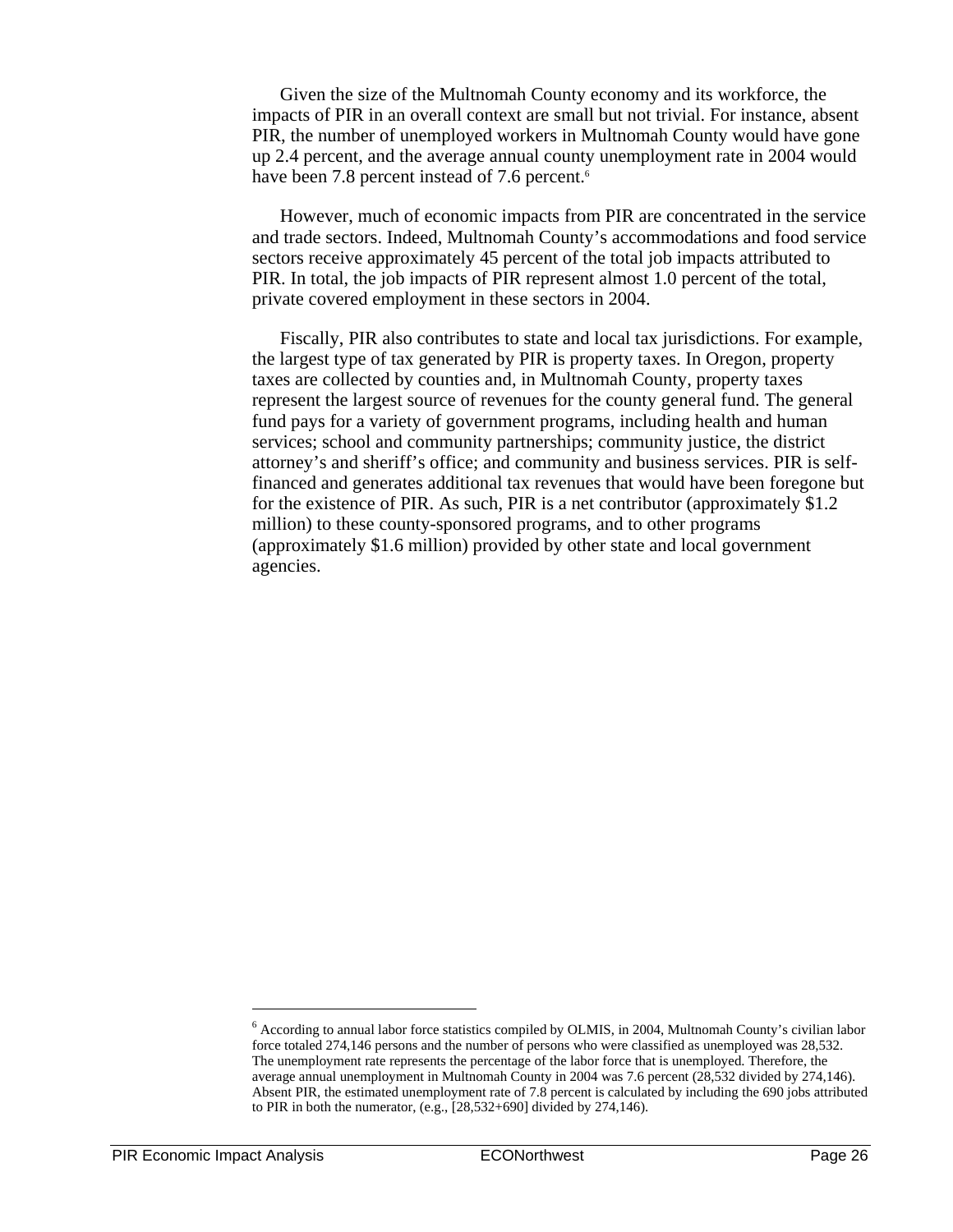This appendix provides a detailed discussion of the modeling tools and analysis methods used to estimate economic impacts. The appendix begins with a discussion of what economic impacts are and how they can be measured using an input-output modeling framework. It then discusses the limitations of input-output analysis, with recommendations on when an input-output model should be used. This appendix concludes with a discussion of the IMPLAN modeling software, which is a widely used model for estimating economic impacts. It is the inputoutput modeling software used to measure the economic impacts reported in this analysis.

## **Economic Impacts**

Simply put, *economic impacts* are changes in economic activity as a result of some initial change in the economy. Although the initial stimuli can vary, economic impacts are typically measured as changes in output (or sales), income (value added), and jobs. These economic impact measures are described in greater detail below.

- **Output** is the broadest measure of economic activity. It represents the total value of production or, alternatively, business revenues. Output includes the costs of materials and labor, net business income (profits), and indirect business taxes.
- **Income** represents the total payments to workers (wages) and business owners (proprietor and corporate income). Together, wages and business income are often referred to as personal income. Corporate income represents net business income or profits. These may be reinvested or paid as dividends to shareholders. Income excludes payments from one industry to another for the purchase of intermediate goods, and is often used as a measure of the value added during production.<sup>7</sup>
- **Jobs** represent the number of additional jobs gained or lost as a result of some economic activity. Job impacts are the most popular measure of economic impacts because they are easy to understand.

Economic impacts often lead to changes in government revenues and expenditures. These *fiscal impacts* occur as changes in output, income, and jobs, lead to changes in the regional tax base and demand for government services. These fiscal impacts represent an additional dimension or measure of economic impacts.

 $\overline{\phantom{a}}$ 

 $^7$  Alternatively, value added is measured as total output less purchases of intermediate goods and services. In either case, the measure of value added will be the same. However, to the extent that owners of corporations live outside the relevant study area, including corporate income will tend to overestimate the measure of value added in production.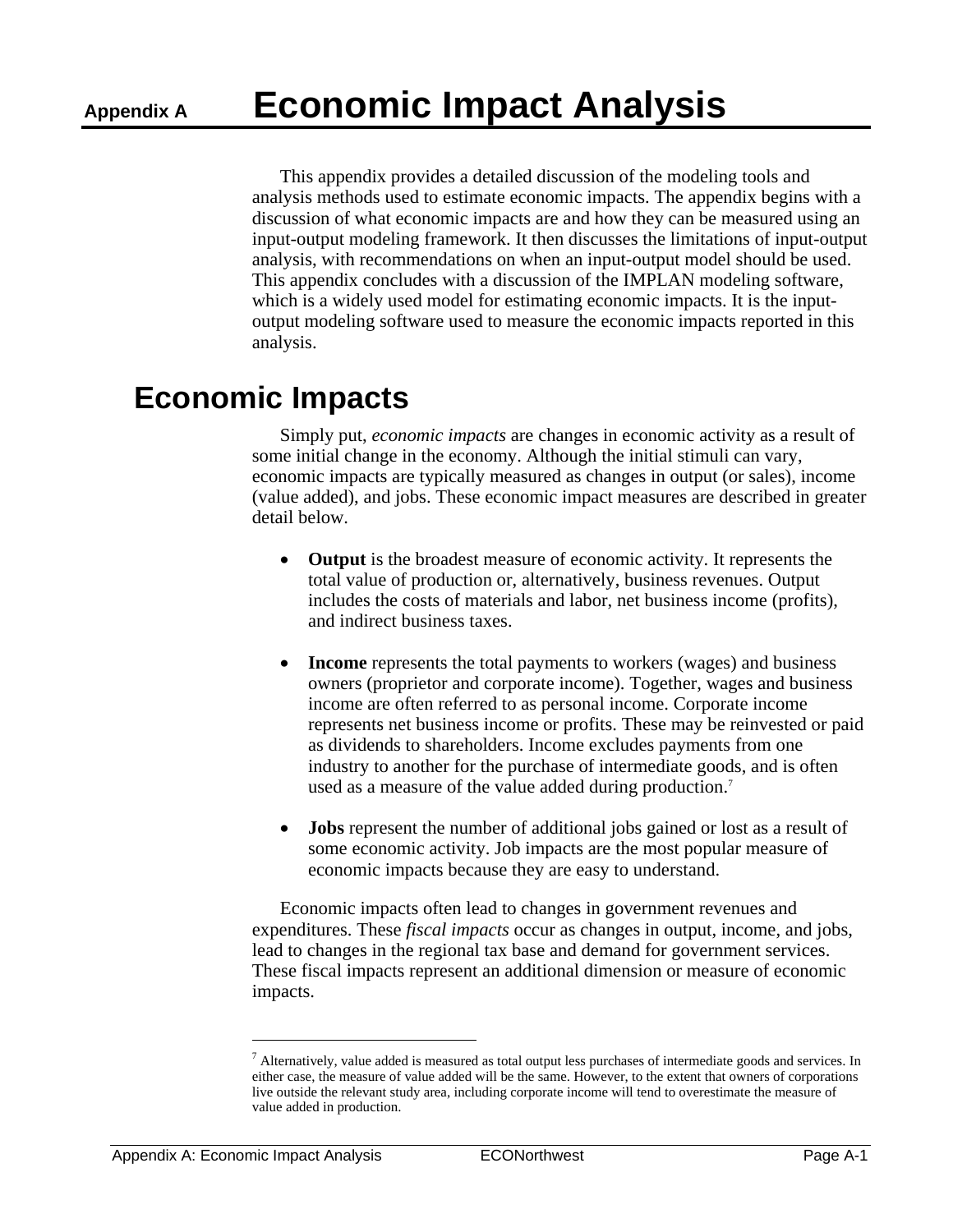Economic impacts should not be confused with *user benefits* or *social impacts*. For example, a roadway improvement project may produce user benefits such as faster travel times and improved safety. The same road improvement project may generate additional benefits for others<sup>8</sup> in the form or lower pollution or noise abatement. These broader benefits or impacts can certainly be measured or monetized using, for instance, a "willingness to pay" approach. However, they are not economic impact measures.

Economic impacts are often revealed by changes in property values. However, including changes in property values with changes in personal or business income would double count impacts. For example, increases in personal and business income may lead to an increase in the demand for property. This increase in demand, all else considered, would cause property values to increase. Hence, the initial change in personal and business incomes are reflected or captured by the increase in property values.

## **Purpose of Measuring Economic Impacts**

There are a number of reasons economists conduct economic impact analysis. An example is the estimation of the employment and income that result from a new manufacturing facility. Community leaders use these estimations to weigh the costs and benefits of the project. Policy makers use the forecast of additional tax revenue to evaluate permitting options.

An alternative task may involve considering the optimal course of action given a set of pending decisions. Land managers frequently conduct analyses of development alternatives to determine which yields the highest return. Land use planners use economic impact analysis to consider appropriate geographical placement for commercial zoning.

Impact analysis is also used to evaluate the effectiveness of an ongoing or completed project. These types of post-project analyses typically contrast actual outcomes (*e.g*., number of jobs created or amount of income generated) with projected outcomes. The results can indicate if the project was as effective as anticipated and the reasons why.

## **Key Issues Affecting Economic Impact Analysis**

Economic impact analysis is sometimes viewed with disapproval and impact measures are often criticized as being exaggerated and/or unreliable. Much of the uncertainty regarding economic impact analysis centers on two inter-related aspects of the modeling process. The first issue involves the general type of impact analysis being prepared. Is the analysis intended to measure the linkages between industries or the contribution of an industry to a region? The second issue involves specifying the relevant geographic area under consideration. Is the analysis intended to measure economic impacts on a city or a state? Both of these issues are discussed in greater detail in the following sections.

1

<sup>8</sup> In economics, benefits received or costs imposed on others are called *externalities*.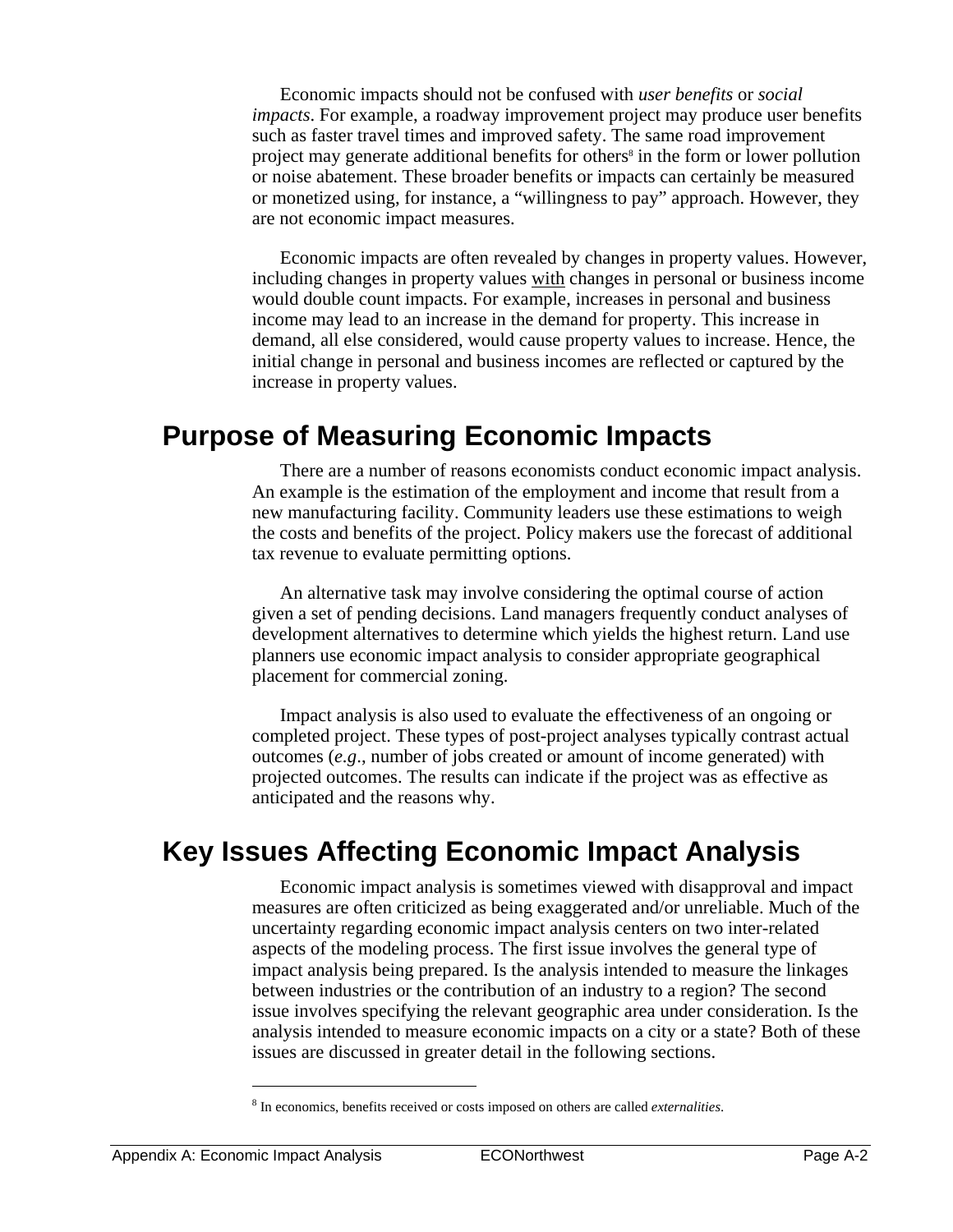In the next section, we will show that the input-output modeling framework is, itself, quite sophisticated in both construction and specification. The input-output model does have limitations, but used correctly and in the proper setting, it can produce reliable measures of economic impacts.

### *Gross Versus Net Economic Impacts*

Simply citing the economic impacts that occur as a result of some activity would produce an upper bound estimate of economic impacts. This upper bound estimate is often referred to as a measure of the "gross" economic impacts. Gross economic impacts offer a perspective on the magnitude of overall economic impacts that can be traced back to the activity. Gross economic impacts, however, do not accurately reflect the creation of new jobs or income as they do not take into account the jobs or income creation that would have occurred in absence of the activity being analyzed.

This problem is addressed by analyzing the "net" economic impacts of a given activity. An analysis of the net economic impacts requires that only economic stimuli that are new or additive to the local economy be counted. To do this, the impact analysis must include a "base case" or "counterfactual" scenario that describes what would have happened in the absence of a change in the economy.

Establishing a base case affects an analyst's ability to properly identify causeand-effect relationships. Attributing effects to causes, and doing so only once (i.e., avoiding double counting) is essential to an evaluation of net economic impacts. In impact analysis, this base case scenario is typically implemented by positing a counterfactual argument that only counts spending that "but for" the project or activity would not have occurred.

To get a better understanding of how this base case scenario affects the impact analysis, the three components of the counterfactual argument related to a net impact analysis of a new business activity, for example, are described below:

- 1. Net impacts include expenditures by non-local sources that would have gone to non-local businesses *but for* the local presence of the new business. (The new business is an "exporter" of goods and services. In this sense, the new business brings in new spending to the community.)
- 2. Net impacts include expenditures by local sources that would have been spent outside of the local economy *but for* the local presence of the new business. (This is called "import substitution." The new business keeps local spending in the community.)
- 3. Net impacts would make deductions for expenditures by local sources that would have gone to other local businesses *but for* the new business. (This is a form of "direct substitution." The new business may actually divert spending away from other local businesses. This spending should not be included in the impact analysis.)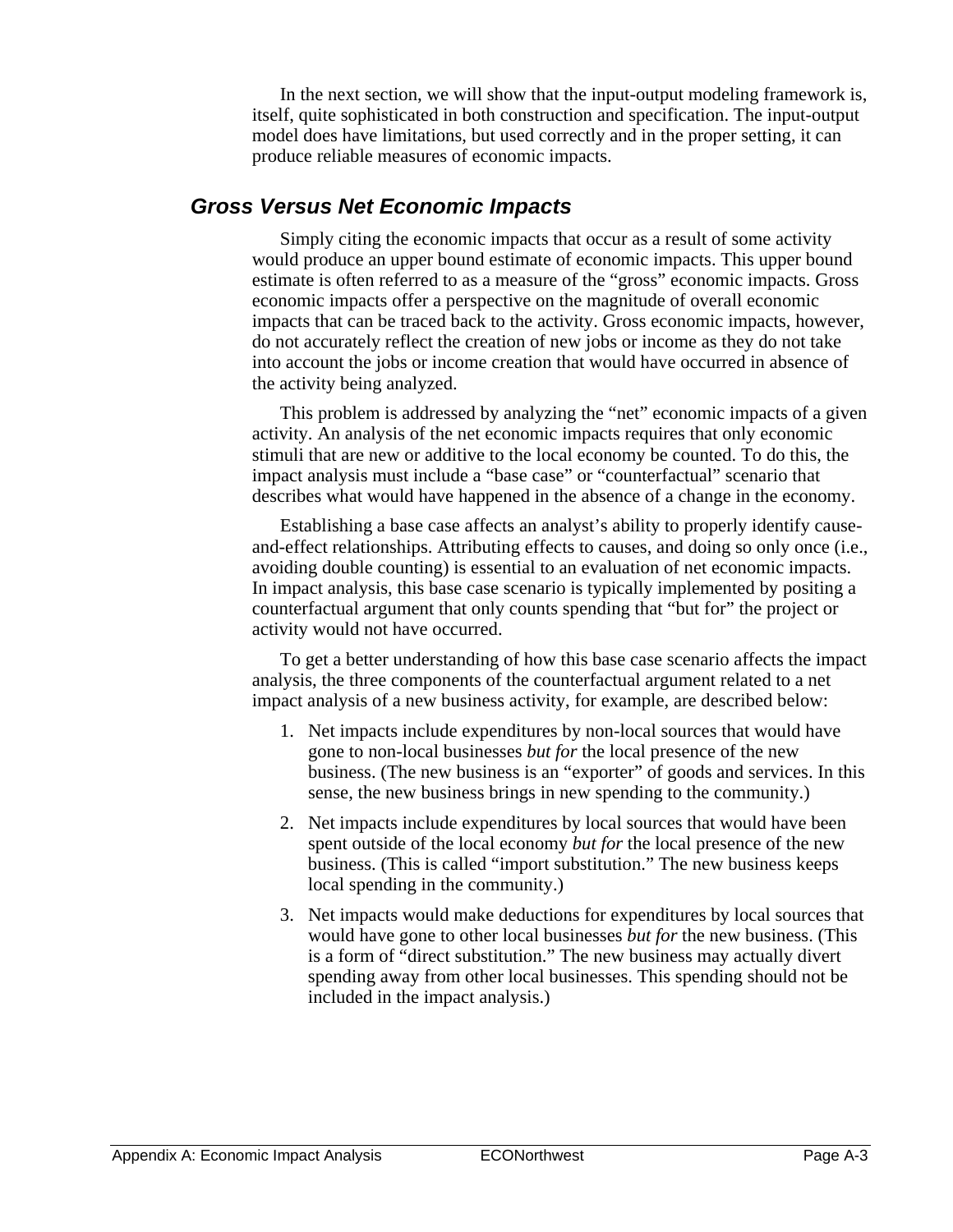Net impacts are often considerably smaller than gross impacts, but provide a truer picture of the benefits from a stimulus. Using a net impact approach, the analyst is better able to answer the following question: How much better off is the local economy because of the activity or project relative to the base case alternative?

At the outset, one should decide whether the question being posed for analysis requires that net or gross impacts be determined. A common mistake is to use the results from a gross impact analysis to answer a question about the benefits or improvement to an economy due to a project or activity. This often leads to unrealistic claims about economic impacts.

### *Definition of the Relevant Study Area*

The economic impacts of an activity will differ depending on how the area being evaluated is defined. When measuring economic impacts, it is crucial that the analyst carefully select the relevant region or study area. Is the study area a neighborhood, a county, a combination of counties, or the entire state? Once chosen, it is important that the analyst clearly explain the rationale underlying selection of the relevant study area.

A simple example illustrates the implications of the study area definition for the measurement of economic impacts. Suppose a business relocates from a central city location to a suburb outside of the city. With a narrowly defined study area, the suburb clearly benefits from the new jobs and income that come into the region. These benefits come at the expense of economic activity in the city. However, with a larger study area—say a metropolitan or state definition—there is simply a shift in economic activity from one area to another. Thus, with the larger study area, the net economic impacts are minimal or even zero.

The study area must be carefully selected. If the study area is too small, then important impacts that occur just outside of the selected area will be ignored. If the study area is too large, then important shifts in economic activity within the region will be masked. Definition of the relevant study area for economic impact analysis should be guided by:9

- **The area of project influence.** The study area should consider the location of impacted industries and households. This involves consideration of the initial impact site, location of the labor force and supporting industries, and travel corridors.
- **The sponsoring agency's area of jurisdiction.** The study area may be defined so that consideration is given to the agencies that are funding the project or activity. Is the agency a county agency or state agency?

 $\overline{\phantom{a}}$ 

<sup>&</sup>lt;sup>9</sup> See, for example, Weisbrod, Glen and Weisbrod, Burton, "Measuring Economic Impacts of Projects and Programs," Economic Development Research Group, Boston, MA, 1997.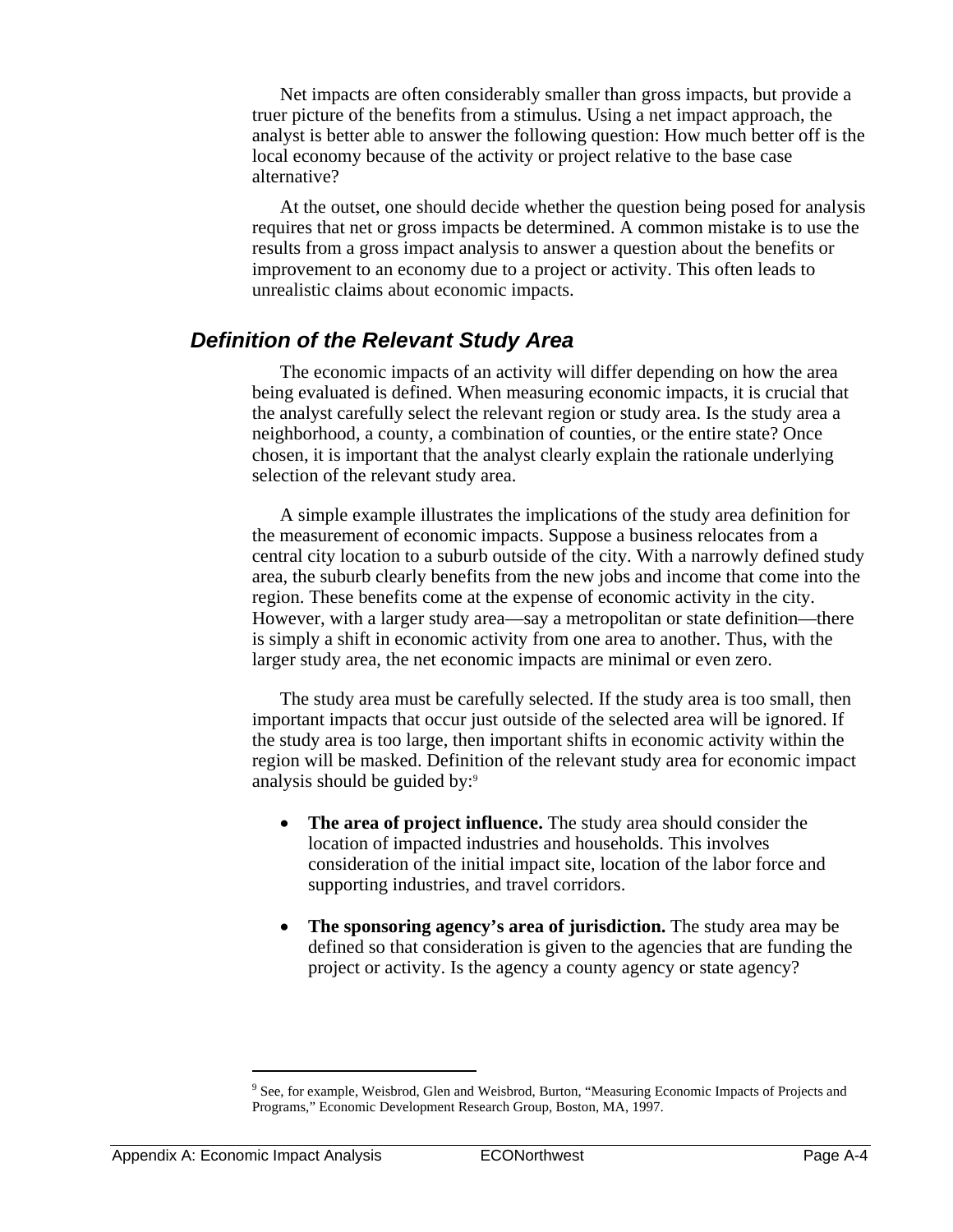• **The distributional impacts.** Some projects are undertaken to reallocate investment within a region, such as economic development programs designed to generate jobs and income in historically economically depressed areas. In this instance, the study area could be configured to show the economic impacts to the target region even though the net benefits for a larger region may approximate zero.

## **Input-Output Modeling for Impact Analysis**

To conduct an economic impact analysis, a model should be constructed that considers the relationships between local industries, with households as suppliers of the factors of production, with industries outside of the region, and with final users of goods and services. The most widely used modeling framework for economic impact analysis is known as input-output modeling.10

The most accurate regional input-output models are constructed from survey data acquired from local businesses. The survey helps to determine what goods and services are being purchased, and whether local or non-local sources are being used. Conducting these surveys is expensive and time consuming. Indeed, survey based input-output models place significant demands on data, and are uneconomical to use in most situations. As a result, very few input-output models have been developed using surveys or what is called primary source data.

Fortunately, special data techniques have been developed to estimate the necessary empirical relationships and regional measures of economic activity using secondary source data. This non-survey approach means that input-output models can be economically constructed using commercially available economic impact modeling software that relies on secondary source data collected by government agencies.

Several important points about input-output models:

- An input-output model provides a reasonably comprehensive picture of the economic activities within a region, and can be constructed for almost any region or study area.
- Input-output models use a simple, rectangular accounting framework called double-entry accounting. This results in a model structure that is well ordered, symmetric, and where, by definition, inputs must be equal to outputs. This important aspect of the input-output modeling framework allows the analyst to "shock" an economy, and trace the impacts from one sector to another as the economy goes from one equilibrium to another.

 $\overline{a}$ 

 $10$  Although initially inspired by Quesnay's "Tableau Economique," and the Marxian and Walrasian analysis of general equilibrium, input-output analysis was first put to practical use by Wassily Leontief in the late 1930's. While at Harvard, Leontief used his input-output system to construct an empirical model of the United States economy. This research gave rise to his 1941 classic, "Structure of American Industry, 1919- 1929." For his research, Leontief was awarded the Nobel Prize in Economics in 1973.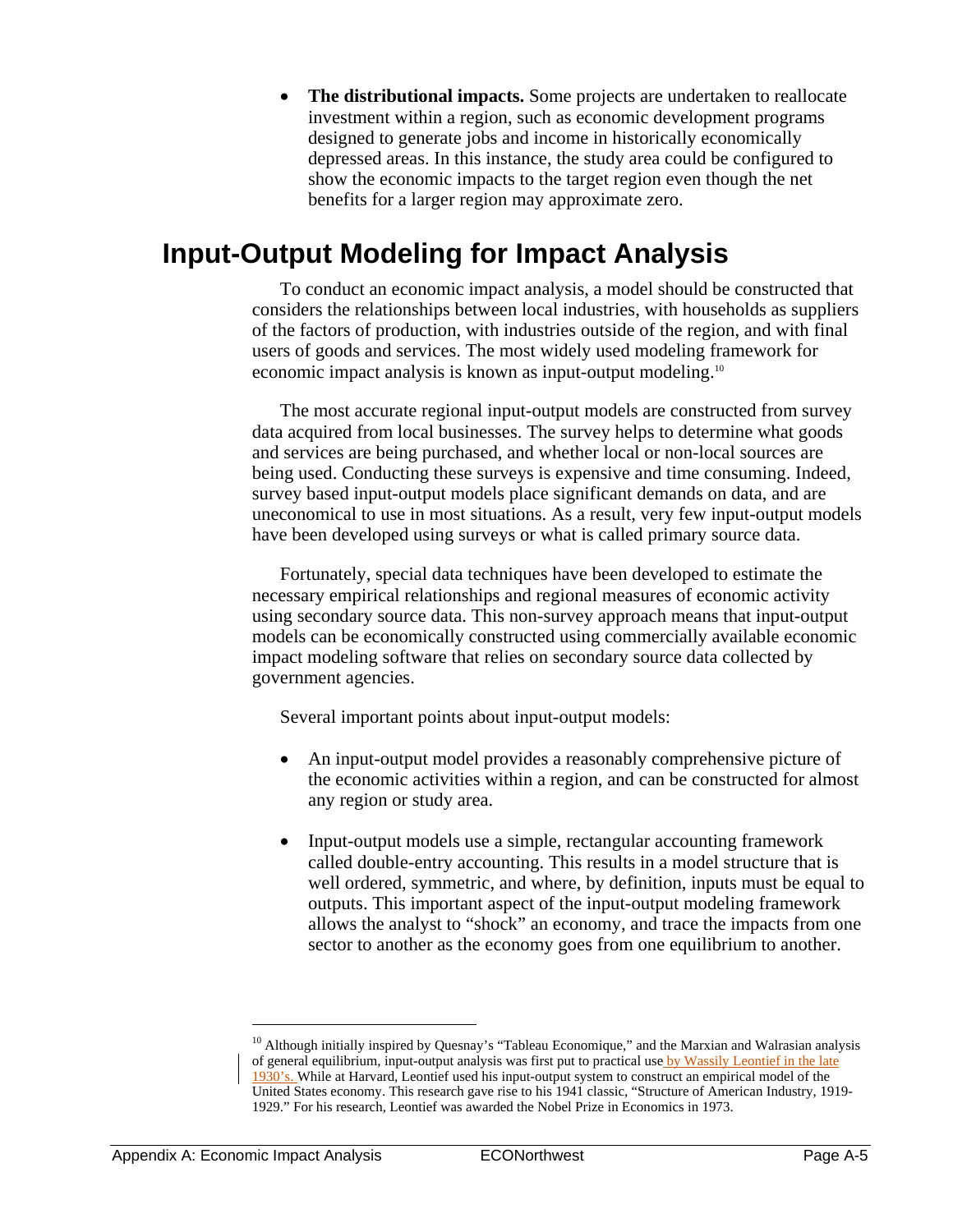• In order to provide a common unit of measure, all transaction flows in an input-output model are stated in dollars.

## **Features of Input-Output Models**

Input-output models serve two general purposes. First, the input-output framework is useful for organizing information about the structure of a regional economy. Using standard accounting conventions, input-output models describe the flow of commodities between producing and consuming sectors, the flow of income between businesses and institutions, and the trade in commodities between regions. In this manner, the input-output modeling framework can be used for *descriptive* purposes. For instance, researchers can evaluate the relative importance of various industry sectors to the local economy, e.g., the number of jobs or purchases from other local industries.

Once the information on the various transactions within an economy has been gathered and organized using the input-output framework, the data can be manipulated using a special field of mathematics called matrix algebra. This phase of input-output modeling produces "multipliers" and allows researchers to use the input-output model for *prescriptive* purposes. For example, a researcher can estimate the "ripple" effect that a change in one sector has on the entire economy.

## *Economic Linkages*

An input-output model begins with a transactions table that provides a reasonably comprehensive description of an economy and linkages between economic sectors. Table A-1 shows a hypothetical transactions table for an economy with three industry sectors. For exposition purposes, the table has been divided into four quadrants.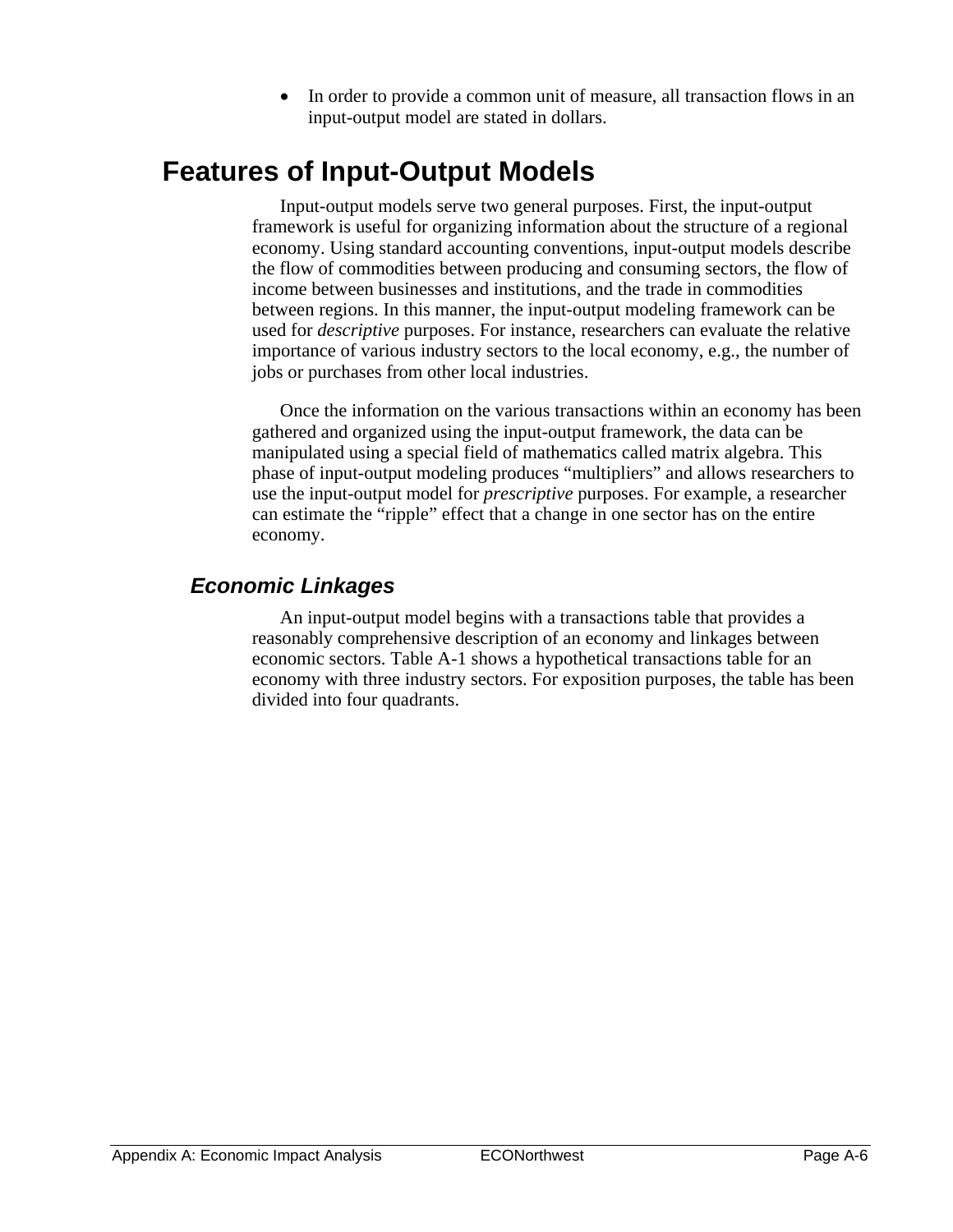|                 | <b>INTERMEDIATE DEMANDS</b> |             |               | <b>FINAL DEMANDS</b> |                            |                 |         |                                |
|-----------------|-----------------------------|-------------|---------------|----------------------|----------------------------|-----------------|---------|--------------------------------|
|                 | <b>Buver</b><br>Seller      | Agriculture | Manufacturing | Services             | Household<br>Demand        | Other<br>Demand | Exports | <b>Total</b><br><b>Outputs</b> |
|                 | Agriculture                 | \$600       | \$100         | \$400                | \$700                      | \$100           | \$1,300 | \$3,200                        |
|                 | Manufacturing               | \$200       | \$700         | \$800                | \$1,400                    | \$600           | \$300   | \$4,000                        |
|                 | <b>Services</b>             | \$200       | \$400         | \$1,500              | \$1,600                    | \$200           | \$1,000 | \$4,900                        |
| ഗ               | Wages                       | \$900       | \$600         | \$1,000              |                            |                 |         |                                |
| FINAL<br>YMENTS | <b>Other Earnings</b>       | \$500       | \$400         | \$600                | <b>NONMARKET TRANSFERS</b> |                 |         |                                |
| ∢<br>Δ          | <b>Imports</b>              | \$800       | \$2,200       | \$1,200              |                            |                 |         |                                |
|                 | <b>Total Inputs</b>         | \$3.200     | \$4,000       | \$4,900              |                            |                 |         |                                |

### **Table A-1: A Transactions Table for a Hypothetical Economy**

The top left quadrant of the transactions table describes the production relationships between industries in the economy. This portion of the table describes the way raw materials and intermediate goods are provided by some industries ("sellers") and used by other industries ("buyers") to produce final goods and services. Because industries are buying from other industries, it describes the *intermediate demands* for goods and services.

The upper right quadrant of the transactions table shows who consumes the final goods and services. In this simple hypothetical transactions table, the *final demand* sectors consist of households, others,<sup>11</sup> and exports. In more sophisticated input-output models, the final demand sectors are more extensive and explicitly identified in the model.

By combining the top two quadrants of the transactions table, researchers can trace the flow of goods and services from producing industries to other industries and final consumers. The sum of each row shows the total output or production of each industry. For instance, the value of total output produced by the agriculture sector is \$3,200. Of this amount,  $$1,100^{12}$  is used in production by other industries. The remainder is sold to final consumers—households consume \$700 worth of agricultural output; government and businesses consume \$100 worth of agricultural output; and \$1,300 of the total agricultural output is sold to entities outside of the region. The rows in the transactions table describe the "forward linkages" in an economy.

The lower left quadrant of the transactions table describes the transactions between businesses and the suppliers of factors of production. Labeled *final payments*, this section of the input-output model depicts the flow of income from businesses to households (wages), others,<sup>13</sup> and imports. The income components, excluding imports, are the elements of value added.

1

<sup>&</sup>lt;sup>11</sup> "Other demand" consists of government and business spending, including additions to business inventories.

<sup>&</sup>lt;sup>12</sup> This amount represents the sum of the intermediate demands across all sectors, i.e., \$600 agriculture, \$100 manufacturing, and \$400 services.

<sup>&</sup>lt;sup>13</sup> "Other earnings" includes small business income, corporate profits, and indirect business taxes paid to government.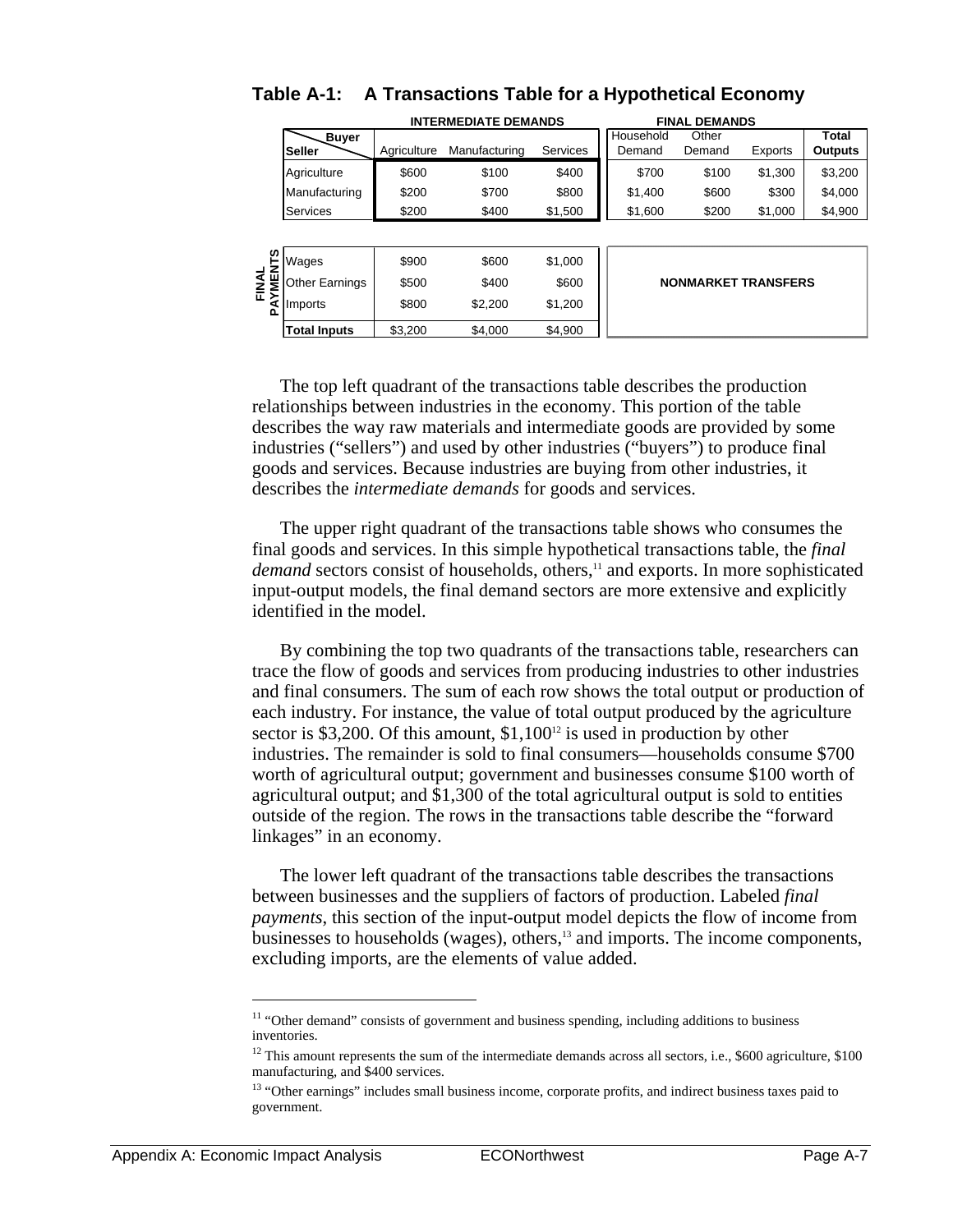The left side of the transactions table shows the purchases and payments by industries to other industries and other institutions within the economy. The sum of the entries for each column represents the total purchases by that industry. The agricultural sector shows large intra-sector purchases (\$600) from others within the agriculture sector, e.g., to produce milk the dairy must buy significant quantities of feed. Firms in the agriculture sector will also hire workers and pay wages (\$900). In addition, firms will pay taxes and earn profits (\$500), and purchase imported goods and services (\$800). From this example, we can trace all of the purchases for each sector of the economy. The columns in the transactions table describe the "backward linkages" in the economy.

As discussed previously, the input-output model is based on a double-entry accounting convention where inputs must be equal to outputs. Because government and businesses are implicitly included in Other Demand (government purchases, capital investment and inventories) and Other Earnings (taxes and profits), inputs must be equal to outputs. The agriculture sector of this economy produces \$3,200 in output. To do this, the agriculture sector must purchase \$3,200 in inputs from other industries, households, government, businesses and foreigners. The input-output model, thus, is a balanced or symmetrical model because total sales (outputs) of each industry equal the total purchases (inputs) by each industry.

In order to emphasize the relationships among businesses and institutions, the lower right hand quadrant of the transactions table labeled "Non-Market Transfers" has been left blank. This section of the transactions table contains information regarding inter-institutional transfers or non-market financial flows between households, businesses, government and foreigners.

### *Economic Multipliers*

The transactions table provides a reasonably comprehensive description of the economy at a given point in time. Using annual data, it shows how much an industry produces, what it purchases, and to whom the final output is sold. It also distinguishes local from non-local sources of spending and production. In this form, the transactions table fully describes the linkages between the various sectors of the economy, but has no predictive or analytical capabilities.

The information contained in the transaction table can be expanded and then manipulated using matrix algebra to construct *multipliers* that measure the total impacts from a change in final demand on all industries in an economy. It is through this matrix operation that the input-output model is converted from a descriptive to a prescriptive model.

Economic impact multipliers allow researchers to follow the initial change in economic activity as it "ripples" through each industry sector. For any given type of change in economic activity, the impacts on the economy can be reported on one of three levels.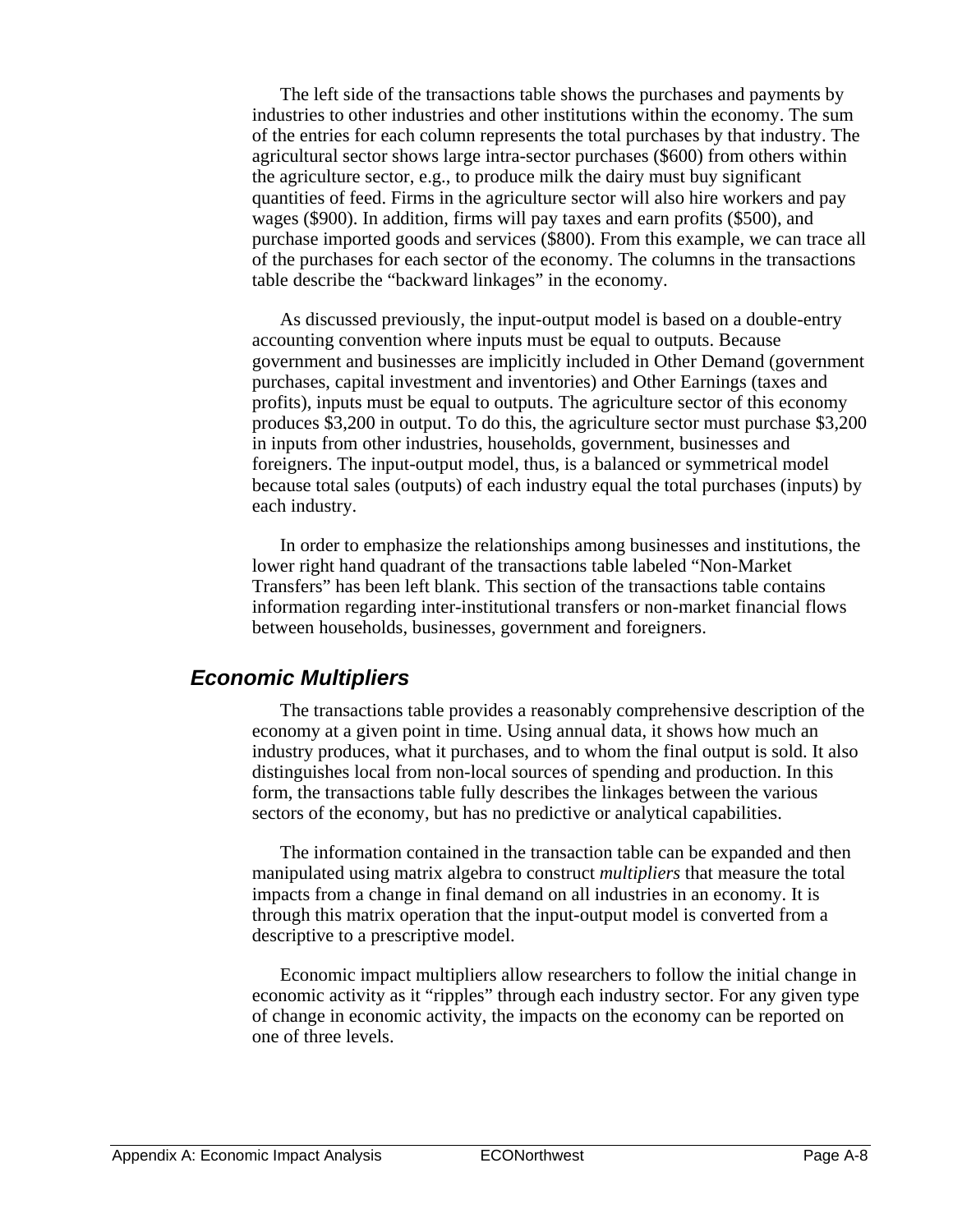- **Direct** impacts represent the initial change in final demand for the industry sector(s) in question. Direct impacts describe the changes in economic activity for sectors that first experiences a change in demand because of a project, policy decision, or some other stimuli.
- **Indirect** impacts represent the response as supplying industries increase output in order to accommodate the initial change in final demand. These indirect beneficiaries will then spend money for supplies and services, which results in another round of indirect spending, and so on.
- **Induced** impacts are generated by the spending of households who benefit from the additional wages and business income they earn through all of the direct and indirect activity. The increase in income, in effect, increases the purchasing power of households.

The following example illustrates how these types of impacts affect overall economic activity. Suppose that a new manufacturing facility comes to a region. The direct impacts would consist of the value of output produced at the facility, and the number of employees working at the facility and their payroll.

In order to operate, the manufacturing facility will purchase a host of goods and services including, for example, spare parts and equipment, repair services, electricity, water and sewer, etc. This spending generates the first round of indirect impacts. Suppliers and vendors to the manufacturing facility will also have to purchase additional goods and services. The local special trade contractor hired to repair a component on the manufacturing floor will purchase welding equipment and gases, lease equipment, and fuel their vehicles. This spending leads to another round of indirect impacts.

The direct and indirect increases in employment and income enhance the overall purchasing power in the economy. Workers at the manufacturing facility will use their income to purchase groceries or take their family to the theater. Workers at businesses who supply the manufacturing facility will do the same. This spending will generate induced economic impacts for workers and businesses in other sectors of the economy.

This cycle of spending does not go on forever. It continues until the spending eventually leaks out of the local economy as a result of taxes, savings, or purchases of non-locally produced goods and services or "imports". As discussed previously, we can now see how the definition of the study area affects the impact analysis. A larger study area will have greater economic linkages between businesses and institutions, and a smaller propensity to import. As a result, the initial economic stimulus filters throughout the economy more than it would for a smaller study area, and the multipliers are larger than they would be for a smaller study area.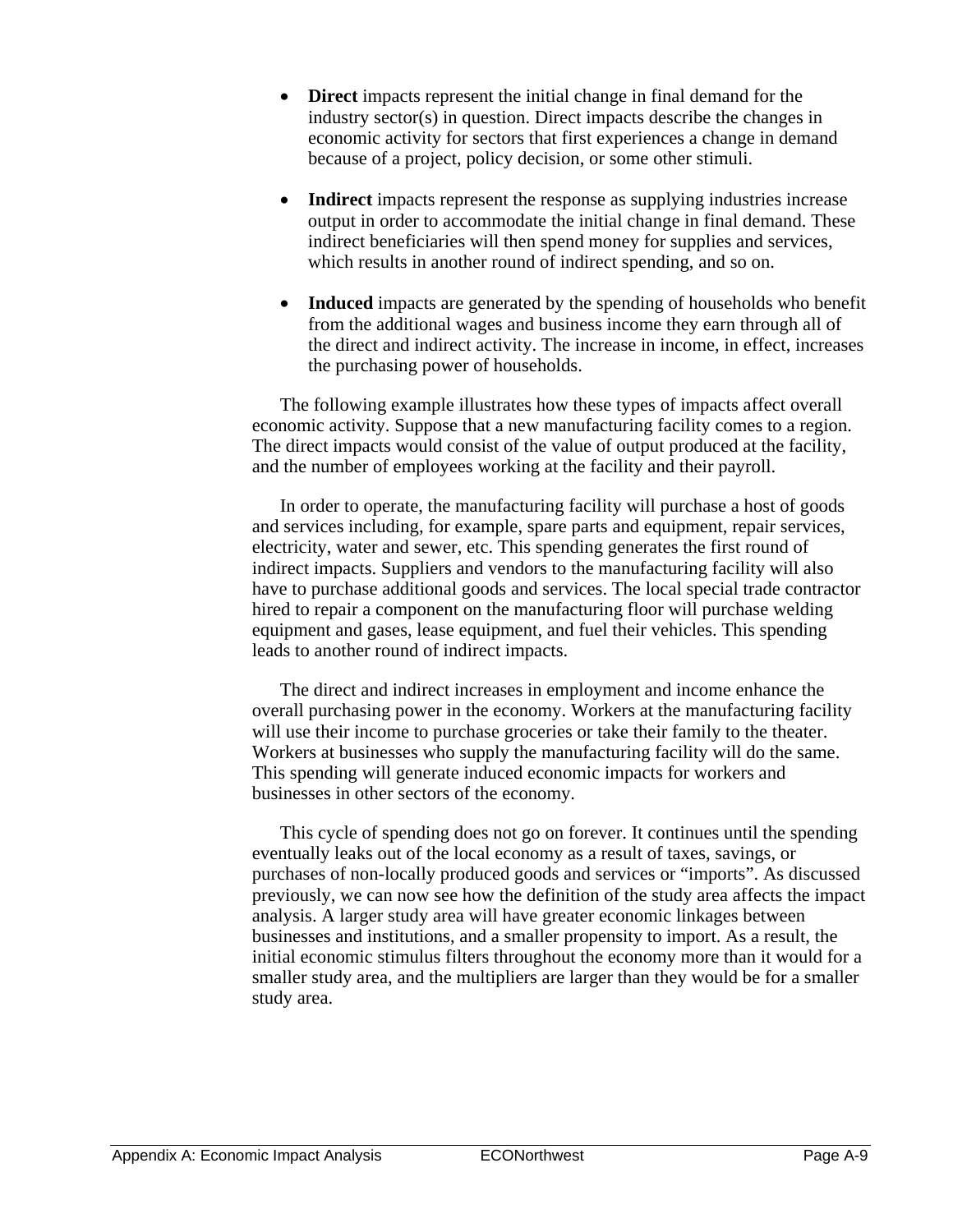## **Limitations of Input-Output Modeling**

The input-output modeling framework for economic impact analysis has grown in popularity. Much of this growth is due to significant improvements in computer technology that now make it possible to quickly perform the complex matrix operations. Some of this growth is due to improvements in government data collection efforts. Lastly, the growth in input-output modeling has been fueled by the desire of policy makers, industry officials, and others to obtain information that will help them to better understand and respond to economic change.

Like many quantitative tools, input-output models rely on a set of assumptions. Indeed, without simplifying assumptions it would be impossible for researchers to model something as complex and dynamic as a regional economy. The use of simplifying assumptions, however, also imposes certain limitations on the use of input-output modeling. These limitations should be fully understood and guide its use.

## *Input-Output Modeling—Static Models*

Input-output models are static models in that they measure the flow of inputs and outputs in an economy at a point in time. With this information and the balanced accounting structure of an input-output model, an analyst can: 1) describe an economy at one time period, 2) introduce a change to the economy, and then 3) evaluate the economy after it has fully accommodated that change.

This type of analysis is called "partial equilibrium" analysis. Input-output models are just one of many economic models that fall under the rubric of partial equilibrium analysis. The logic of partial equilibrium analysis is straightforward: take a snapshot of an economy, posit a change to the economy, and then take another snapshot to measure what happened. Measurement in this sense is really a before and after comparison.

Partial equilibrium analysis permits comparison of the economy at two points in time, but yields little information about how the economy actually moves from one equilibrium to the next. In fact, in partial equilibrium analysis, other than the initial economic stimulus, the researcher assumes that all other relationships in the economy remain the same.

Their point-in-time construction and the assumption that nothing else changes, make static input-output models very different than dynamic models. Dynamic models have feedback effects that allow the events of one year to change the linkages in future years. In so doing, dynamic models simulate the expected longterm changes in the structure of the economy. Contrary to dynamic models, static models assume that there are no changes in wage rates, input prices, and property values. In addition, underlying economic relationships in input-output models are assumed constant, i.e., there are no changes in the productivity of labor and capital, and no changes in population migration or business location patterns.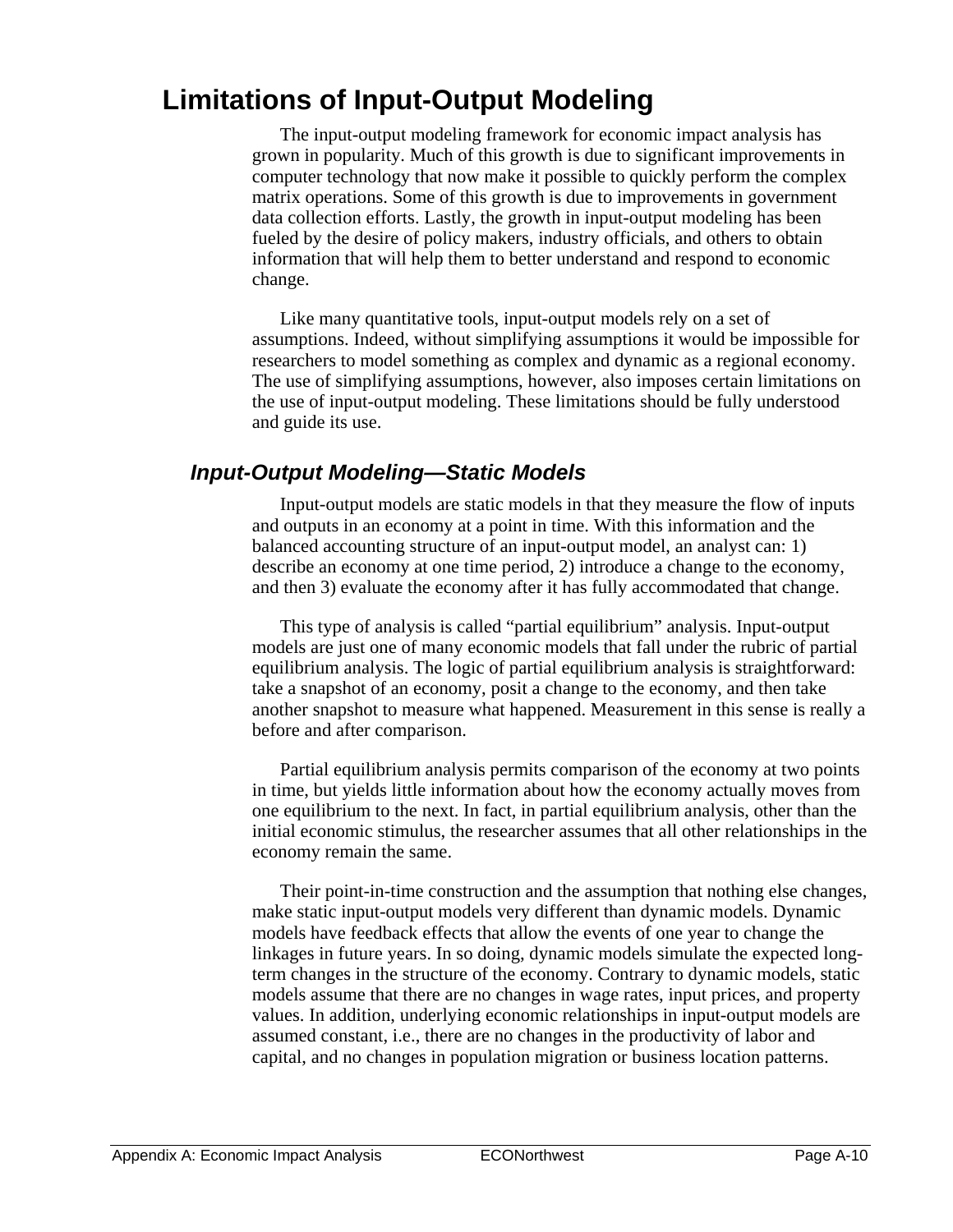The assumptions and their implications for input-output modeling are discussed below.

#### *Fixed Production Relationships*

Input-output models are a representation of economic relationships that exist at a moment in time. For industries, this means that input-output models are based on production relationships that are fixed. This assumption results in:

- **Constant Returns to Scale** means that an industry's production function is linear, and an increase in output requires all inputs to increase proportionately. If the demand for milk doubled, for instance, then the demand for all of the inputs used to produce milk would also double. In the long run, production processes exhibit economies and diseconomies of scale that vary with the level of output. An industry with scale economies would be able to double production without necessarily doubling all inputs.
- **Fixed Commodity Input Structure** means that input-output models do not allow changing input prices to affect the production decisions of businesses. Input-output models assume that changes in an economy will affect the output of industries but not the mix of inputs that they use. Using the previous example, dairies respond to the increase demand for milk by simply increasing production of milk. Input-output models, in effect, ignore possible changes in the prices of inputs used to produce milk. Depending on the size of study area and the economic stimulus, an increase in demand for output could cause one or more input prices to increase. If the increase in demand for milk caused the wage of dairy workers to increase, then economic theory suggests that dairy farmers would have an incentive to substitute other inputs for labor.

#### *No Supply Constraints*

Input-output models show how local industries respond to some initial change in final demand, but assume that supplies of raw materials and intermediate goods are unlimited, i.e., perfectly elastic. Under an assumption of no supply constraints, an industry simply responds to a change in final demand by increasing output, and it increases output by acquiring inputs that are readily available at current prices.

#### *Sector Homogeniety*

An industry consists of businesses producing goods and services—these are called commodities in input-output modeling. Businesses can produce more than one type of commodity, i.e., they produce a primary commodity, but can also produce secondary commodities or by-products.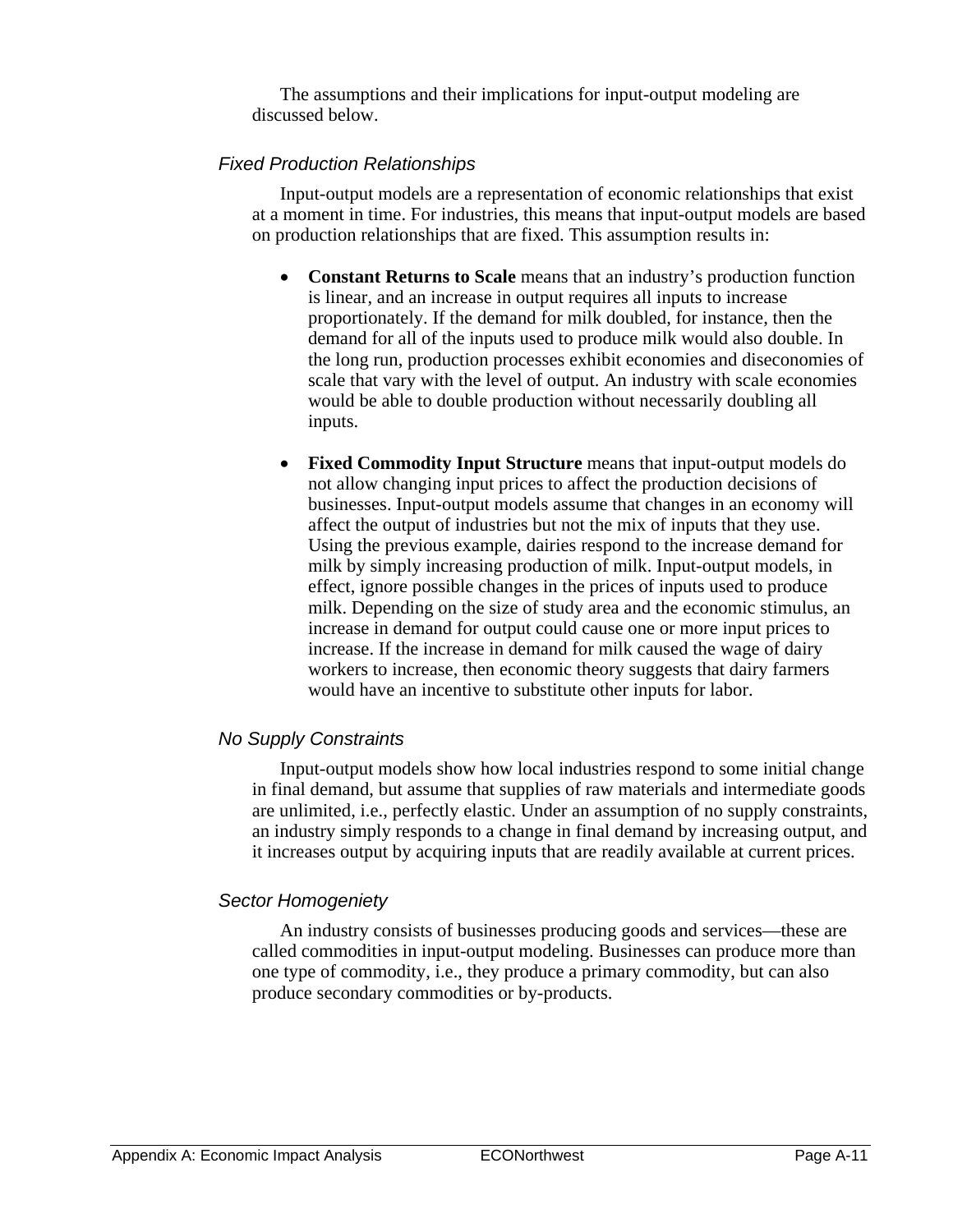In input-output modeling, industry sectors are assumed to be homogenous. That is, all businesses within an industry sector 1) produce commodities in fixed proportions and 2) produce identical commodities that are perfectly substitutable. Using the previous example, an increase in demand for milk will cause dairy farms to increase production of milk as well as other by-products such as buttermilk, cottage cheese, and sour cream. If the demand for milk doubled causing milk production to double, then the output of by-products will also double. In addition, dairy farms are assumed to produce milk that is perfectly identical across farms.

### *Input-Output Modeling—Practical Considerations*

Apart from the limitations imposed by the static nature of input-output models, there are also some very practical considerations that should also guide their use. These practical considerations are discussed below.

#### *Lag Between Data Collection and Modeling*

Input-output models can be constructed for almost any geographic region. Typically, their structure is based on a national input-output model<sup>14</sup> that is then combined with national and regional economic data to tailor the model to a specific study area. However, there is often a lag between actual data collection and incorporation of that data into the modeling software. With this implementation lag, changes in the structure of an economy—such as improvements in technology, changes in demand, and changes in regional trade patterns—will affect the multipliers and make the results less reliable. Obviously, input-output models constructed with the most current data available will provide the most accurate results.

#### *Time*

Economic impacts occur over time. As discussed previously, depending on their occurrence, impacts can be categorized as direct, indirect, and induced. These impacts are far from instantaneous. The implications for impact analysis are two-fold.

First, sometimes the effects of a large project can span several decades. The direct hires and payment of wages and benefits will also span that period of time. In this context, the researcher must consider the fact that inflation erodes purchasing power over time. If economic impacts are to be reported accurately, each dollar needs to be presented in terms of its economic value today. Economists must use a base year when conducting input-output analysis. All transactions that occur after that base year should be discounted by some factor to account for expected changes in the relative value of the dollar.

<u>.</u>

<sup>&</sup>lt;sup>14</sup> The U.S. Bureau of Economic Analysis constructs national benchmark input-output accounts every five years. The most current version available is the 1997 benchmark accounts. BEA estimates that the 2002 benchmark accounts will be completed by the summer of 2007.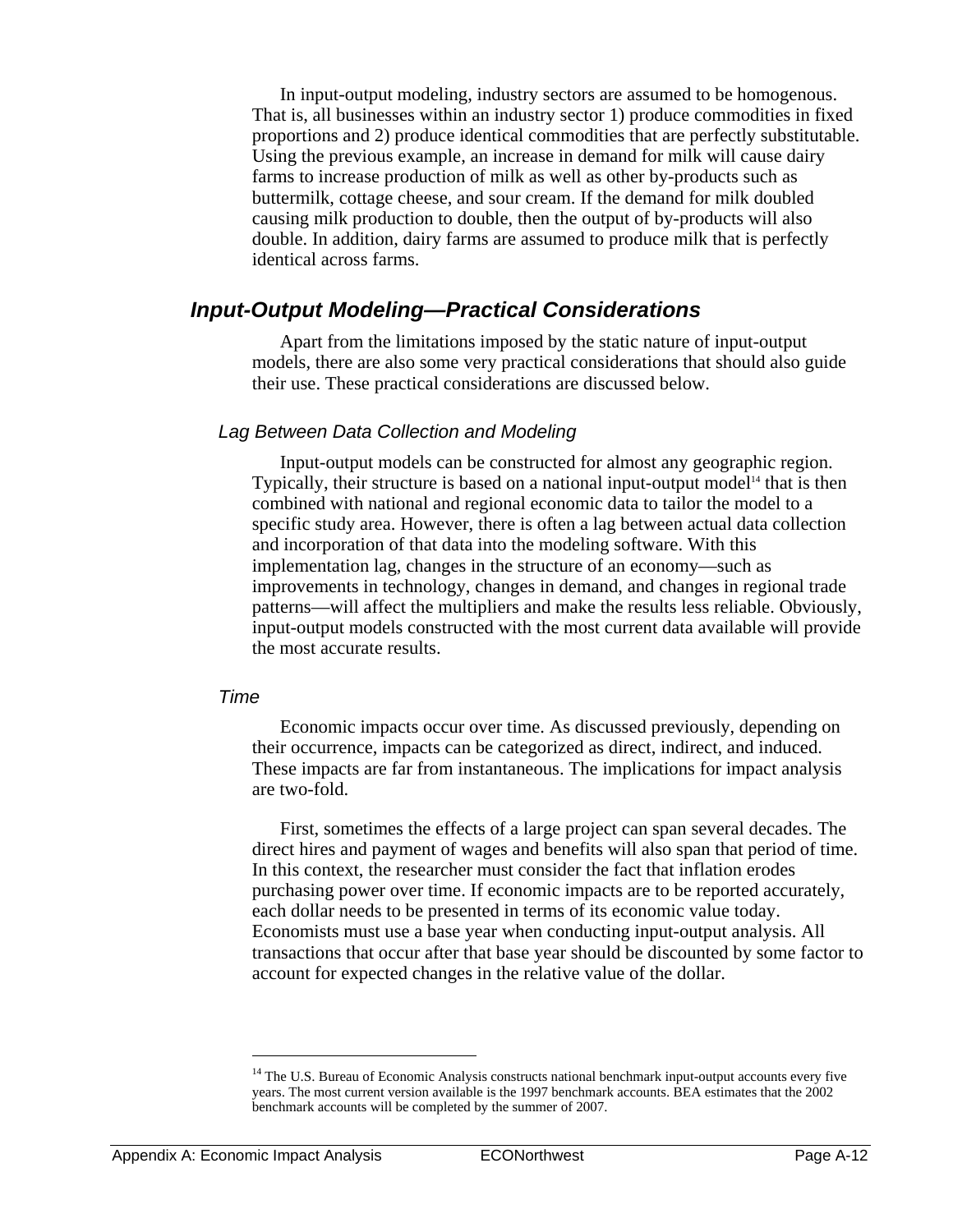The inflation assumptions that are built into an input-output analysis can have a profound impact on its results. Underestimating inflation by just one percent will inflate the net present value of a multi-million dollar project by a wide margin.

Second, the indirect and induced impacts take time to filter through the economy. Researchers use economic multipliers calculated in input-output analysis as a mathematical short cut for providing an estimate of final impacts. These final impacts are generated as spending cycles between businesses, consumers, governments and foreigners. This multiplier process takes time.

## *When to Use Input-Output Models*

Input-output modeling does have limitations, but, used correctly and in the proper setting, can produce reliable measures of economic impacts. Obviously, from a practical standpoint, input-output models constructed with the most current data available will produce the most reliable results. This will tend to minimize any changes that occurred in an economy between the time the data was collected and actually used.

From a modeling perspective, the input-output framework is suitable for analysis of economic changes that do not threaten the underlying assumptions embedded in the model. This suggests that the economic change being evaluated should be short-run in duration and of modest size relative to the economy under consideration. A large project, for instance, may affect an economy's production possibilities or involve supply constraints. This, in turn, may cause equilibrium prices to change resulting in substitutions in production and/or imports.

## **The IMPLAN Input-Output Modeling Software**

One of the most common software packages used to conduct input-output analyses is IMPLAN (IMpact analysis for PLANning). IMPLAN was developed by the US Forest Service in cooperation with the Federal Emergency Management Agency and the Bureau of Land Management to assist federal agencies in their land and resource management planning. Since 1993, IMPLAN has been maintained and distributed by the Minnesota IMPLAN Group, Inc.<sup>15</sup> Currently there are over 1,500 public and private users of the IMPLAN modeling software.

Applications of IMPLAN by the US Government, public agencies, and private firms span a wide range of projects. Examples include new factories, resorts, proposals for developing coal mines, and harvesting timber. IMPLAN can also be applied to a variety of policy issues. Predicting the effects of a tourism marketing campaign or measuring the importance of an existing industry on a local community are common examples.

1

<sup>&</sup>lt;sup>15</sup> For additional information, see the Minnesota IMPLAN Group's website at www.implan.com.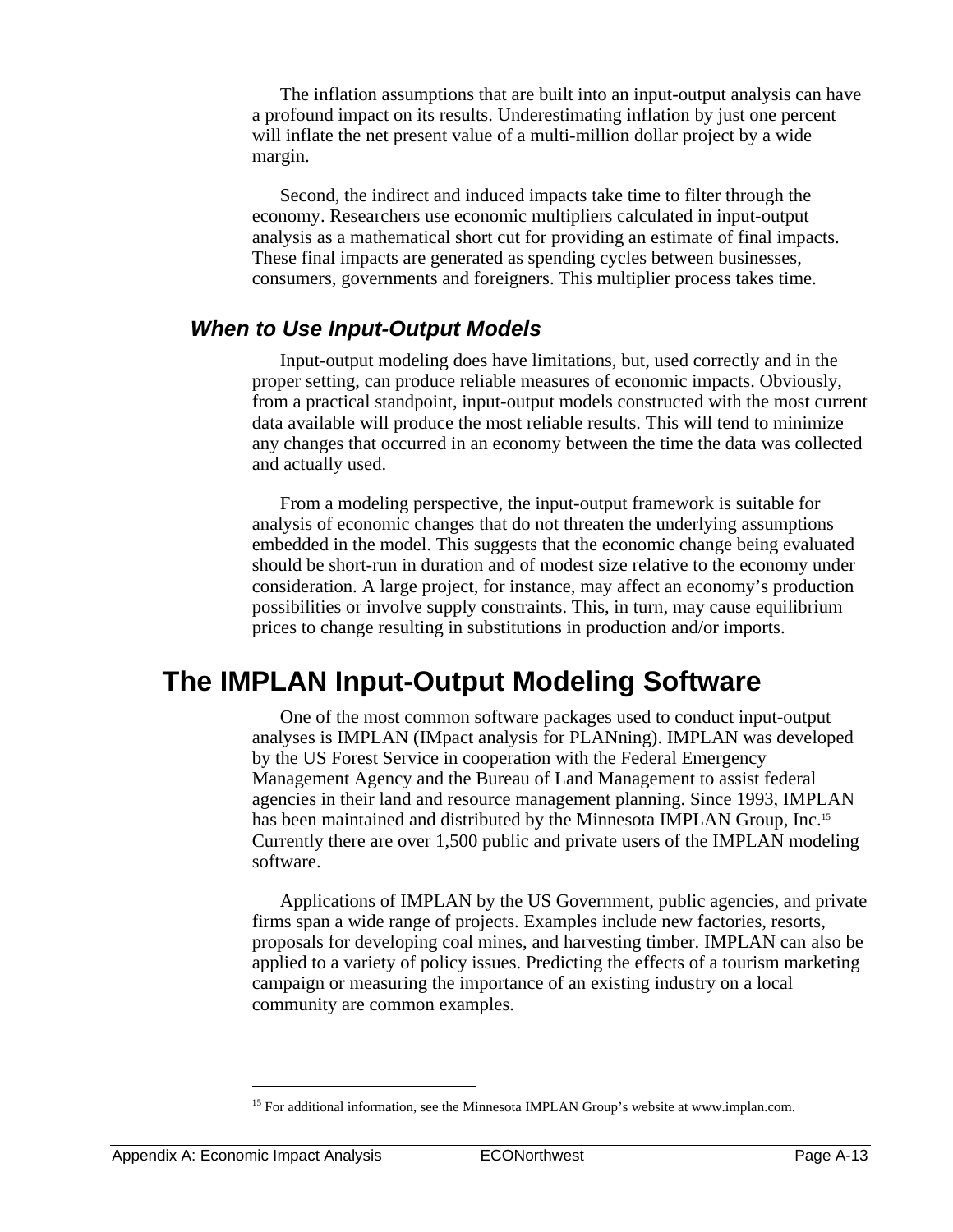## *The Structure of the Input-Output Model in IMPLAN*

IMPLAN uses a commodity/industry accounting framework that corresponds closely to that used in the Bureau of Economic Analysis "Input-Output Study of the U.S. Economy," and those recommended by the United Nations.

#### *IMPLAN Database*

IMPLAN uses a large database of regional and national data to forecast economic activity. The main sources of data are:

- US Bureau of Economic Analysis 1997 Benchmark I/O Accounts
- US Bureau of Economic Analysis Output Estimates
- US Bureau of Economic Analysis REIS Program
- US Bureau of Labor Statistics Covered Employment and Wages or ES202 data
- US Bureau of Labor Statistics Consumer Expenditure Survey
- US Census Bureau County Business
- US Census Bureau Decennial Census and Population Surveys
- US Census Bureau Economic Censuses and surveys
- US Department of Agriculture Crop and Livestock Statistics
- US Geological Survey

In IMPLAN, the process that develops county-level input-output models generates coefficients that are internally consistent, in that county data sum to state totals and state data sum to national totals. This generally is not the case with survey-based input-output models, which limits their applicability to large-scale projects that affect a number of interrelated regions.16

#### *Sectors*

A sector consists of industries that produce similar products or services. IMPLAN breaks an economy down to 509 separate industry sectors based on the North American Industrial Classification System ("NAICS").

#### *Final Demands*

Final demand is sum of all purchases of goods and services for final consumption within an economy. In the IMPLAN model, final demands are in producer prices and are allocated among industry sectors. In addition, final demands are adjusted or "margined" to reflect the transportation, wholesale, and retails costs of getting products from industries to consumers.

The IMPLAN model has the following major categories of final demand:

 $\overline{a}$ 

<sup>&</sup>lt;sup>16</sup> Arguably, however, an input-output model estimated from survey data has more accurate coefficients, because the survey can be customized to the problem at hand. In contrast, IMPLAN *derives* its coefficients using a combination of the national input-output survey model and local activity data; conceivably, this will produce somewhat different results from a direct, local survey. Given the difficulty and expense of inputoutput surveys, however, the disadvantages of the IMPLAN approach are slight.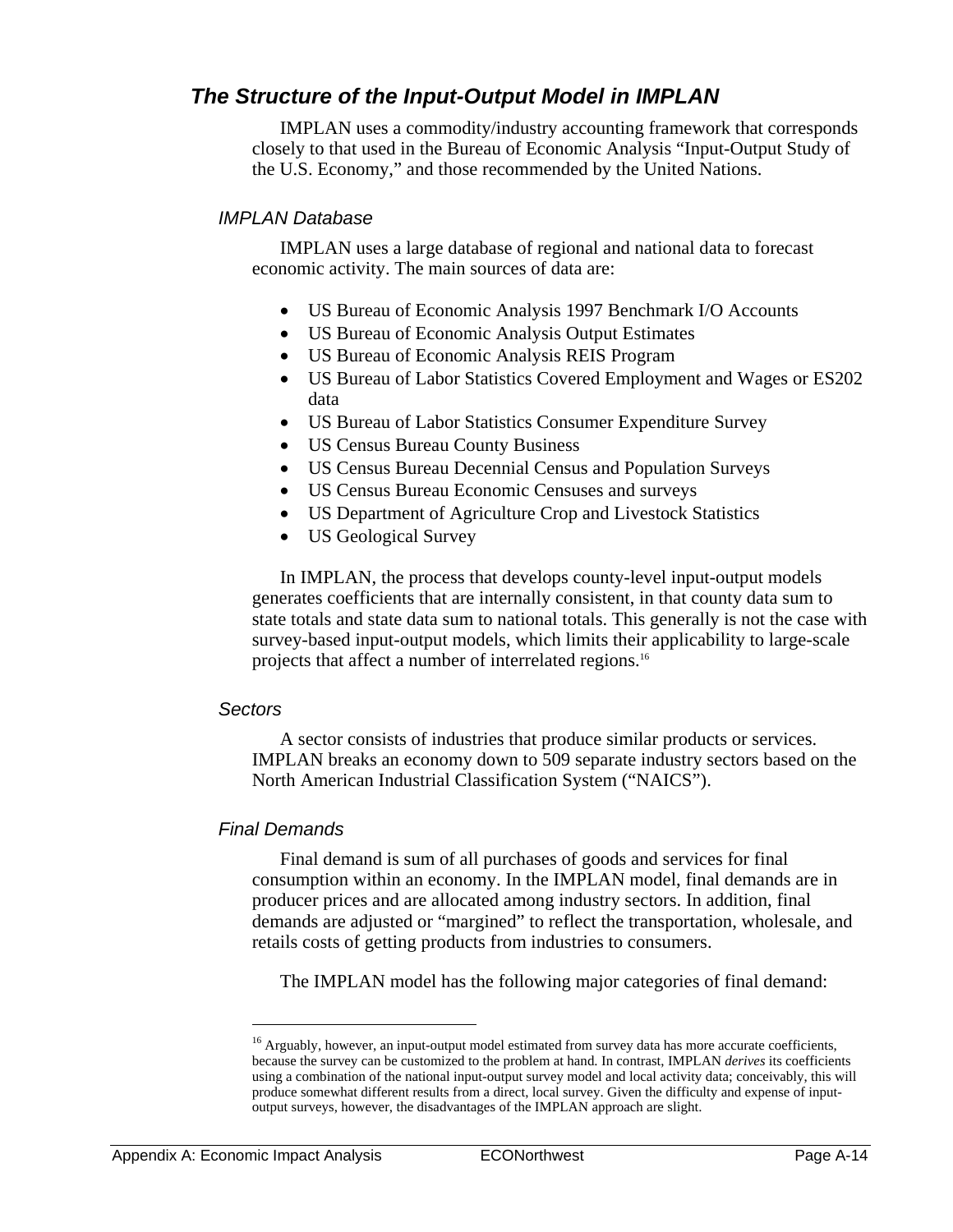- **Personal Consumption Expenditures.** The largest component of final demand comes from household spending. Households consume a wide variety of goods and services, including food, energy, housing, and transportation. They also use some of their personal income to pay taxes, save for the future, pay debts, or purchase new housing. In IMPLAN, households are disaggregated by income levels to account for different spending patterns across income levels.
- **Federal Government Purchases.** Government purchases are broken down into two categories: military and non-military. Military expenditures include any purchases made in the interest of national defense. Nonmilitary expenditures include all other purchases made by the federal government for the remaining services it provides.
- **State and Local Government Purchases.** State and local government purchases are also broken down into two categories: education and noneducation. Spending on public education goes primarily to compensate teachers, but also includes things like textbooks and supplies. Noneducation spending includes anything not spent for public education such as police, fire and emergency servicees, and state-sponsored healthcare.
- **Inventory Purchases.** Inventories accumulate anytime an industry fails to sell all of its output in a given year. Goods can be sold out of inventory any time sales exceed production. Industries rarely sell exactly what they produce each year, so this category is a widely used tool for reconciling economic activities.
- **Capital Formation.** A large component of productive capability is capital. Industries use varying quantities of capital depending on the nature of goods and services they provide. The manufacturing sector, for example, tends to require large investments in property, plant, and equipment for the goods it produces. This category of final demand contains all spending on capital equipment.
- **Foreign Exports.** Just as some economies must import goods and services from outside their borders, other economies sell a significant portion of their output overseas. Demand for final goods and services that come from beyond a region's borders falls into this category. Although the consumption happens elsewhere, input-output analysis is concerned with where the goods and services are produced.

## *Types of impacts*

IMPLAN reports economic impacts as measured by changes in output, incomes (value added), jobs and taxes. The value added or income measure is broken out into four categories. These measures of economic impacts consist are: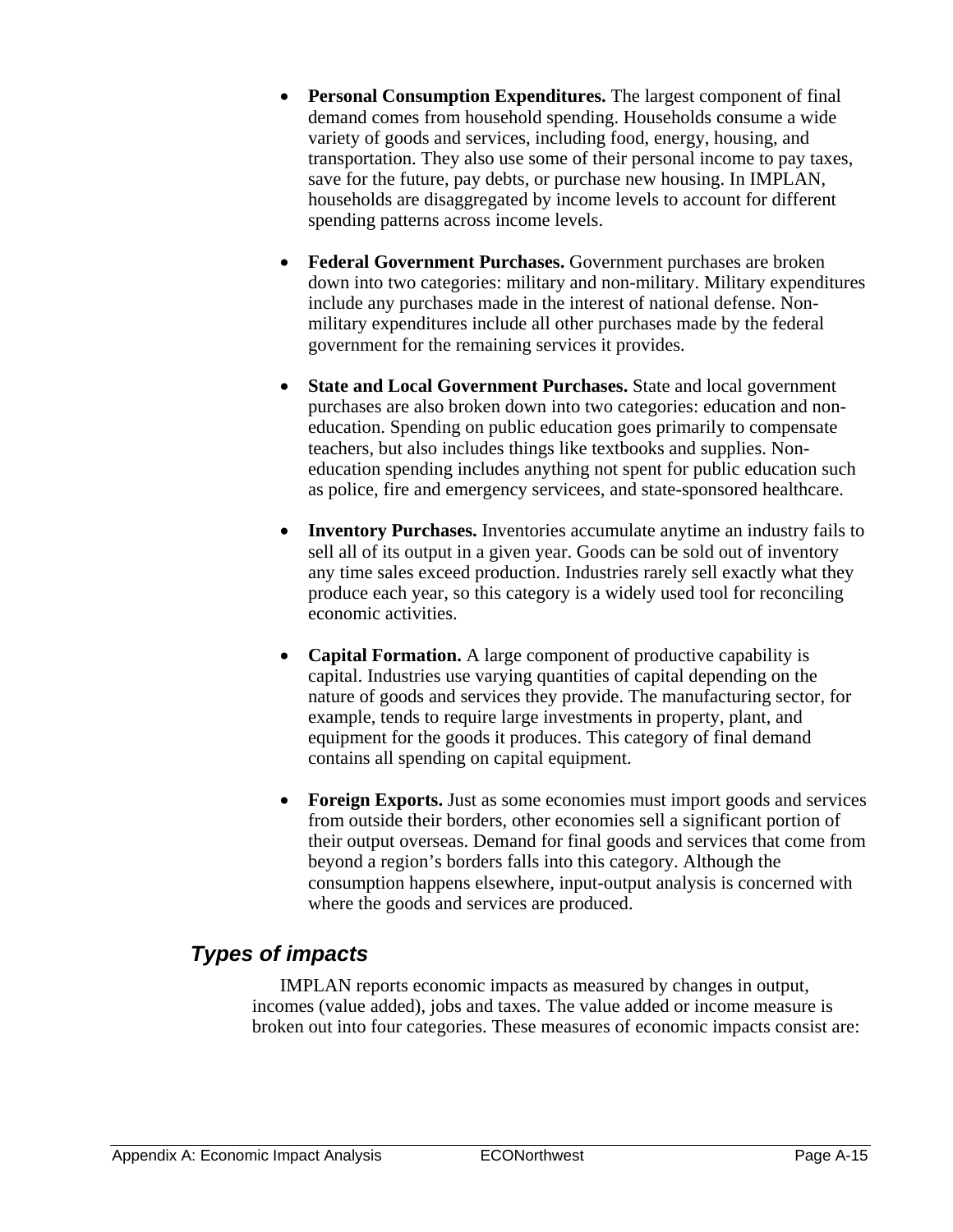**Output**: The total value of the production of a sector is its output. For most sectors, output approximately equal to sales. The notable exceptions are government and the trade sectors. The output of government sectors is approximately equal to revenues. For the trade sector, which consists of firms that buy goods and re-sell them, output is roughly the difference between what they sell goods for and what they paid to procure them. The trade sector consists of wholesalers and retailers.

**Value Added:** This is a measure of the value added to the economy by a sector. It equals the sum of the wages, proprietor income, other income, and indirect business taxes.

- **Wages** represent the total cash and non-cash compensation of workers on payroll. This includes the value of benefits.
- **Proprietor Income**, sometimes called small business income, is the amount earned by self-employed workers and the working owners of small businesses.
- **Other Income** counts all other sources of income. The largest source of income is usually rents, but it may also include royalties, dividends, and corporate profits.
- **Indirect business taxes** are the excise and sales taxes paid by individuals to businesses.

**Employment:** The total number of payroll employees, including part time workers. The self-employed are not counted, however, their earnings are captured under proprietor income.

**Taxes:** Total Federal, state, and local tax revenues.

## *Modeling*

The process of modeling in IMPLAN involves three steps:

- 1. Creation of study area database;
- 2. Customization of IMPLAN coefficients; and
- 3. Estimating the impact of an activity on the model of the study area economy.

The IMPLAN model allows substitution and incorporation of primary data at each stage of the model-building process, greatly increasing the model's accuracy and flexibility. In addition to being able to directly modify the IMPLAN database statistics, the user can alter import and export relationships, utilize modified input-output functions, and change industry groupings. IMPLAN allows the creation of aggregate models consisting of industries grouped together for a specific purpose.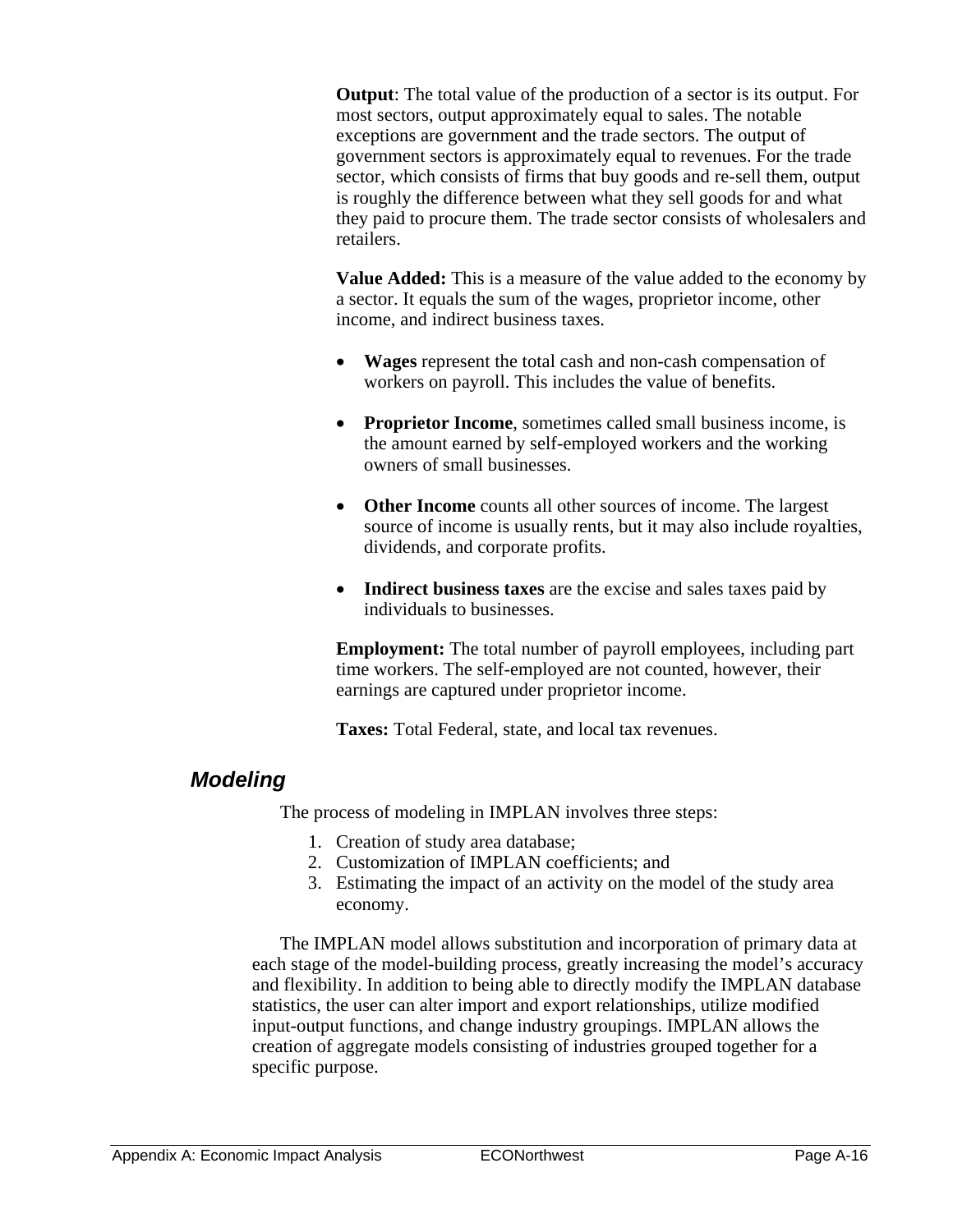The key to input-output analysis is the construction of the input-output or transactions table, which shows the flow of commodities from each of a number of producing industries to all consuming industries and final demand (ultimate consumers). Given that many industries produce more than one commodity, production information is often tabulated on an industry-by-commodity basis into a "Make" matrix, containing the value of commodities produced by different industries, and a "Use" matrix, containing the value of commodities used by each industry in the production process. These matrices are combined to produce the input-output transactions table showing each industry buying and selling from other industries.

From these industry flows, two other structural tables are developed: (1) a table of technical coefficients or direct requirements and (2) a table of direct and indirect coefficients or total requirements. The entries in the former are interpreted as the dollar value of the minimal requirements from each of the contributing industries in order for each producing industry to produce one dollar's worth of output. The entries in the latter table are to be interpreted as the amount of output from the contributing industries required, both directly and indirectly, to deliver one dollar's worth of the producing industry's output to final demand.

## *Defining the Study Area*

The IMPLAN program uses an ordered series of steps to build the model. We describe them here to provide the interested reader with a view of the sequence of steps employed, and the types of data needed to model the impacts.

The first step is the definition of the study area or study areas. Study area databases are created corresponding to these areas. These databases contain the representation of the behavior of the study area economies, but do not contain any information about the specific project under study.

## *Customizing the IMPLAN Coefficients*

The process of customizing the IMPLAN model does not stop with the development of the study area databases. Part of the expertise of input-output practitioners is in the customization of the model coefficients. Depending on the type of analysis, this enables the analyst to:

- Vary structural, technological, and/or trade factors within the model. For instance, the user may add or remove sectors from the model, or change the size of an industry, or the user may change production functions, or make changes in commodity imports and exports.
- Exclude expenditures that do not generate current economic activity, such as depreciation and amortization.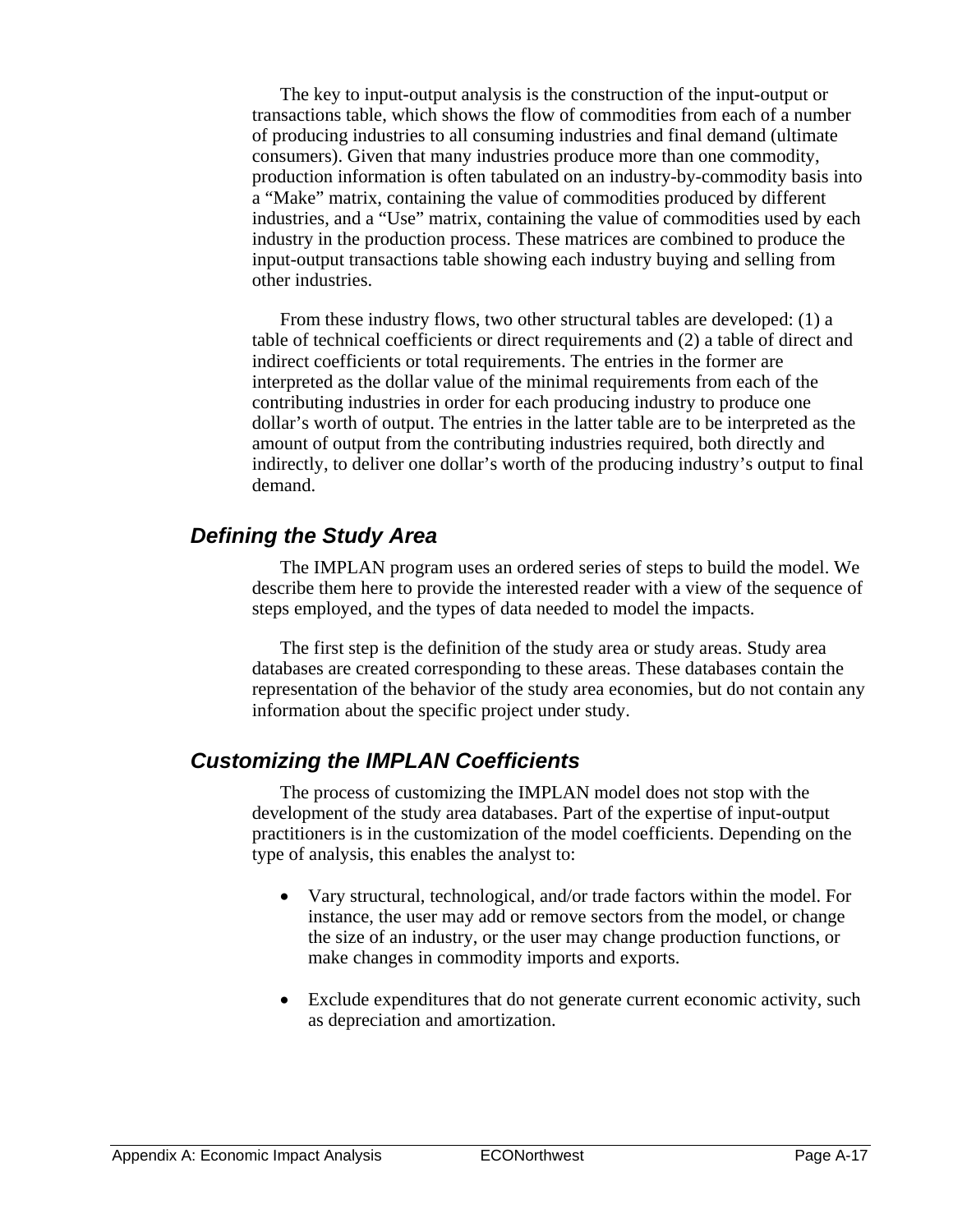- Exclude expenditures that are known to occur outside the local economy. The IMPLAN model contains purchasing assumptions<sup>17</sup> for each industry sector that are specific to the study area. Instead of relying entirely on these purchasing assumptions, the analyst can identify and remove spending that is known to occur outside of local economy.
- The IMPLAN system permits a sector-by-sector breakout of transportation, wholesale, and retail margins, and allows the user to override these margin assumptions using primary source data if available. For instance, instead of the estimated retail margin embedded in the IMPLAN model, the analyst can use actual retail margins for the activity.

#### *Estimating Multipliers*

The last step in building the model is to estimate the multipliers. Multiplier analysis is used to estimate the regional economic impacts resulting from a change in final demand. Impacts can be in terms of direct and indirect effects (commonly known as Type I multipliers), or in terms of direct, indirect, and induced effects (Type II and Type SAM multipliers).

More specifically, direct effects are production changes associated with the immediate effects of final demand changes. Indirect effects are production changes in backward-linked industries caused by the changing input needs of directly affected industries. Induced effects are the changes in regional household spending patterns caused by changes in household income—generated from the direct and indirect effects.

IMPLAN calculates two types of multipliers for each of the five impact measures. The first output multiplier represents the value of production, from indirect and direct effects, required from all sectors by a particular sector in order to deliver one dollar's worth of output. The second output multiplier adds in the induced requirements. The size of the multiplier is not a measure of the amount of activity or the importance of a given industry for the economy. It is an estimation of what would happen if that industry's sales to final demand increased or decreased. In other words, output multipliers can be used to gauge the interdependence of sectors; the larger the output multiplier, the greater the interdependence of the sector on the rest of the regional economy.

### *Performing Impact Analysis*

Once the input-output model is built, impact analysis can be performed on the model. There are two general types of impact analysis. At a very simple level, an analyst can evaluate economic changes using industry sectors contained in the IMPLAN model. In this case, business revenues or employment are used to model changes in demand in the relevant industry sector.

1

 $17$  These purchasing assumptions are called "Regional Purchase Coefficients." They specify the ability of local suppliers to meet or satisfy a change in demand for a good or service.